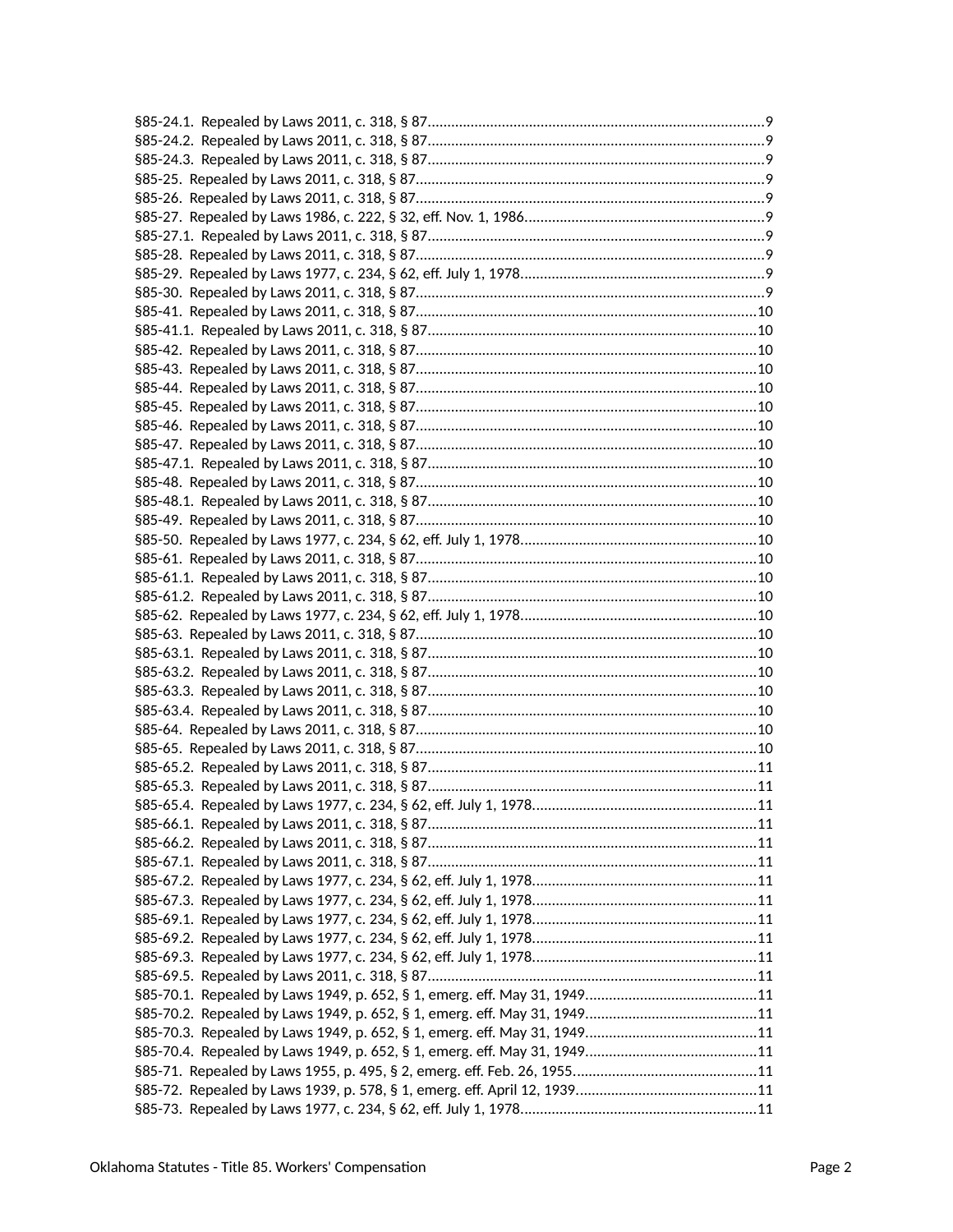| §85-102. Renumbered as Title 85, § 24.1 by Laws 1986, c. 222, § 31, eff. Nov. 1, 198613 |  |
|-----------------------------------------------------------------------------------------|--|
|                                                                                         |  |
|                                                                                         |  |
|                                                                                         |  |
|                                                                                         |  |
|                                                                                         |  |
|                                                                                         |  |
|                                                                                         |  |
|                                                                                         |  |
|                                                                                         |  |
|                                                                                         |  |
|                                                                                         |  |
|                                                                                         |  |
|                                                                                         |  |
|                                                                                         |  |
|                                                                                         |  |
|                                                                                         |  |
|                                                                                         |  |
|                                                                                         |  |
|                                                                                         |  |
|                                                                                         |  |
|                                                                                         |  |
|                                                                                         |  |
|                                                                                         |  |
|                                                                                         |  |
|                                                                                         |  |
|                                                                                         |  |
|                                                                                         |  |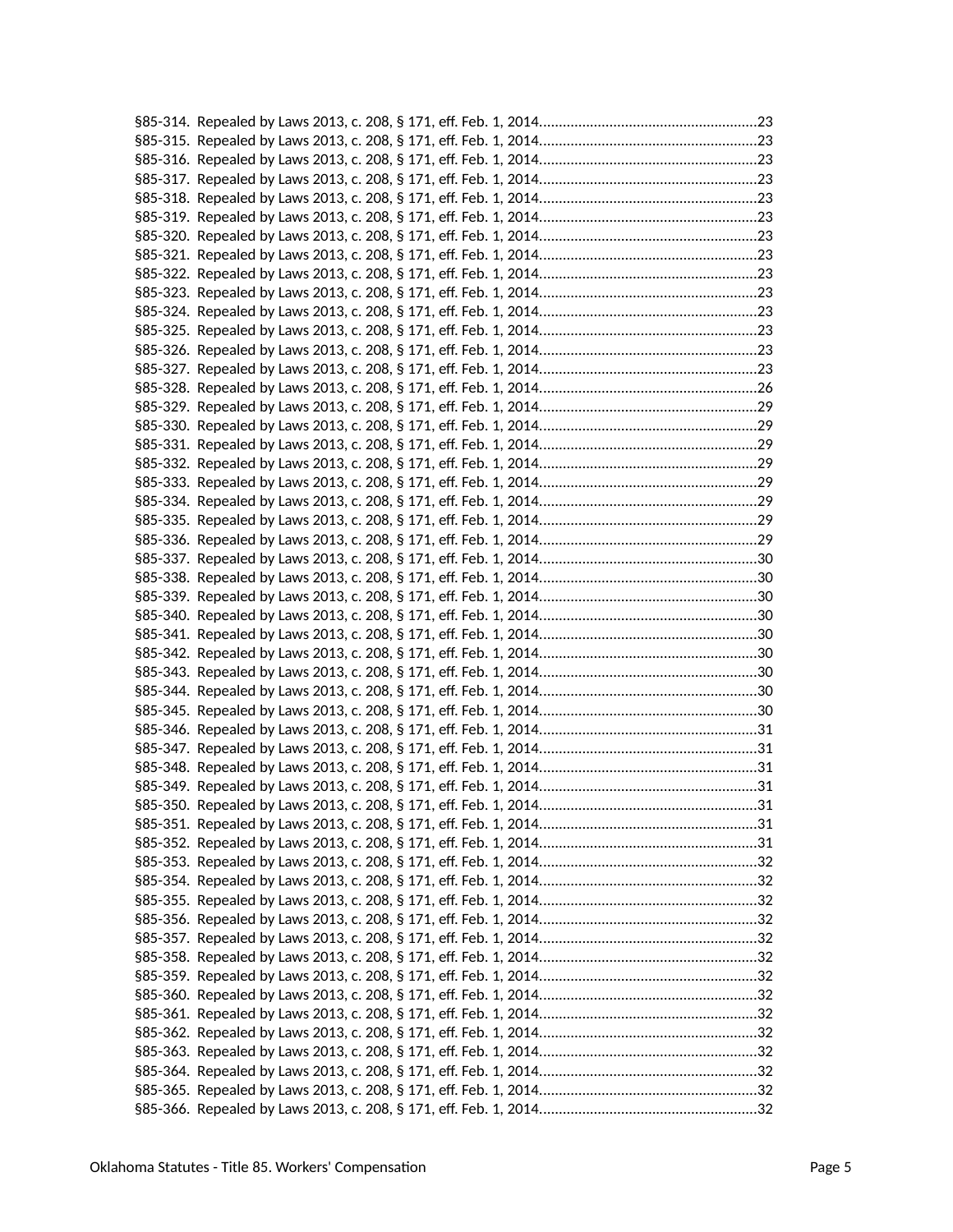| §85-375.10. Taxes - Oklahoma Property and Casualty Insurance Guaranty Association41                   |  |
|-------------------------------------------------------------------------------------------------------|--|
|                                                                                                       |  |
| §85-375.12. Revenues, monies and assets - Rights, privileges, powers and authority of mutual          |  |
|                                                                                                       |  |
|                                                                                                       |  |
|                                                                                                       |  |
|                                                                                                       |  |
|                                                                                                       |  |
|                                                                                                       |  |
|                                                                                                       |  |
|                                                                                                       |  |
| §85-380. Volunteer firefighters - Volunteer Firefighters Group Insurance Pool43                       |  |
|                                                                                                       |  |
|                                                                                                       |  |
|                                                                                                       |  |
|                                                                                                       |  |
|                                                                                                       |  |
|                                                                                                       |  |
|                                                                                                       |  |
|                                                                                                       |  |
| §85-389. Repealed by Laws 2013, c. 254, § 53, eff. Jan. 1, 2015 and by Laws 2014, c. 236, § 2, emerg. |  |
|                                                                                                       |  |
|                                                                                                       |  |
|                                                                                                       |  |
|                                                                                                       |  |
|                                                                                                       |  |
|                                                                                                       |  |
|                                                                                                       |  |
| §85-396. Information not open to public inspection - Disclosure as misdemeanor45                      |  |
|                                                                                                       |  |
|                                                                                                       |  |
|                                                                                                       |  |
|                                                                                                       |  |
|                                                                                                       |  |
|                                                                                                       |  |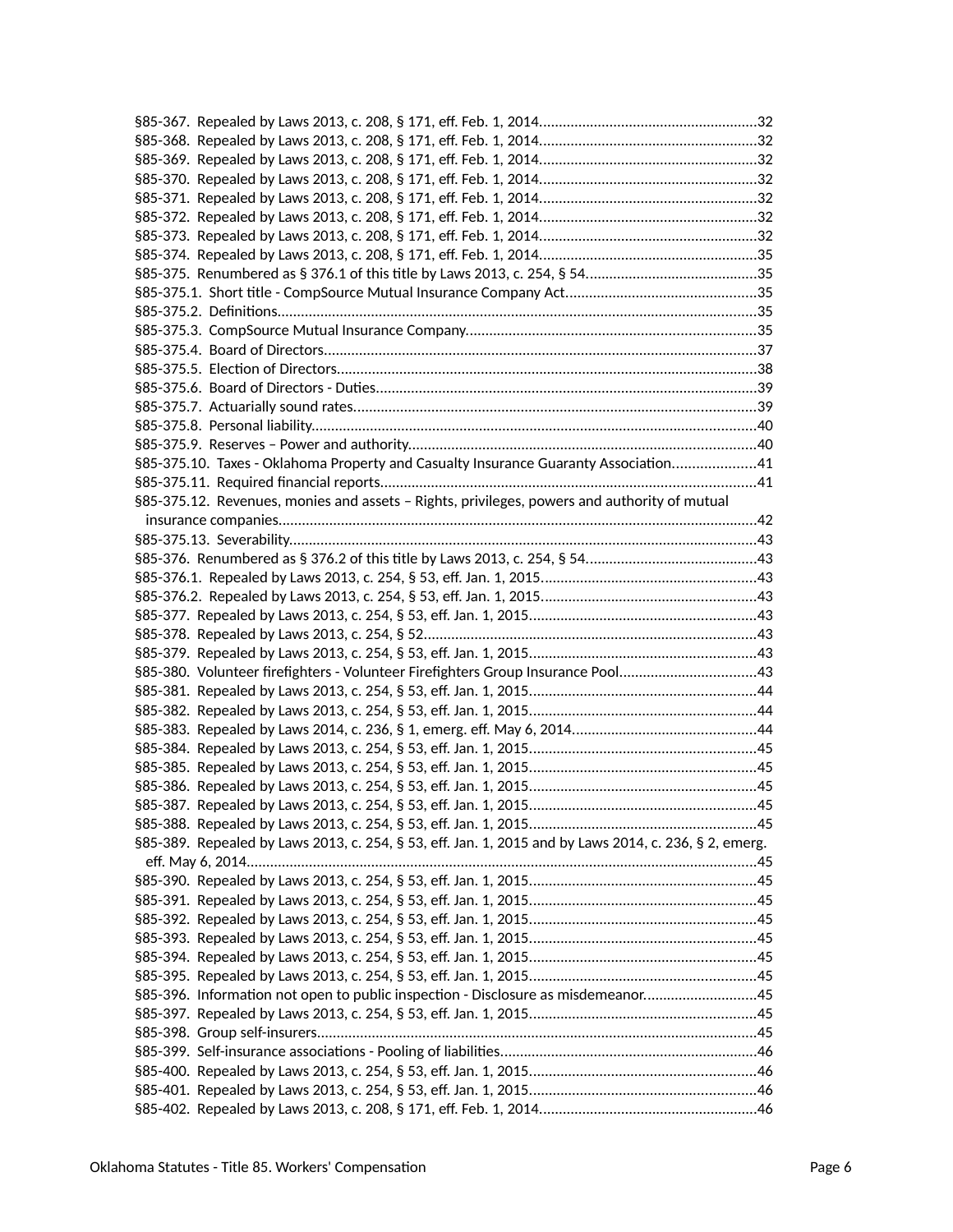<span id="page-6-0"></span>§85-1. Repealed by Laws 2011, c. 318, § 87.

- <span id="page-6-1"></span>§85-1.1. Repealed by Laws 2011, c. 318, § 87.
- <span id="page-6-2"></span>§85-1.2. Repealed by Laws 2011, c. 318, § 87.
- <span id="page-6-3"></span>§85-1.2A. Repealed by Laws 2011, c. 318, § 87.
- <span id="page-6-4"></span>§85-1.3. Repealed by Laws 2011, c. 318, § 87.
- <span id="page-6-5"></span>§85-2. Repealed by Laws 1986, c. 222, § 32, eff. Nov. 1, 1986.
- <span id="page-6-6"></span>§85-2.1. Repealed by Laws 2011, c. 318, § 87.
- <span id="page-6-7"></span>§85-2.2. Repealed by Laws 2011, c. 318, § 87.
- <span id="page-6-8"></span>§85-2.3. Repealed by Laws 2011, c. 318, § 87.
- <span id="page-6-9"></span>§85-2.4. Repealed by Laws 2011, c. 318, § 87.
- <span id="page-6-10"></span>§85-2.5. Repealed by Laws 2011, c. 318, § 87.
- <span id="page-6-11"></span>§85-2.6. Repealed by Laws 2011, c. 318, § 87.
- <span id="page-6-12"></span>§85-2.7. Repealed by Laws 2011, c. 318, § 87.
- <span id="page-6-13"></span>§85-2a. Repealed by Laws 1959, p. 397, § 2, emerg. eff. July 15, 1959.
- <span id="page-6-14"></span>§85-2b. Repealed by Laws 2011, c. 318, § 87.

<span id="page-6-15"></span>§85-2c. Repealed by Laws 1985, c. 312, § 55, emerg. eff. July 25, 1985.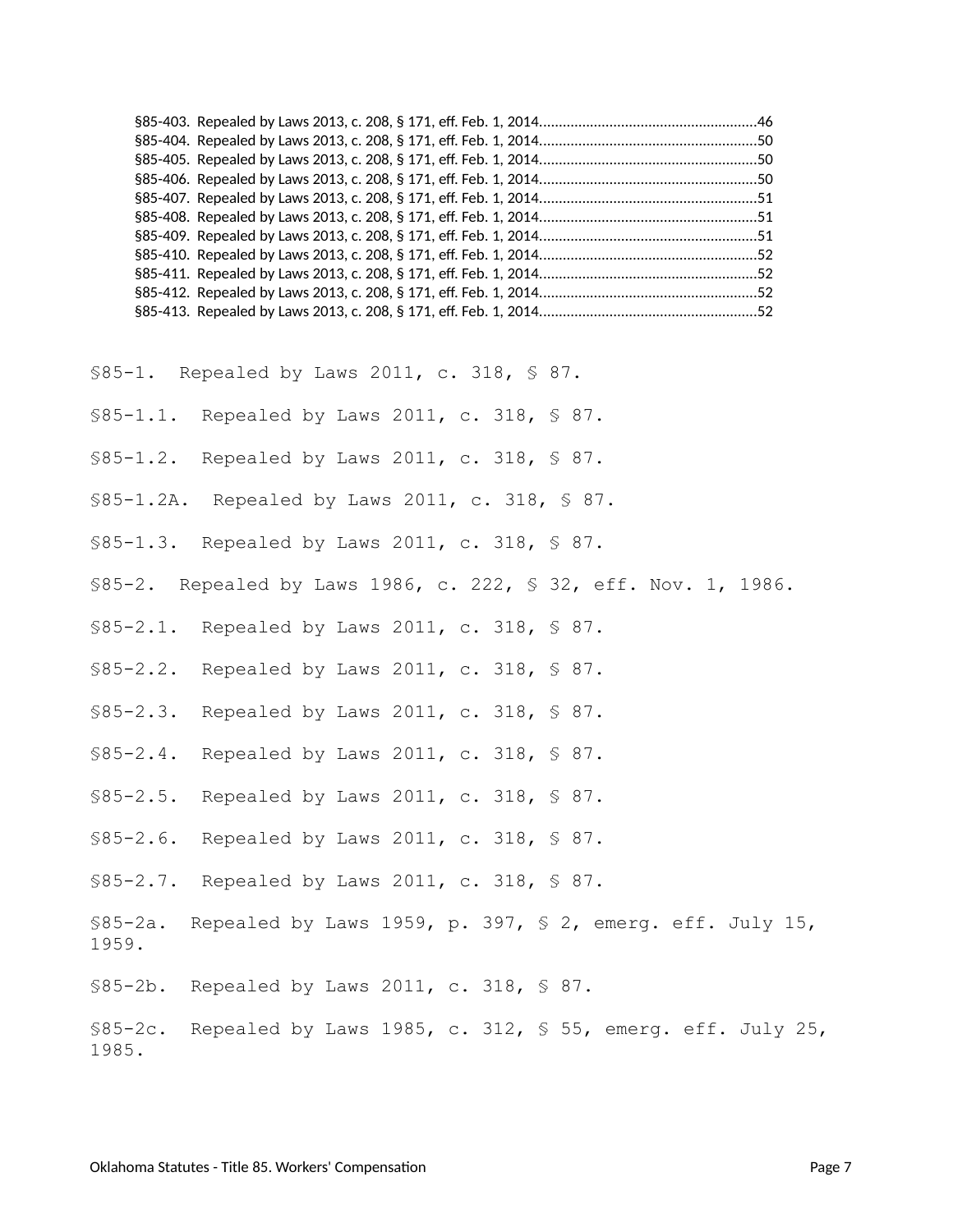<span id="page-7-1"></span>§85-2d. Repealed by Laws 1985, c. 312, § 55, emerg. eff. July 25, 1985.

- <span id="page-7-2"></span>§85-2e. Repealed by Laws 2011, c. 318, § 87.
- <span id="page-7-3"></span>§85-3. Repealed by Laws 2011, c. 318, § 87.
- <span id="page-7-4"></span>§85-3.1. Repealed by Laws 2011, c. 318, § 87.
- <span id="page-7-5"></span>§85-3.2. Repealed by Laws 1977, c. 234, § 62, eff. July 1, 1978.
- <span id="page-7-0"></span>§85-3.3. Repealed by Laws 1977, c. 234, § 62, eff. July 1, 1978.
- <span id="page-7-6"></span>§85-3.4. Repealed by Laws 2011, c. 318, § 87.
- <span id="page-7-7"></span>§85-3.5. Repealed by Laws 2011, c. 318, § 87.
- <span id="page-7-8"></span>§85-3.6. Repealed by Laws 2011, c. 318, § 87.
- <span id="page-7-9"></span>§85-3.7. Repealed by Laws 2011, c. 318, § 87.
- <span id="page-7-10"></span>§85-3.8. Repealed by Laws 2011, c. 318, § 87.
- <span id="page-7-11"></span>§85-3.9. Repealed by Laws 2011, c. 318, § 87.
- <span id="page-7-12"></span>§85-3.10. Repealed by Laws 2011, c. 318, § 87.
- <span id="page-7-13"></span>§85-3.11. Repealed by Laws 2011, c. 318, § 87.
- <span id="page-7-14"></span>§85-4. Repealed by Laws 2011, c. 318, § 87.
- <span id="page-7-15"></span>§85-5. Repealed by Laws 2011, c. 318, § 87.
- <span id="page-7-16"></span>§85-6. Repealed by Laws 2011, c. 318, § 87.
- <span id="page-7-17"></span>§85-6.1. Repealed by Laws 2011, c. 318, § 87.
- <span id="page-7-18"></span>§85-7. Repealed by Laws 2011, c. 318, § 87.
- <span id="page-7-19"></span>§85-8. Repealed by Laws 1985, c. 266, § 8, emerg. eff. July 15, 1985.
- <span id="page-7-20"></span>§85-9. Repealed by Laws 2011, c. 318, § 87.
- <span id="page-7-21"></span>§85-11. Repealed by Laws 2011, c. 318, § 87.
- <span id="page-7-22"></span>§85-12. Repealed by Laws 2011, c. 318, § 87.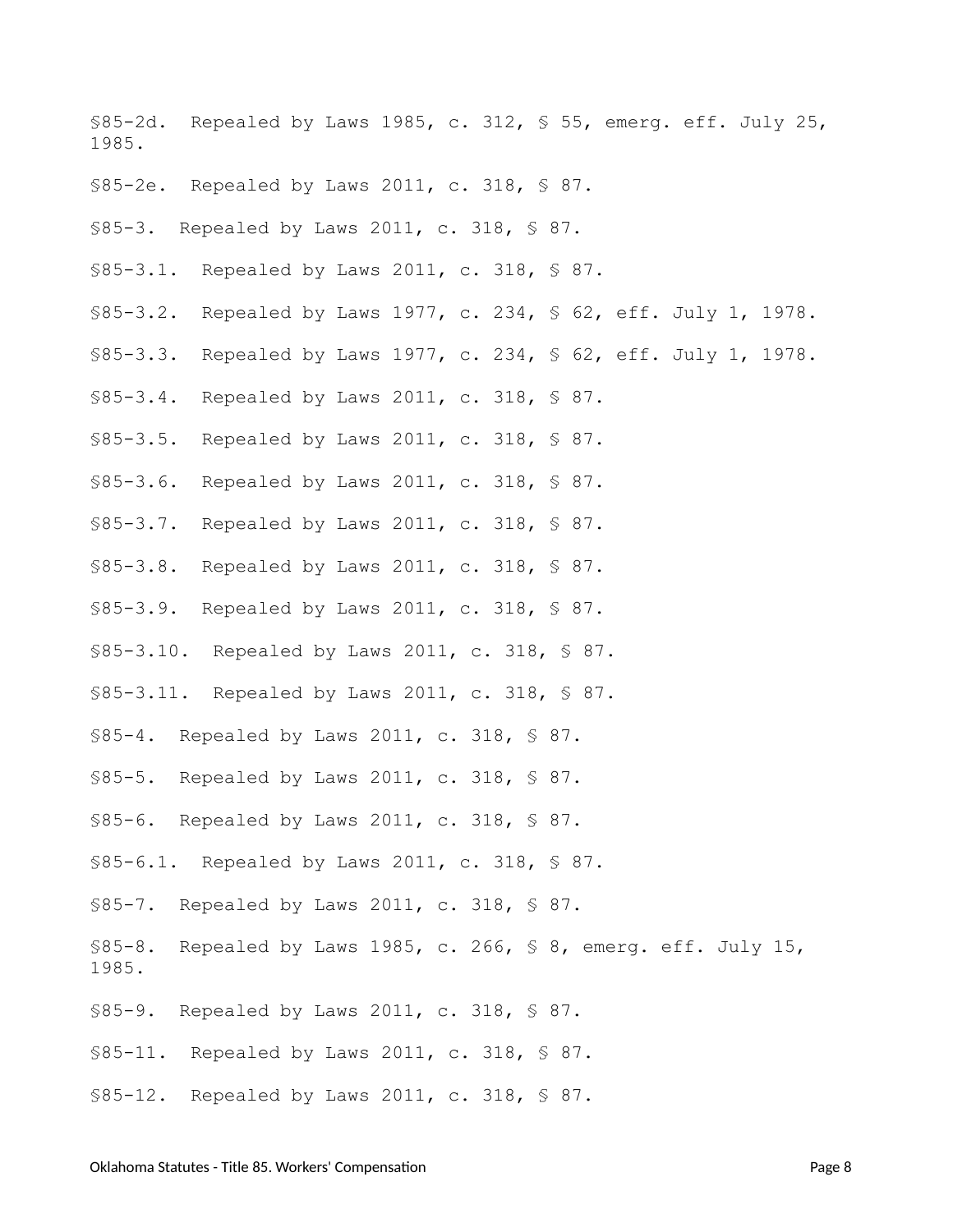- <span id="page-8-0"></span>§85-13. Repealed by Laws 2011, c. 318, § 87.
- <span id="page-8-1"></span>§85-14. Repealed by Laws 2011, c. 318, § 87.
- <span id="page-8-2"></span>§85-14.1. Repealed by Laws 2011, c. 318, § 87.
- <span id="page-8-3"></span>§85-14.2. Repealed by Laws 2011, c. 318, § 87.
- <span id="page-8-4"></span>§85-14.3. Repealed by Laws 2011, c. 318, § 87.
- <span id="page-8-5"></span>§85-15. Repealed by Laws 2011, c. 318, § 87.
- <span id="page-8-12"></span>§85-16. Repealed by Laws 2011, c. 318, § 87.
- <span id="page-8-6"></span>§85-17. Repealed by Laws 2011, c. 318, § 87.
- <span id="page-8-7"></span>§85-21. Repealed by Laws 2011, c. 318, § 87.
- <span id="page-8-8"></span>§85-22. Repealed by Laws 2011, c. 318, § 87.
- <span id="page-8-9"></span>§85-22.1. Repealed by Laws 2011, c. 318, § 87.
- <span id="page-8-10"></span>§85-23. Repealed by Laws 1977, c. 234, § 62, eff. July 1, 1978.
- <span id="page-8-11"></span>§85-24. Repealed by Laws 1986, c. 222, § 32, eff. Nov. 1, 1986.
- <span id="page-8-13"></span>§85-24.1. Repealed by Laws 2011, c. 318, § 87.
- <span id="page-8-14"></span>§85-24.2. Repealed by Laws 2011, c. 318, § 87.
- <span id="page-8-15"></span>§85-24.3. Repealed by Laws 2011, c. 318, § 87.
- <span id="page-8-16"></span>§85-25. Repealed by Laws 2011, c. 318, § 87.
- <span id="page-8-17"></span>§85-26. Repealed by Laws 2011, c. 318, § 87.
- <span id="page-8-18"></span>§85-27. Repealed by Laws 1986, c. 222, § 32, eff. Nov. 1, 1986.
- <span id="page-8-19"></span>§85-27.1. Repealed by Laws 2011, c. 318, § 87.
- <span id="page-8-20"></span>§85-28. Repealed by Laws 2011, c. 318, § 87.
- <span id="page-8-21"></span>§85-29. Repealed by Laws 1977, c. 234, § 62, eff. July 1, 1978.
- <span id="page-8-22"></span>§85-30. Repealed by Laws 2011, c. 318, § 87.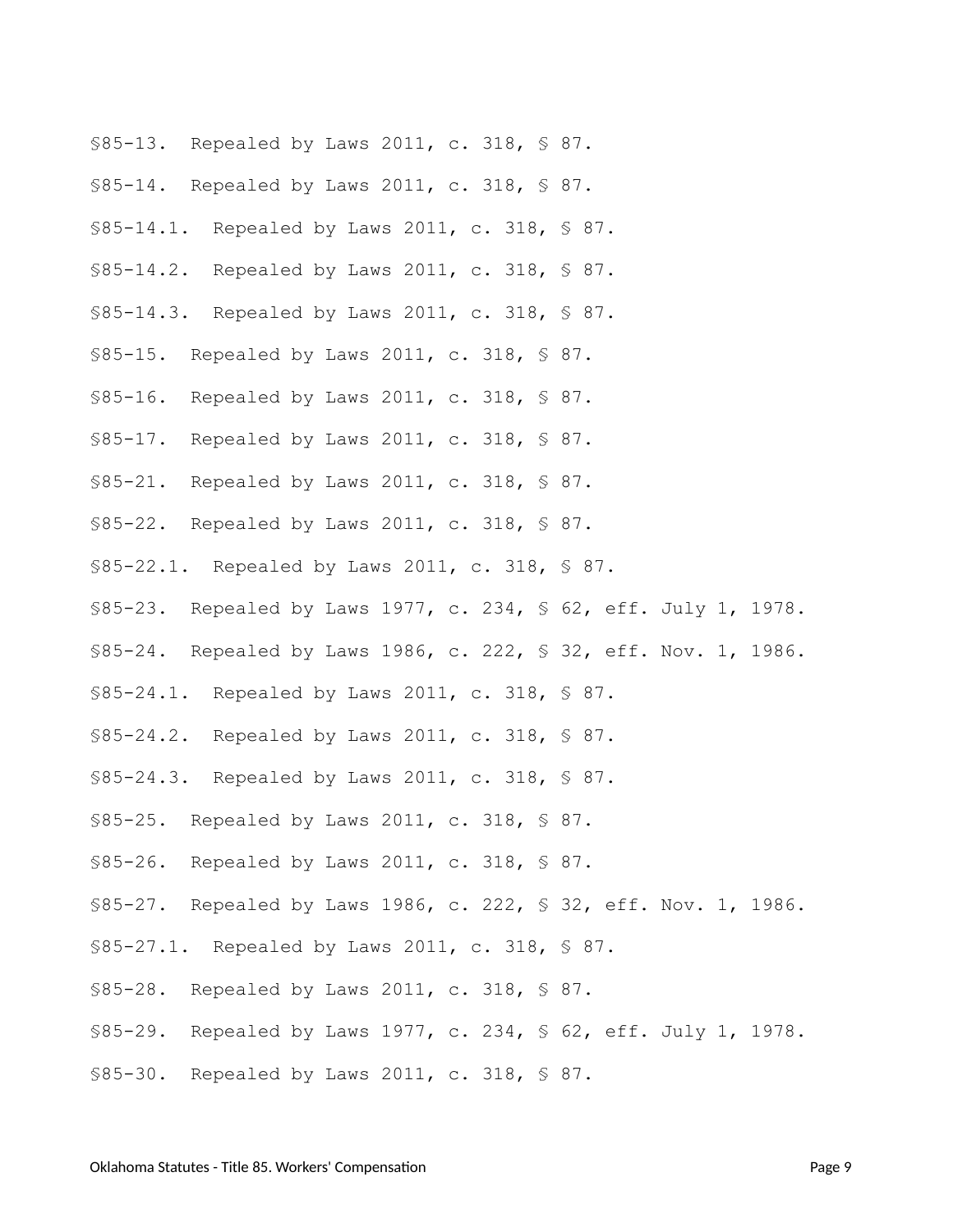<span id="page-9-23"></span><span id="page-9-22"></span><span id="page-9-21"></span><span id="page-9-20"></span><span id="page-9-19"></span><span id="page-9-18"></span><span id="page-9-17"></span><span id="page-9-16"></span><span id="page-9-15"></span><span id="page-9-14"></span><span id="page-9-13"></span><span id="page-9-12"></span><span id="page-9-11"></span><span id="page-9-10"></span><span id="page-9-9"></span><span id="page-9-8"></span><span id="page-9-7"></span><span id="page-9-6"></span><span id="page-9-5"></span><span id="page-9-4"></span><span id="page-9-3"></span><span id="page-9-2"></span><span id="page-9-1"></span><span id="page-9-0"></span>

| \$85-41. Repealed by Laws 2011, c. 318, \$ 87.                    |  |
|-------------------------------------------------------------------|--|
| \$85-41.1. Repealed by Laws 2011, c. 318, \$ 87.                  |  |
| \$85-42. Repealed by Laws 2011, c. 318, \$ 87.                    |  |
| \$85-43. Repealed by Laws 2011, c. 318, \$ 87.                    |  |
| \$85-44. Repealed by Laws 2011, c. 318, \$ 87.                    |  |
| $$85 - 45.$<br>Repealed by Laws 2011, c. 318, $\frac{1}{5}$ 87.   |  |
| $$85 - 46.$<br>Repealed by Laws 2011, c. 318, § 87.               |  |
| \$85-47. Repealed by Laws 2011, c. 318, \$ 87.                    |  |
| \$85-47.1. Repealed by Laws 2011, c. 318, \$ 87.                  |  |
| \$85-48. Repealed by Laws 2011, c. 318, \$ 87.                    |  |
| \$85-48.1. Repealed by Laws 2011, c. 318, \$ 87.                  |  |
| \$85-49. Repealed by Laws 2011, c. 318, \$ 87.                    |  |
| \$85-50. Repealed by Laws 1977, c. 234, § 62, eff. July 1, 1978.  |  |
| \$85-61. Repealed by Laws 2011, c. 318, \$ 87.                    |  |
| \$85-61.1. Repealed by Laws 2011, c. 318, \$ 87.                  |  |
| \$85-61.2. Repealed by Laws 2011, c. 318, \$87.                   |  |
| \$85-62. Repealed by Laws 1977, c. 234, \$ 62, eff. July 1, 1978. |  |
| \$85-63. Repealed by Laws 2011, c. 318, \$ 87.                    |  |
| \$85-63.1. Repealed by Laws 2011, c. 318, \$ 87.                  |  |
| \$85-63.2. Repealed by Laws 2011, c. 318, \$ 87.                  |  |
| \$85-63.3. Repealed by Laws 2011, c. 318, \$ 87.                  |  |
| \$85-63.4. Repealed by Laws 2011, c. 318, \$ 87.                  |  |
| \$85-64. Repealed by Laws 2011, c. 318, \$ 87.                    |  |
| \$85-65. Repealed by Laws 2011, c. 318, \$ 87.                    |  |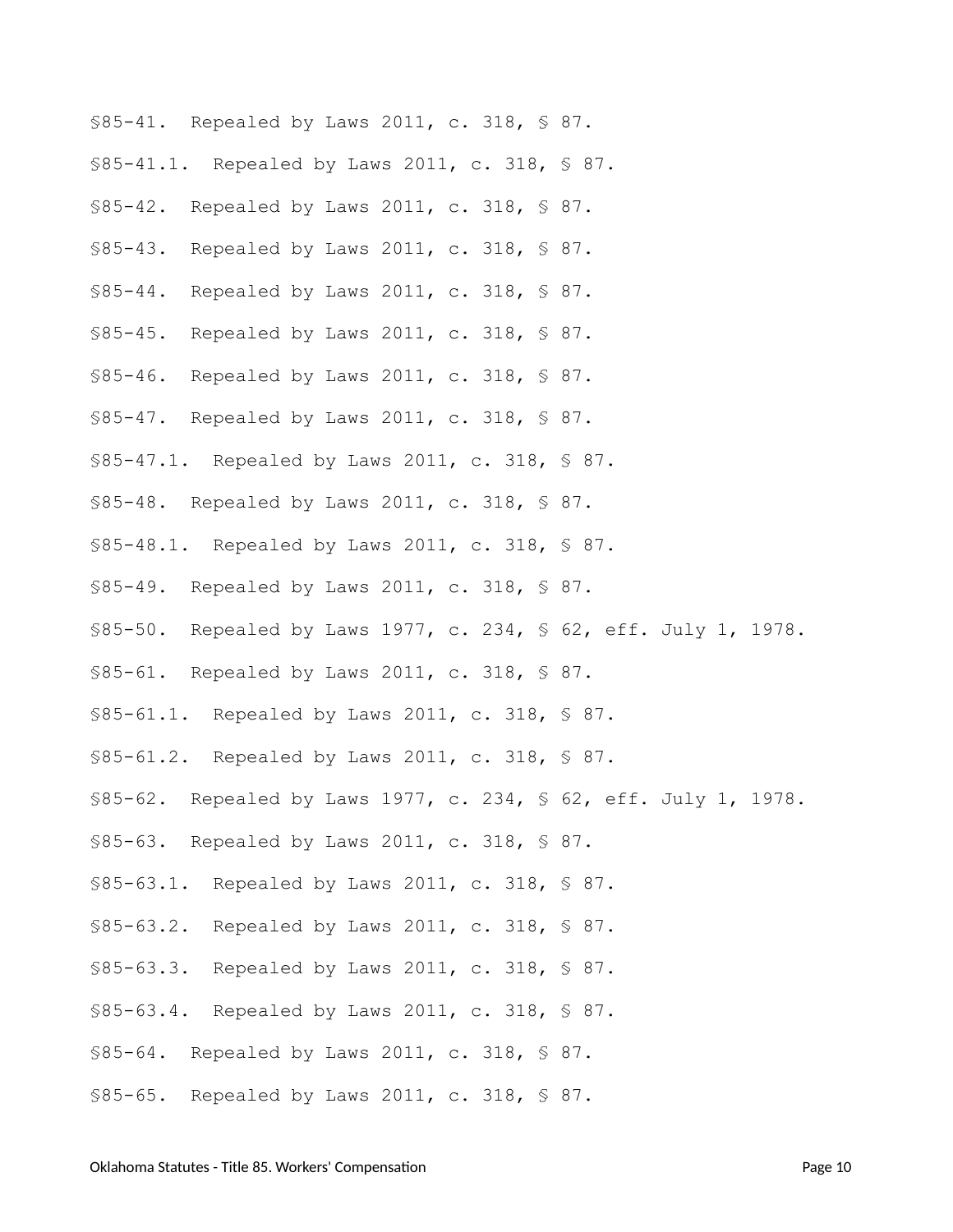- <span id="page-10-0"></span>§85-65.2. Repealed by Laws 2011, c. 318, § 87.
- <span id="page-10-1"></span>§85-65.3. Repealed by Laws 2011, c. 318, § 87.
- <span id="page-10-2"></span>§85-65.4. Repealed by Laws 1977, c. 234, § 62, eff. July 1, 1978.
- <span id="page-10-3"></span>§85-66.1. Repealed by Laws 2011, c. 318, § 87.
- <span id="page-10-4"></span>§85-66.2. Repealed by Laws 2011, c. 318, § 87.
- <span id="page-10-5"></span>§85-67.1. Repealed by Laws 2011, c. 318, § 87.
- <span id="page-10-6"></span>§85-67.2. Repealed by Laws 1977, c. 234, § 62, eff. July 1, 1978.
- <span id="page-10-18"></span>§85-67.3. Repealed by Laws 1977, c. 234, § 62, eff. July 1, 1978.
- <span id="page-10-7"></span>§85-69.1. Repealed by Laws 1977, c. 234, § 62, eff. July 1, 1978.
- <span id="page-10-8"></span>§85-69.2. Repealed by Laws 1977, c. 234, § 62, eff. July 1, 1978.
- <span id="page-10-9"></span>§85-69.3. Repealed by Laws 1977, c. 234, § 62, eff. July 1, 1978.
- <span id="page-10-10"></span>§85-69.5. Repealed by Laws 2011, c. 318, § 87.
- <span id="page-10-11"></span> $$85-70.1$ . Repealed by Laws 1949, p. 652, § 1, emerg. eff. May 31, 1949.
- <span id="page-10-12"></span>§85-70.2. Repealed by Laws 1949, p. 652, § 1, emerg. eff. May 31, 1949.
- <span id="page-10-13"></span>§85-70.3. Repealed by Laws 1949, p. 652, § 1, emerg. eff. May 31, 1949.
- <span id="page-10-14"></span> $$85-70.4$ . Repealed by Laws 1949, p. 652, § 1, emerg. eff. May 31, 1949.
- <span id="page-10-15"></span> $$85-71.$  Repealed by Laws 1955, p. 495, § 2, emerg. eff. Feb. 26, 1955.
- <span id="page-10-16"></span>§85-72. Repealed by Laws 1939, p. 578, § 1, emerg. eff. April 12, 1939.
- <span id="page-10-19"></span><span id="page-10-17"></span>§85-73. Repealed by Laws 1977, c. 234, § 62, eff. July 1, 1978. §85-74. Repealed by Laws 1977, c. 234, § 62, eff. July 1, 1978.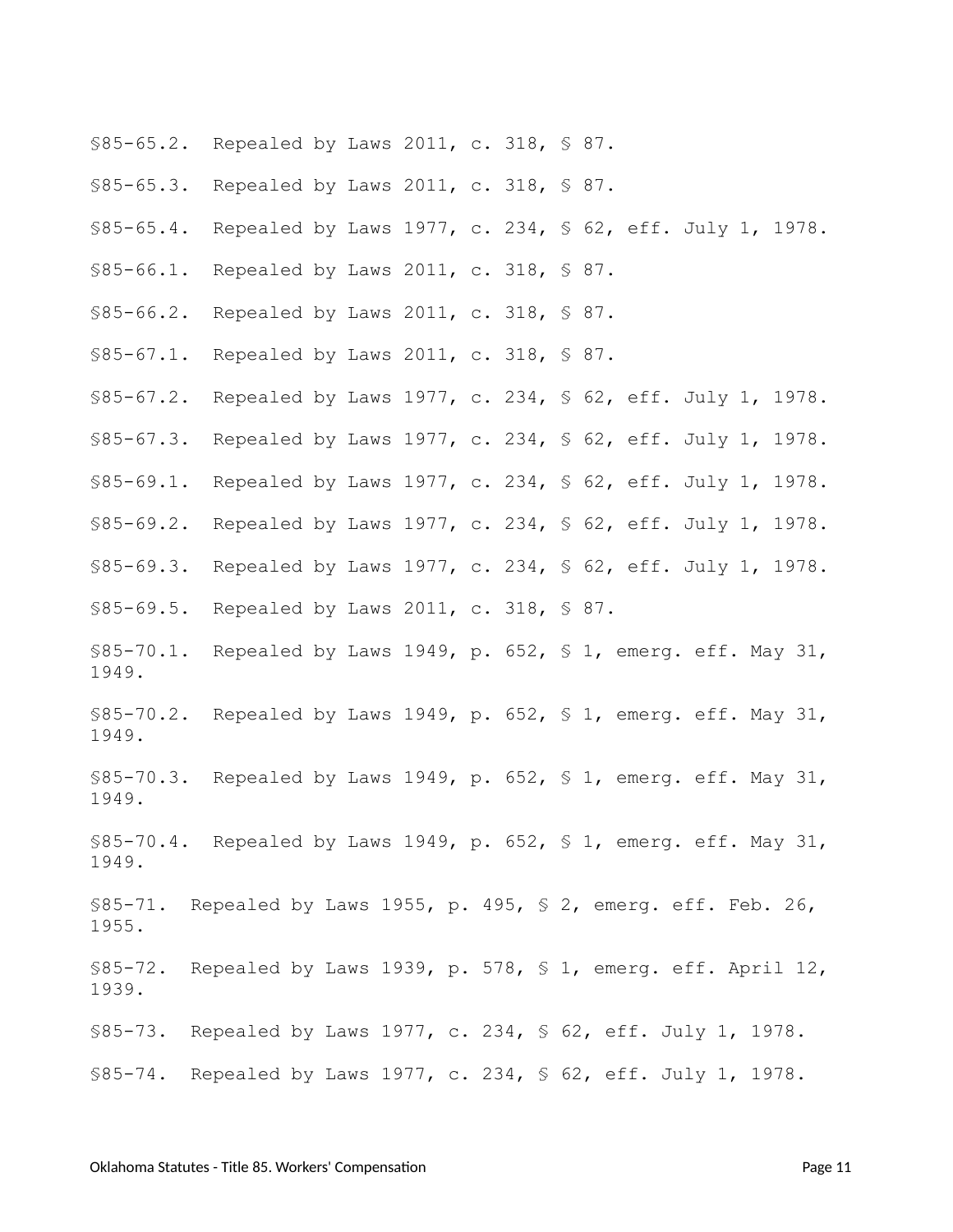<span id="page-11-3"></span><span id="page-11-2"></span><span id="page-11-1"></span><span id="page-11-0"></span>§85-75. Repealed by Laws 1977, c. 234, § 62, eff. July 1, 1978. §85-76. Repealed by Laws 1977, c. 234, § 62, eff. July 1, 1978. §85-77. Repealed by Laws 1977, c. 234, § 62, eff. July 1, 1978. §85-78. Repealed by Laws 1977, c. 234, § 62, eff. July 1, 1978. §85-79. Repealed by Laws 1977, c. 234, § 62, eff. July 1, 1978. §85-80. Repealed by Laws 2011, c. 318, § 87.

- <span id="page-11-6"></span><span id="page-11-5"></span><span id="page-11-4"></span>§85-81. Repealed by Laws 2011, c. 318, § 87.
- <span id="page-11-7"></span>§85-82. Repealed by Laws 1977, c. 234, § 62, eff. July 1, 1978.
- <span id="page-11-8"></span>§85-83. Repealed by Laws 1977, c. 234, § 62, eff. July 1, 1978.
- <span id="page-11-9"></span>§85-84. Repealed by Laws 2011, c. 318, § 87.
- <span id="page-11-10"></span>§85-85. Repealed by Laws 2011, c. 318, § 87.
- <span id="page-11-22"></span><span id="page-11-11"></span>§85-86. Repealed by Laws 1977, c. 234, § 62, eff. July 1, 1978. §85-87. Repealed by Laws 1977, c. 234, § 62, eff. July 1, 1978. §85-88. Repealed by Laws 1977, c. 234, § 62, eff. July 1, 1978. §85-89. Repealed by Laws 1975, c. 163, § 1, emerg. eff. May 20,
- <span id="page-11-14"></span>§85-90. Repealed by Laws 1977, c. 234, § 62, eff. July 1, 1978.
- <span id="page-11-15"></span>§85-91. Repealed by Laws 1977, c. 234, § 62, eff. July 1, 1978.
- <span id="page-11-16"></span>§85-92. Repealed by Laws 2011, c. 318, § 87.
- <span id="page-11-17"></span>§85-93. Repealed by Laws 2011, c. 318, § 87.
- <span id="page-11-19"></span><span id="page-11-18"></span>§85-93.1. Repealed by Laws 1991, c. 220, § 33, eff. July 1, 1991. §85-93.2. Repealed by Laws 2011, c. 318, § 87.
- <span id="page-11-20"></span>§85-94. Repealed by Laws 1977, c. 234, § 62, eff. July 1, 1978.
- <span id="page-11-21"></span>§85-95. Repealed by Laws 2011, c. 318, § 87.

<span id="page-11-13"></span><span id="page-11-12"></span>1975.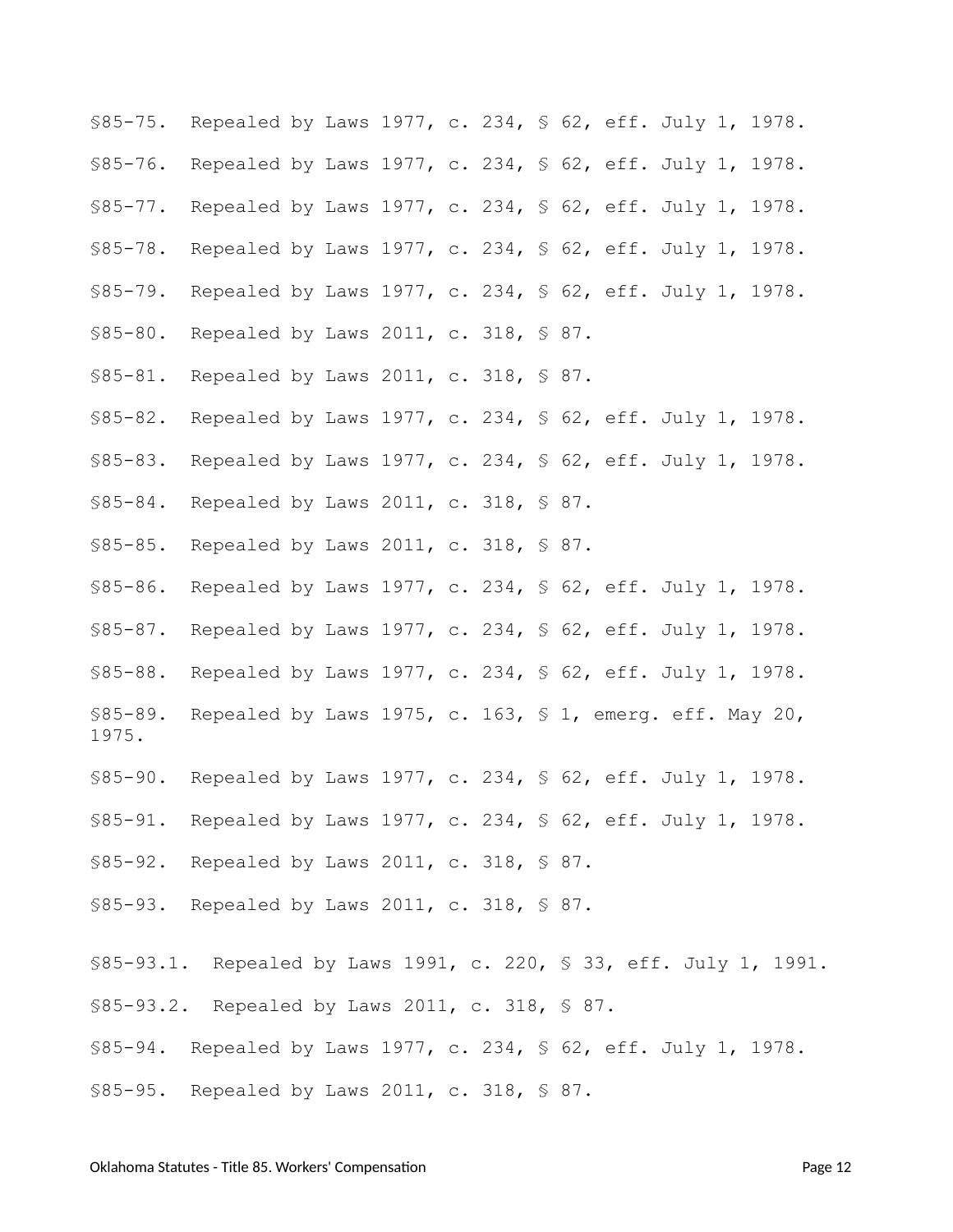- <span id="page-12-0"></span>§85-96. Repealed by Laws 1977, c. 234, § 62, eff. July 1, 1978.
- <span id="page-12-1"></span>§85-101. Repealed by Laws 2011, c. 318, § 87.
- <span id="page-12-2"></span>§85-102. Renumbered as Title 85, § 24.1 by Laws 1986, c. 222, § 31, eff. Nov. 1, 1986.
- <span id="page-12-3"></span>§85-103. Repealed by Laws 2011, c. 318, § 87.
- <span id="page-12-4"></span>§85-104. Repealed by Laws 2011, c. 318, § 87.
- <span id="page-12-5"></span>§85-105. Repealed by Laws 1977, c. 234, § 62, eff. July 1, 1978.
- <span id="page-12-6"></span>§85-106. Repealed by Laws 2011, c. 318, § 87.
- <span id="page-12-7"></span>§85-107. Repealed by Laws 2011, c. 318, § 87.
- <span id="page-12-8"></span>§85-108. Repealed by Laws 1977, c. 234, § 62, eff. July 1, 1978.
- <span id="page-12-9"></span>§85-109. Repealed by Laws 2011, c. 318, § 87.
- <span id="page-12-10"></span>§85-110. Repealed by Laws 2011, c. 318, § 87.
- <span id="page-12-11"></span>§85-112. Repealed by Laws 2011, c. 318, § 87.
- <span id="page-12-21"></span>§85-113. Repealed by Laws 1997, c. 46, § 13, emerg. eff. April 7, 1997.
- <span id="page-12-12"></span>§85-121. Repealed by Laws 1951, p. 270, § 11.
- <span id="page-12-13"></span>§85-122. Repealed by Laws 2011, c. 318, § 87.
- <span id="page-12-14"></span>§85-131. Renumbered as Title 85, § 375 by Laws 2011, c. 318, § 88.
- <span id="page-12-15"></span>§85-131a. Renumbered as Title 85, § 376 by Laws 2011, c. 318, § 88.
- <span id="page-12-16"></span>§85-131b. Renumbered as Title 85, § 377 by Laws 2011, c. 318, § 88.
- <span id="page-12-17"></span>§85-131c. Renumbered as Title 85, § 378 by Laws 2011, c. 318, § 88.
- <span id="page-12-18"></span>§85-132. Renumbered as Title 85, § 379 by Laws 2011, c. 318, § 88.
- <span id="page-12-19"></span>§85-132a. Renumbered as Title 85, § 380 by Laws 2011, c. 318, § 88.
- <span id="page-12-20"></span>§85-133. Renumbered as Title 85, § 381 by Laws 2011, c. 318, § 88.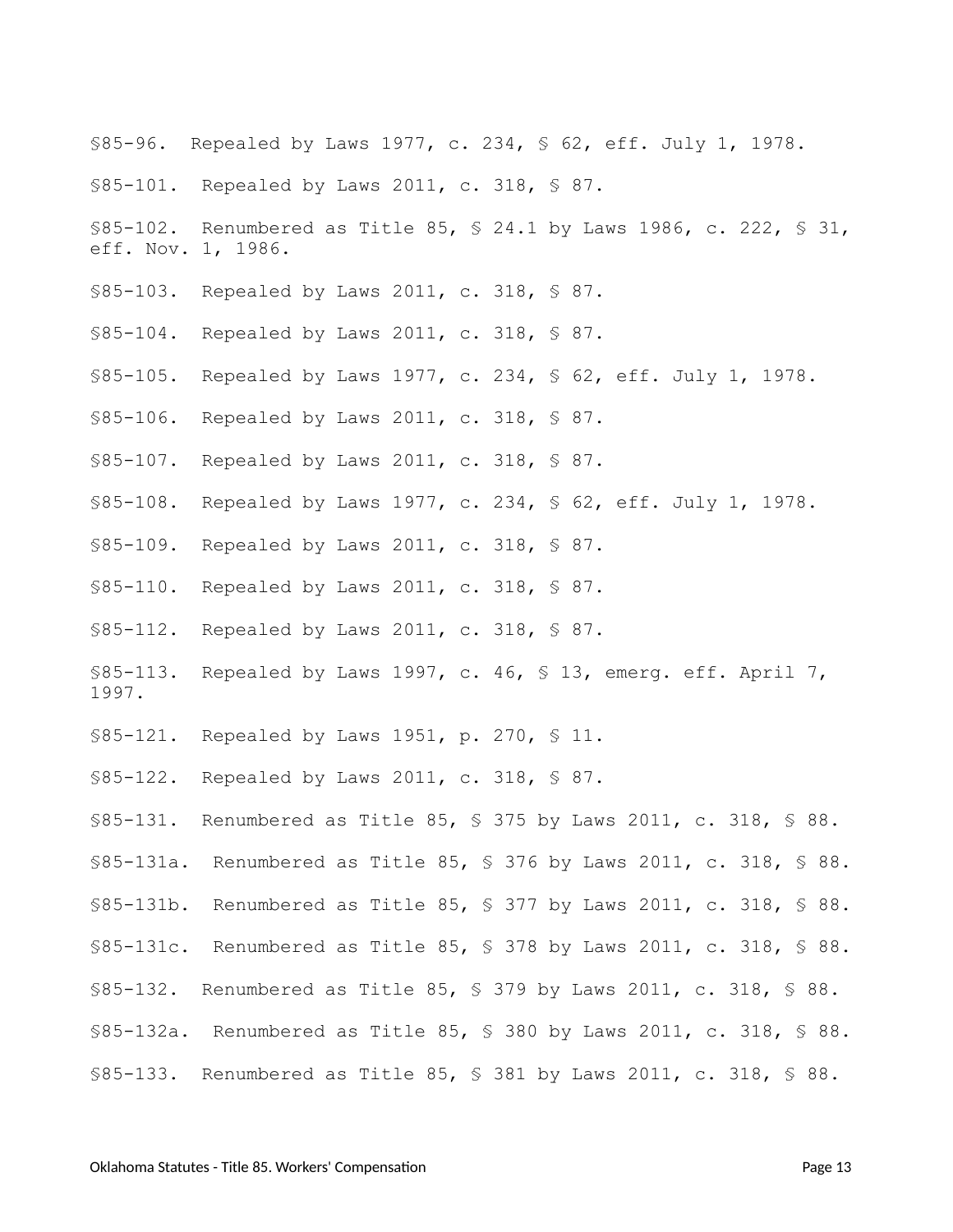<span id="page-13-5"></span><span id="page-13-4"></span><span id="page-13-3"></span><span id="page-13-2"></span><span id="page-13-1"></span><span id="page-13-0"></span>§85-134. Renumbered as Title 85, § 382 by Laws 2011, c. 318, § 88. §85-135. Renumbered as Title 85, § 383 by Laws 2011, c. 318, § 88. §85-135.1. Renumbered as Title 85, § 384 by Laws 2011, c. 318, § 88. §85-136. Renumbered as Title 85, § 385 by Laws 2011, c. 318, § 88. §85-137. Renumbered as Title 85, § 386 by Laws 2011, c. 318, § 88. §85-138. Renumbered as Title 85, § 387 by Laws 2011, c. 318, § 88. §85-138.1. Repealed by Laws 1993, c. 349, § 41, eff. Sept. 1, 1993. §85-138.2. Renumbered as Title 85, § 388 by Laws 2011, c. 318, § 88. §85-139. Renumbered as Title 85, § 389 by Laws 2011, c. 318, § 88. §85-140. Repealed by Laws 1937, p. 492, § 18.

<span id="page-13-12"></span><span id="page-13-11"></span><span id="page-13-10"></span><span id="page-13-9"></span><span id="page-13-8"></span><span id="page-13-7"></span><span id="page-13-6"></span>§85-141. Renumbered as Title 85, § 390 by Laws 2011, c. 318, § 88. §85-142. Renumbered as Title 85, § 391 by Laws 2011, c. 318, § 88. §85-142a. Renumbered as Title 85, § 392 by Laws 2011, c. 318, § 88. §85-143. Repealed by Laws 1937, p. 492, § 18.

<span id="page-13-22"></span><span id="page-13-16"></span><span id="page-13-15"></span><span id="page-13-14"></span><span id="page-13-13"></span>§85-144. Renumbered as Title 85, § 393 by Laws 2011, c. 318, § 88. §85-145. Renumbered as Title 85, § 394 by Laws 2011, c. 318, § 88. §85-146. Renumbered as Title 85, § 395 by Laws 2011, c. 318, § 88. §85-147. Renumbered as Title 85, § 396 by Laws 2011, c. 318, § 88. §85-148. Renumbered as Title 85, § 397 by Laws 2011, c. 318, § 88. §85-149. Repealed by Laws 1982, c. 271, § 10, operative July 1, 1982.

<span id="page-13-21"></span><span id="page-13-20"></span><span id="page-13-19"></span><span id="page-13-18"></span><span id="page-13-17"></span>§85-149.1. Renumbered as Title 85, § 398 by Laws 2011, c. 318, § 88. §85-149.2. Renumbered as Title 85, § 399 by Laws 2011, c. 318, § 88. §85-150. Repealed by Laws 1937, p. 492, § 18.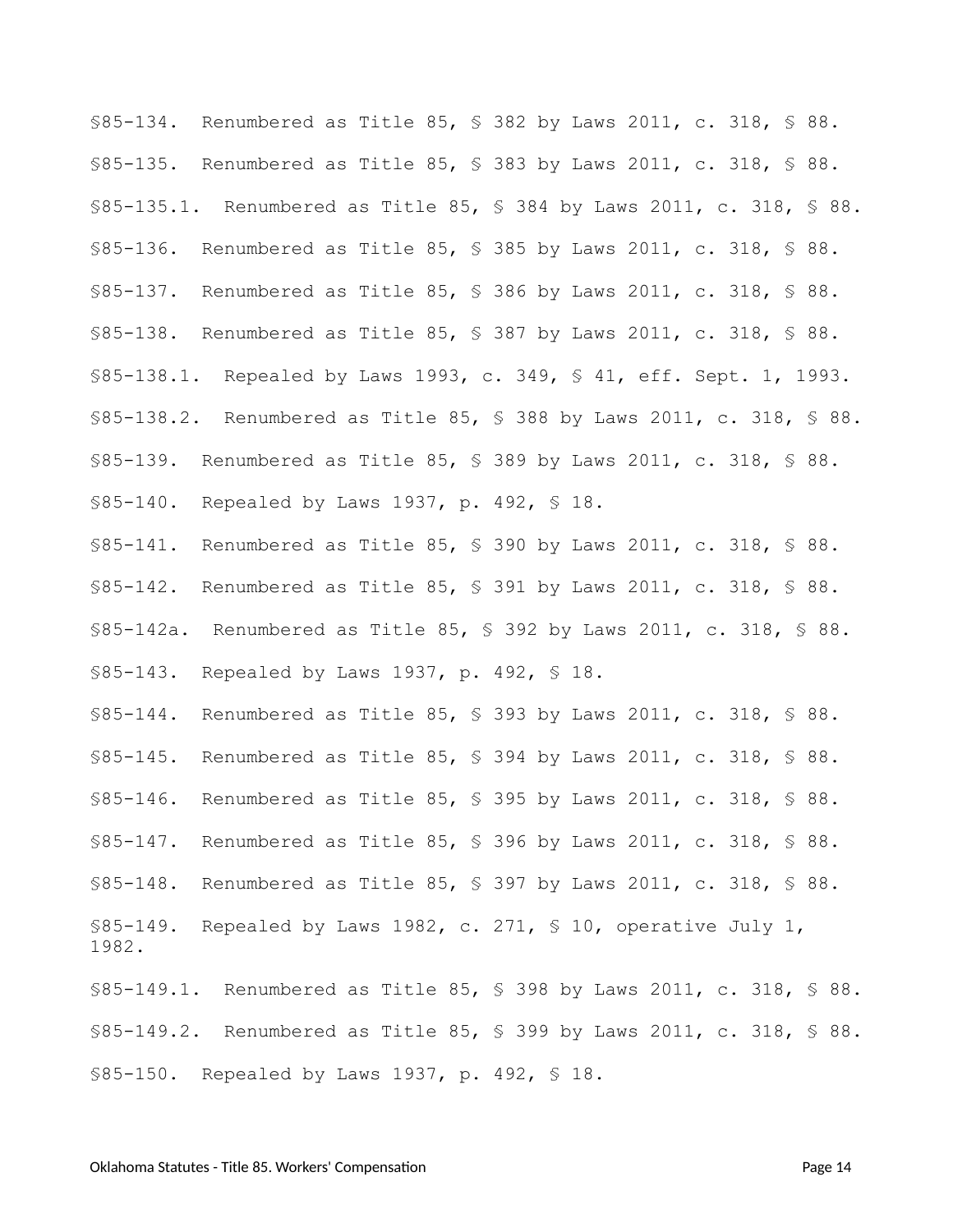- <span id="page-14-0"></span>§85-151. Renumbered as Title 85, § 400 by Laws 2011, c. 318, § 88.
- <span id="page-14-1"></span>§85-152. Repealed by Laws 1978, c. 97, § 1, eff. Oct. 1, 1978.
- <span id="page-14-2"></span>§85-153. Repealed by Laws 1978, c. 97, § 1, eff. Oct. 1, 1978.
- <span id="page-14-3"></span>§85-154. Renumbered as Title 85, § 401 by Laws 2011, c. 318, § 88.
- <span id="page-14-4"></span>§85-171. Repealed by Laws 2011, c. 318, § 87.
- <span id="page-14-5"></span>§85-172. Repealed by Laws 2011, c. 318, § 87.
- <span id="page-14-6"></span>§85-173. Repealed by Laws 2011, c. 318, § 87.
- <span id="page-14-7"></span>§85-173.1. Repealed by Laws 2011, c. 318, § 87.
- <span id="page-14-8"></span>§85-173.2. Repealed by Laws 2011, c. 318, § 87.
- <span id="page-14-9"></span>§85-173.3. Repealed by Laws 2011, c. 318, § 87.
- <span id="page-14-10"></span>§85-174. Repealed by Laws 2011, c. 318, § 87.
- <span id="page-14-11"></span>§85-175. Repealed by Laws 2011, c. 318, § 87.
- <span id="page-14-12"></span>§85-176. Repealed by Laws 2011, c. 318, § 87.
- <span id="page-14-13"></span>§85-177. Repealed by Laws 2011, c. 318, § 87.
- <span id="page-14-14"></span>§85-178. Repealed by Laws 2011, c. 318, § 87.
- <span id="page-14-22"></span>§85-179. Repealed by Laws 2011, c. 318, § 87.
- <span id="page-14-15"></span>§85-180. Repealed by Laws 2011, c. 318, § 87.
- <span id="page-14-16"></span>§85-181. Repealed by Laws 1980, c. 68, § 1, emerg. eff. April 10, 1982.
- <span id="page-14-17"></span>§85-182. Repealed by Laws 2001, c. 277, § 10, eff. July 1, 2001.
- <span id="page-14-18"></span>§85-201. Repealed by Laws 2011, c. 318, § 87.
- <span id="page-14-19"></span>§85-201.1. Repealed by Laws 2011, c. 318, § 87.
- <span id="page-14-20"></span>§85-201.2. Repealed by Laws 2011, c. 318, § 87.
- <span id="page-14-21"></span>§85-203. Repealed by Laws 2011, c. 318, § 87.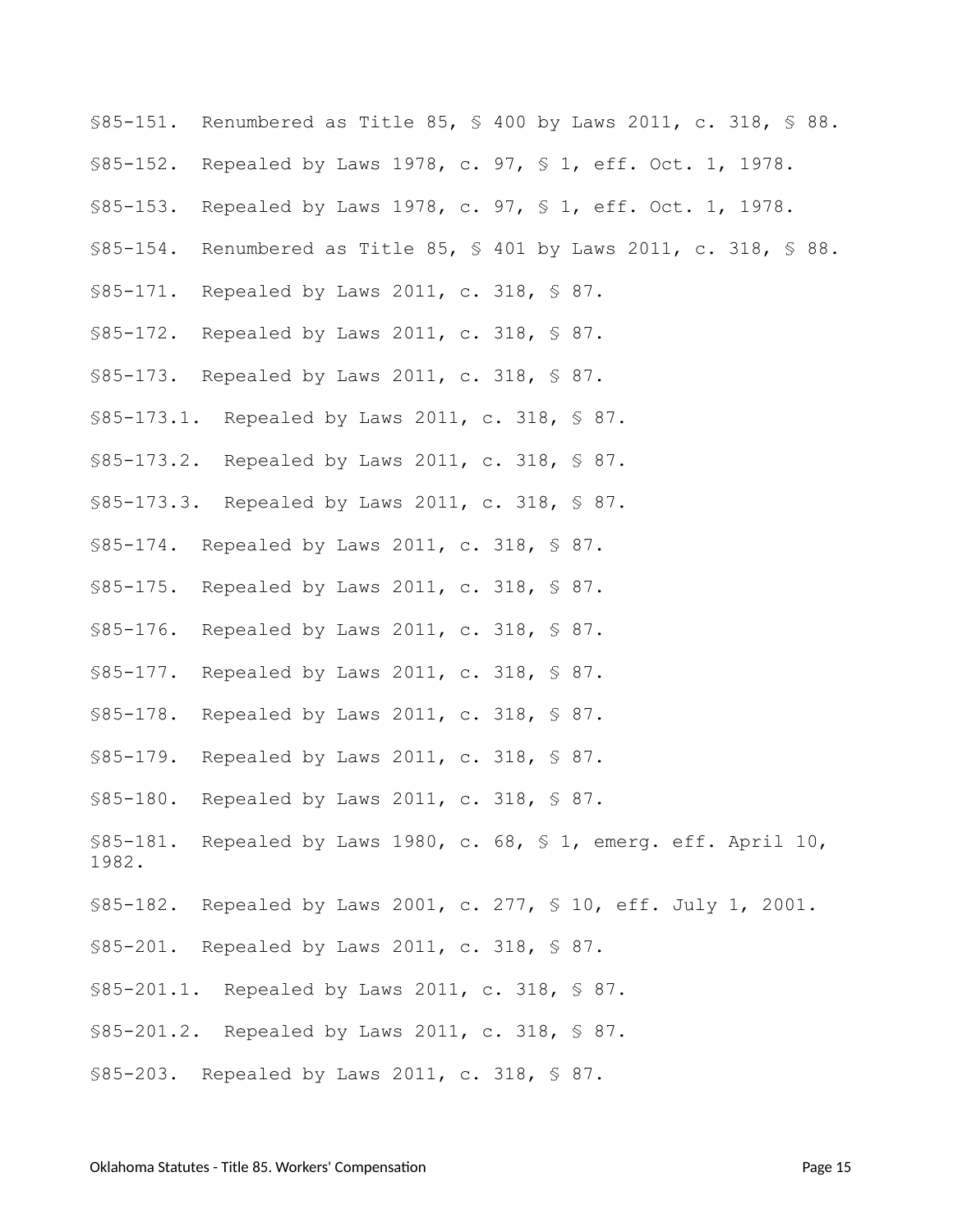<span id="page-15-0"></span>§85-211. Repealed by Laws 2011, c. 318, § 87.

<span id="page-15-4"></span><span id="page-15-3"></span><span id="page-15-2"></span><span id="page-15-1"></span>§85-301. Repealed by Laws 2013, c. 208, § 171, eff. Feb. 1, 2014. §85-302. Repealed by Laws 2013, c. 208, § 171, eff. Feb. 1, 2014. §85-303. Repealed by Laws 2013, c. 208, § 171, eff. Feb. 1, 2014. §85-304. Repealed by Laws 2013, c. 208, § 171, eff. Feb. 1, 2014. §85-305. Repealed by Laws 2013, c. 208, § 171, eff. Feb. 1, 2014. §85-306. Repealed by Laws 2013, c. 208, § 171, eff. Feb. 1, 2014. §85-307. Repealed by Laws 2013, c. 208, § 171, eff. Feb. 1, 2014.

<span id="page-15-8"></span><span id="page-15-7"></span><span id="page-15-6"></span><span id="page-15-5"></span>§85-308. Repealed by Laws 2013, c. 208, § 171, eff. Feb. 1, 2014. NOTE: Subsequent to repeal, this section was amended by Laws 2013, c. 254, § 37 to read as follows:

As used in the Workers' Compensation Code:

1. "Actually dependent" means a surviving spouse, a child, or any other person who receives one-half (1/2) or more of his or her support from the employee;

2. "Administrator" means the Administrator of the Workers' Compensation Court;

3. "Amount in dispute" means the dollar value of any permanent disability award granted to the employee by the Court for a disability claim which is greater than the dollar amount offered by the employer that admits compensability within twenty (20) days of the filing of the Employee's First Notice of Accidental Injury and Claim for Compensation to the employee for such disability claim, when the employer has made a written settlement offer within thirty (30) days of the employee reaching maximum medical improvement;

4. "Brother" or "sister" means a sibling of the employee under eighteen (18) years of age, eighteen (18) years of age or over and physically or mentally incapable of self-support, eighteen (18) years of age or over and actually dependent and brothers and sisters by adoption;

5. "Case management" means the ongoing coordination, by a case manager, of health care services provided to an injured or disabled worker, including, but not limited to systematically monitoring the treatment rendered and the medical progress of the injured or disabled worker; ensuring that any treatment plan follows all appropriate treatment protocols, utilization controls and practice parameters; assessing whether alternative health care services are appropriate and delivered in a cost-effective manner based upon acceptable medical standards; and ensuring that the injured or disabled worker is following the prescribed health care plan;

6. "Case manager" means a person who is a registered nurse with a current, active unencumbered license from the Oklahoma Board of Nursing, or possesses one or more of the following certifications which indicate the individual has a minimum number of years of case management experience, has passed a national competency test and regularly obtains continuing education hours to maintain certification:

> a. Certified Disability Management Specialist (CDMS), b. Certified Case Manager (CCM),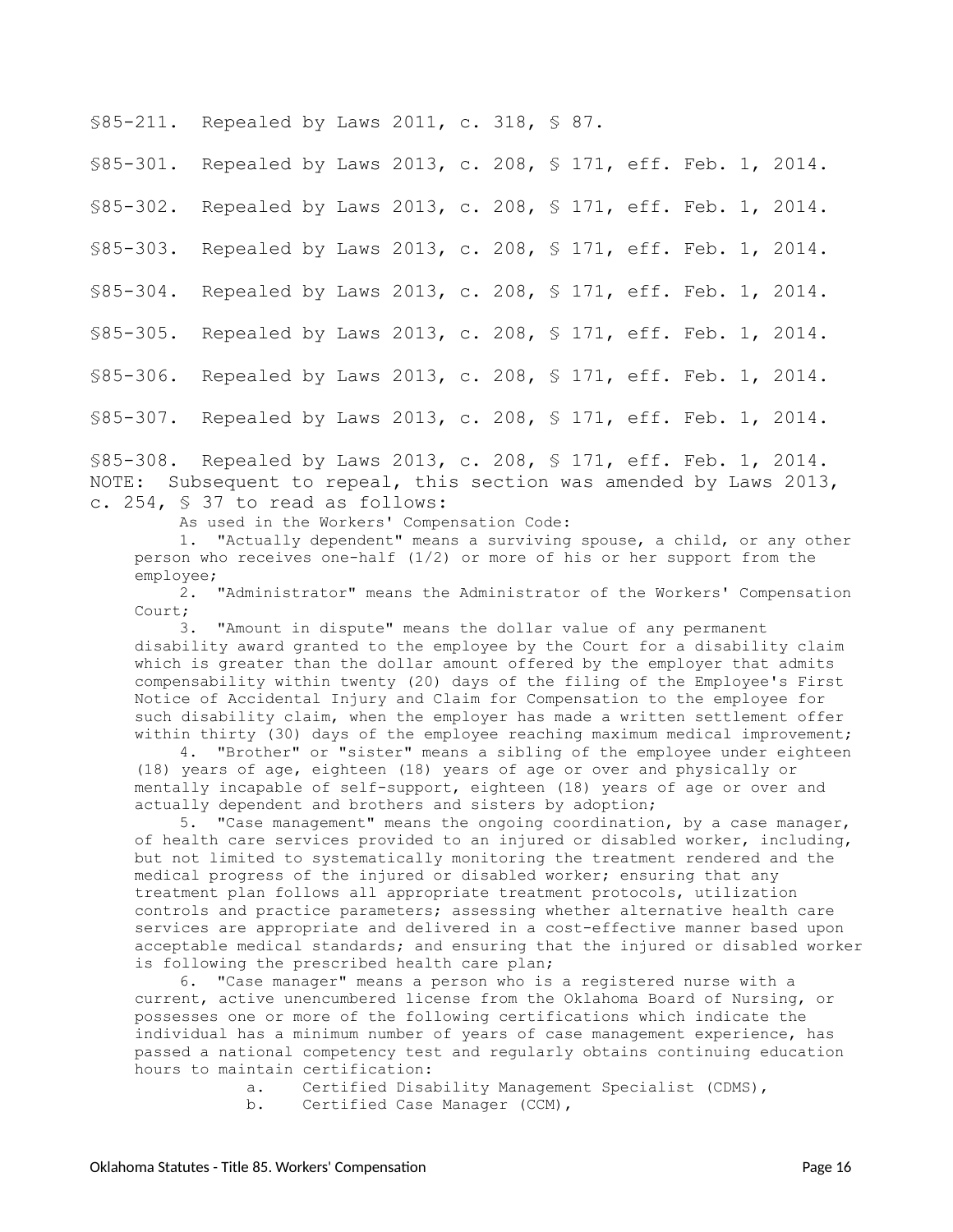- c. Certified Rehabilitation Registered Nurse (CRRN),
- d. Case Manager Certified (CMC),
- e. Certified Occupational Health Nurse (COHN), or

f. Certified Occupational Health Nurse Specialist (COHN-S); 7. "Certified workplace medical plan" means an organization of health care providers or any other entity, certified by the State Commissioner of Health, that is authorized to enter into a contractual agreement with a selfinsured employer, group self-insurance association plan, an employer's workers' compensation insurance carrier or an insured, which shall include any member of an approved group self-insured association, policyholder or public entity to provide medical care under the Workers' Compensation Code. Certified plans shall only include such plans which provide medical services and payment for services on a fee-for-service basis to medical providers and shall not include other plans which contract in some other manner, such as capitated or prepaid plans;

8. "Child" means a natural or adopted son or daughter of the employee under eighteen (18) years of age; or a natural or adopted son or daughter of an employee eighteen (18) years of age or over who is physically or mentally incapable of self-support; or any natural or adopted son or daughter of an employee eighteen (18) years of age or over who is actually dependent; or any natural or adopted son or daughter of an employee between eighteen (18) and twenty-three (23) years of age who is enrolled as a full-time student in any accredited educational institution. The term "child" includes a posthumous child, a child legally adopted or one for whom adoption proceedings are pending at the time of death, an actually dependent stepchild or an actually dependent acknowledged child born out of wedlock;

9. "Claimant" means a person who claims benefits for an injury pursuant to the provisions of the Workers' Compensation Code;

10. a. "Compensable injury" means any injury or occupational illness, causing internal or external harm to the body, which arises out of and in the course of employment if such employment was the major cause of the specific injury or illness. An injury, other than cumulative trauma, is compensable only if it is caused by a specific incident and is identifiable by time, place and occurrence unless it is otherwise defined as compensable in this act. A compensable injury must be established by objective medical evidence. The employee has the burden of proof to establish by a preponderance of the evidence that such unexpected or unforeseen injury was in fact caused by the employment. There is no presumption from the mere occurrence of such unexpected or unforeseen injury that the injury was in fact caused by the employment.

- b. "Compensable injury" means a cardiovascular, coronary, pulmonary, respiratory, or cerebrovascular accident or myocardial infarction causing injury, illness, or death, only if, in relation to other factors contributing to the physical harm, a work-related activity is the major cause of the physical harm. Such injury shall not be deemed to be a compensable injury unless it is shown that the exertion of the work necessary to precipitate the disability or death was extraordinary and unusual in comparison to the usual work of the employee, or alternately, that some unusual incident occurred which is found to have been the major cause of the physical harm.
- c. "Compensable injury" shall not include the ordinary, gradual deterioration or progressive degeneration caused by the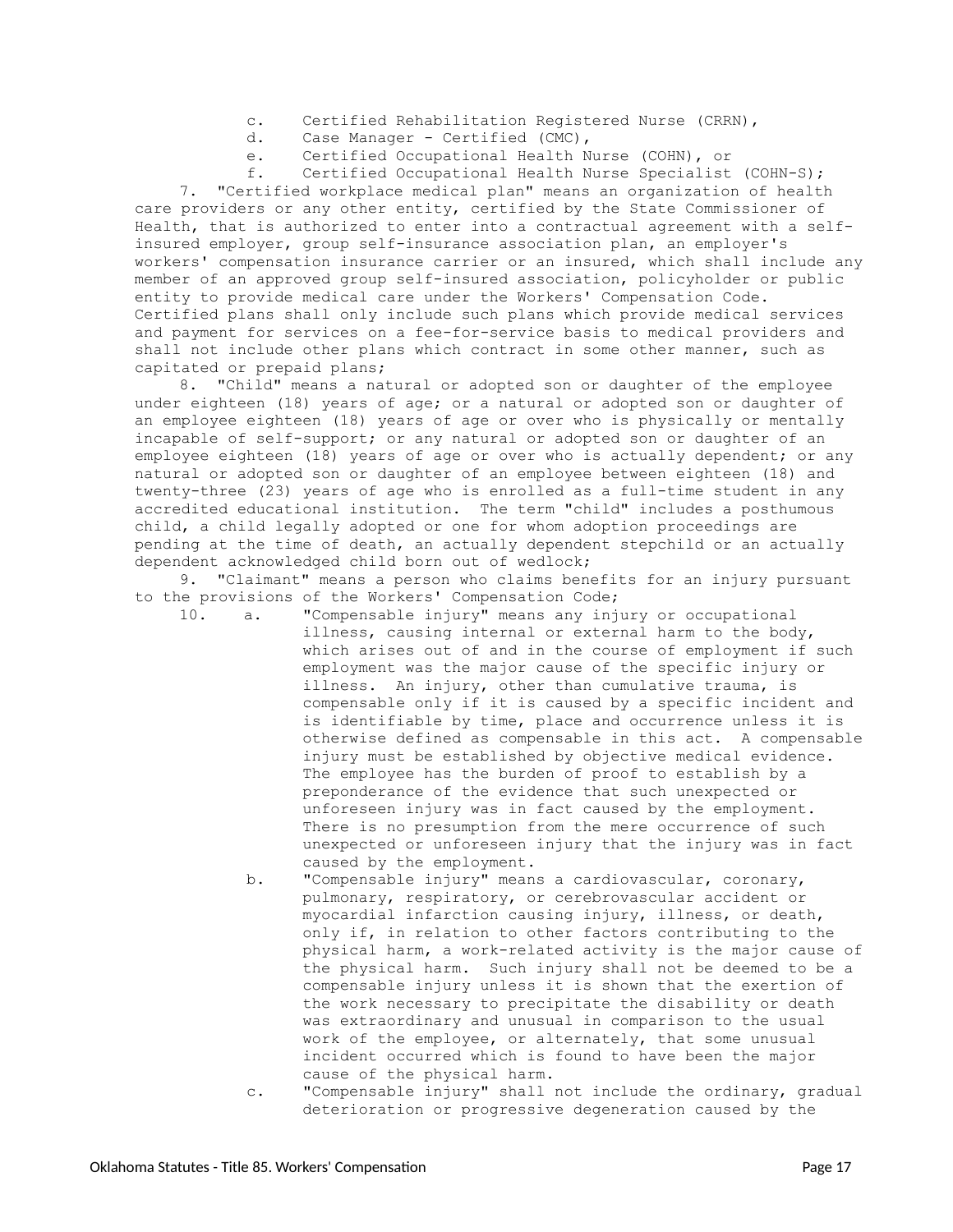aging process, unless the employment is a major cause of the deterioration or degeneration and is supported by objective medical evidence; nor shall it include injury incurred while engaging in or performing, or as the result of engaging in or performing, any recreational or social activities.

- d. "Compensable injury" includes personal property which is established by objective medical evidence to be medically necessary and which replaces or improves normal physical function of the body, such as artificial dentures, artificial limbs, glass eyes, eye glasses and other prostheses which are placed in or on the body and is damaged as a result of the injury.
- e. "Compensable injury" shall not include an injury resulting directly or indirectly from idiopathic causes; any contagious or infectious disease unless it arises out of and occurs in the scope and course of employment; or death due to natural causes occurring while the worker is at work.
- f. "Compensable injury" shall not include mental injury that does not arise directly as a result of a compensable physical injury, except in the case of rape or other crime of violence which arises out of and in the course of employment;

11. "Compensation" means the money allowance payable to an employee as provided for in the Workers' Compensation Code;

12. "Consequential injury" means injury or harm to a part of the body that is a direct result of the injury or medical treatment to the part of the body originally injured in the claim. The Court shall not make a finding of a consequential injury unless it is established by objective medical evidence that medical treatment for such part of the body is required;

13. "Continuing medical maintenance" means medical treatment that is reasonable and necessary to maintain claimant's condition resulting from the compensable injury or illness after reaching maximum medical improvement. Continuing medical maintenance shall not include diagnostic tests, surgery, injections, counseling, physical therapy, or pain management devices or equipment, unless specifically authorized by the Workers' Compensation Court in advance of such treatment;

14. "Court" means the Workers' Compensation Court;<br>15. "Cumulative trauma" means a compensable injury

15. "Cumulative trauma" means a compensable injury which is repetitive in nature and engaged in over a period of time, the major cause of which results from employment activities, and proved by objective medical evidence;

16. "Drive-away operations" include every person engaged in the business of transporting and delivering new or used vehicles by driving, either singly or by towbar, saddle mount or full mount method, or any combination thereof, with or without towing a privately owned vehicle;

17. "Employee" means any person engaged in the employment of an employer covered by the terms of the Workers' Compensation Code except for such persons as may be excluded elsewhere in this act. Provided, any person excluded as an employee may, if otherwise qualified, be eligible for benefits under the Workers' Compensation Code if specifically covered by any policy of insurance covering benefits under the Workers' Compensation Code. "Employee" shall also include a member of the Oklahoma National Guard while in the performance of duties only while in response to state orders and any authorized voluntary or uncompensated worker, rendering services as a firefighter, peace officer or emergency management worker. "Employee" shall also include a participant in a sheltered workshop program which is certified by the United States Department of Labor;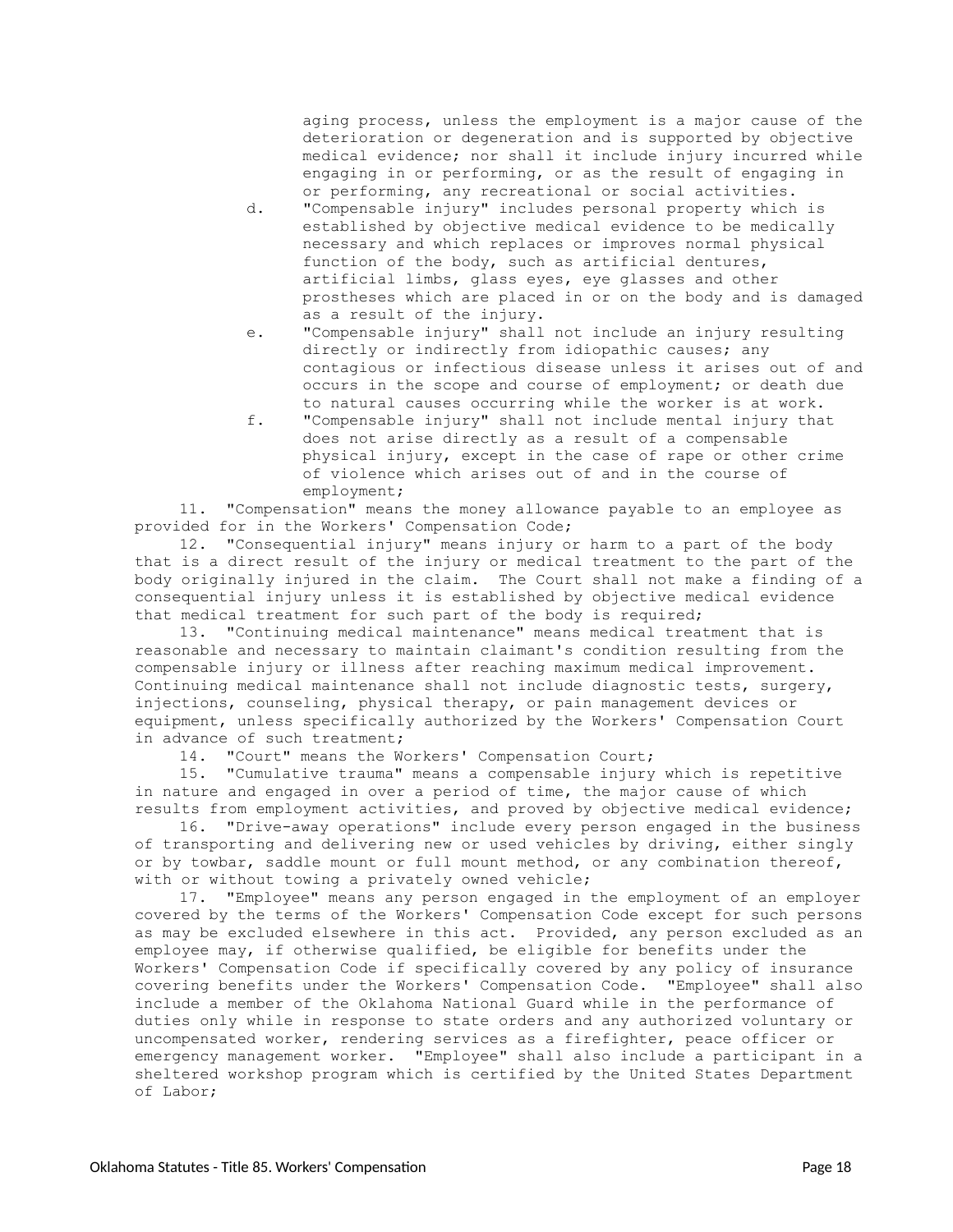18. "Employer", except when otherwise expressly stated, means a person, partnership, association, limited liability company, corporation, and the legal representatives of a deceased employer, or the receiver or trustee of a person, partnership, association, corporation, or limited liability company, departments, instrumentalities and institutions of this state and divisions thereof, counties and divisions thereof, public trusts, boards of education and incorporated cities or towns and divisions thereof, employing a person included within the term "employee" as defined in this section. Employer may also mean the employer's workers' compensation insurance carrier, if applicable;

19. "Employment" includes work or labor in a trade, business, occupation or activity carried on by an employer or any authorized voluntary or uncompensated worker rendering services as a firefighter, peace officer or emergency management worker;

20. "Evidence-based" means expert-based, literature-supported and outcomes validated by well-designed randomized trials when such information is available and which uses the best available evidence to support medical decision making;

21. "Gainful employment" means the capacity to perform employment for wages for a period of time that is not part-time, occasional or sporadic;

22. "Grandchild" means a child of a child;

23. "Impaired self-insurer" means a private self-insurer or group selfinsurance association that fails to pay its workers' compensation obligations, or is financially unable to do so and is the subject of any proceeding under the Federal Bankruptcy Reform Act of 1978, and any subsequent amendments or is the subject of any proceeding in which a receiver, custodian, liquidator, rehabilitator, trustee or similar officer has been appointed by a court of competent jurisdiction to act in lieu of or on behalf of the self-insurer;

24. "Incapacity" means inadequate strength or ability to perform a workrelated task;

25. "Independent medical examiner" means a licensed physician authorized to serve as a medical examiner pursuant to this act;

26. "Insurance carrier" shall include stock corporations, reciprocal or interinsurance associations, or mutual associations with which employers have insured, including CompSource Mutual Insurance Company, and employers permitted to pay compensation directly under the provisions of Section 351 of this title;

27. "Light duty" describes the status of an employee when a physician has declared the employee available for work with specific temporary physical restrictions;

28. "Major cause" means more than fifty percent (50%) of the resulting injury, disease or illness. A finding of major cause shall be established by a preponderance of the evidence. A finding that the workplace was not a major cause of the injury, disease or illness shall not adversely affect the exclusive remedy provisions of this act and shall not create a separate cause of action outside of this act;

29. "Maximum medical improvement" means that no further material improvement would reasonably be expected from medical treatment or the passage of time;

30. "Medical treatment" means such medical, diagnostic, surgical or other attendance or treatment, nurse and hospital service, medicine, crutches, and apparatus as may be reasonable and necessary after the compensable injury for an injured employee;

31. "Nationally recognized" includes, but is not limited to, syntheses of clinical issues that may take the form of published reports in the scientific literature, national consensus documents, formalized documents addressing standards of practice, practice parameters from professional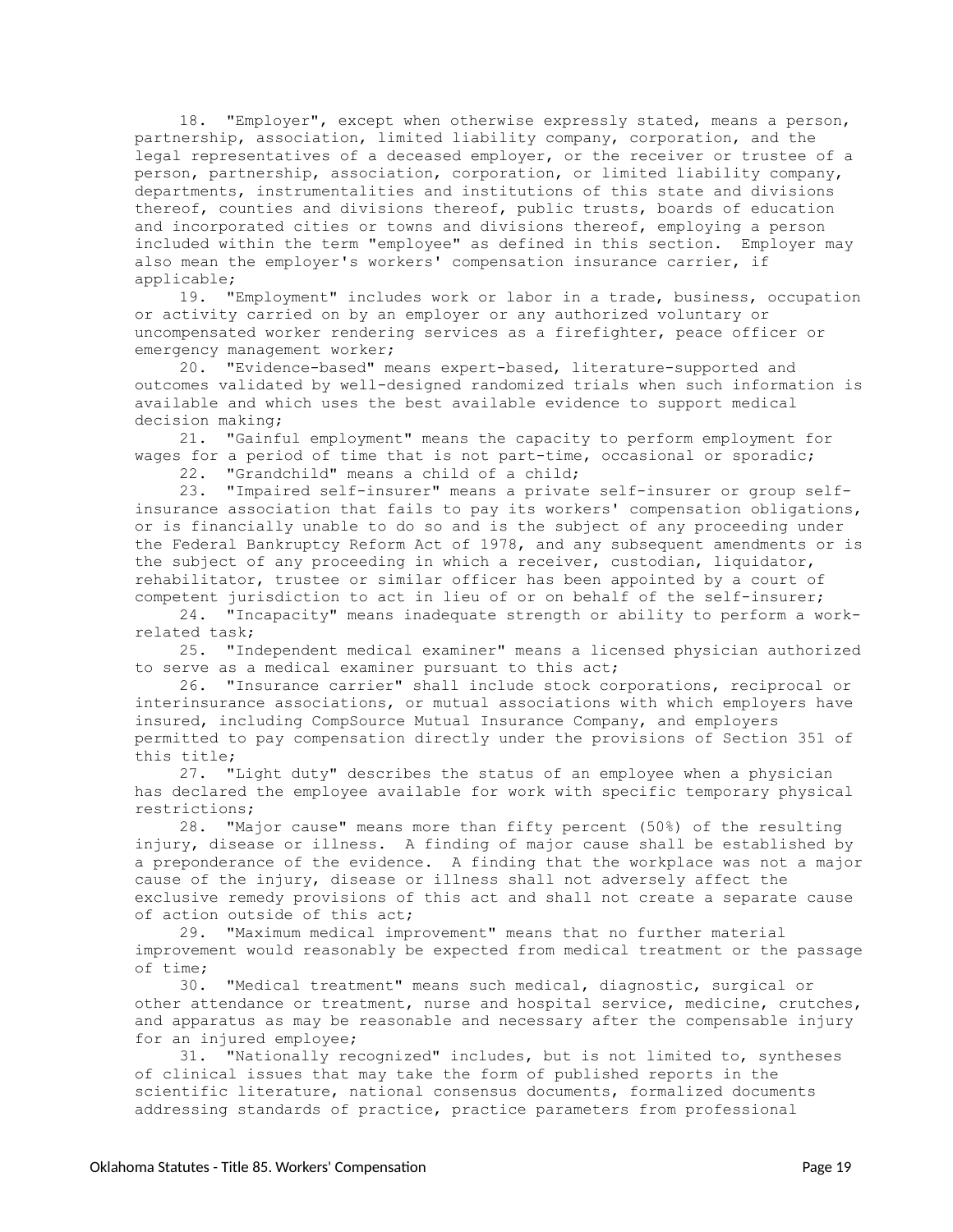societies or commissions, and technology assessments produced by independent evidence-based practice centers;

32. "Objective medical evidence" means evidence which meets the criteria of Federal Rule of Evidence 702 and all U.S. Supreme Court case law applicable thereto. Objective findings are those findings which cannot come under the voluntary control of the patient. When determining physical or anatomical impairment, neither a physician, any other medical provider, a judge of the Workers' Compensation Court, nor the courts may consider complaints of pain. For the purpose of making physical or anatomical impairment ratings to the spine, physicians shall use criteria established by the American Medical Association guides or modifications thereto as approved by the Legislature. Objective evidence necessary to prove physical or anatomical impairment in occupational hearing loss cases shall be established by medically recognized and accepted clinical diagnostic methodologies, including, but not limited to, audiological tests that measure air and bone conduction thresholds and speech discrimination ability. Medical opinions addressing compensability and permanent impairment must be stated within a reasonable degree of medical certainty;

33. "Occupational disease" means only that disease or illness which is due to causes and conditions characteristic of or peculiar to the particular trade, occupation, process or employment in which the employee is exposed to such disease. An occupational disease arises out of the employment only if the employment was the major cause of the resulting occupational disease and such is supported by objective medical evidence, as defined in this section;

34. "Peer review" means the process of subjecting submitted manuscripts, guidelines, or other clinical or scholarly work to the scrutiny of others who are experts in the same field;

35. "Permanent partial impairment" means any anatomical abnormality or loss of use after maximum medical improvement has been achieved which can be evaluated by a physician. Any examining physician shall only evaluate impairment in accordance with the method prescribed in Section 333 of this title. All evaluations of permanent impairment must be supported by objective medical evidence;

36. "Permanent total disability" means incapacity, because of accidental injury or occupational disease, to earn wages in any employment for which the employee may become physically suited and reasonably fitted by education, training or experience, including vocational rehabilitation. Loss of both hands, or both feet, or both legs, or both eyes, or any two thereof, shall constitute permanent total disability;

37. "Private self-insurer" means a private employer that has been authorized to self-insure its workers' compensation obligations pursuant to Section 351 of this title, but does not include group self-insurance associations authorized under Section 351 of this title or Section 398 of this title, or any public employer that self-insures pursuant to Section 313 of this title;

38. "Prosthetic device" means an artificial device used to replace a part or joint of the body that is lost or injured in an accident or illness covered by this act;

39. "Qualified independent medical examiner" means a licensed medical doctor or doctor of Osteopathy qualified to serve as an independent medical examiner pursuant to this act;

40. "Scheduled member" or "member" means hands, fingers, arms, legs, feet, toes, and eyes. In addition, for purposes of the Multiple Injury Trust Fund only, "scheduled member" means hearing impairment;

41. "Scientifically based" involves the application of rigorous, systematic, and objective procedures to obtain reliable and valid knowledge relevant to medical testing, diagnoses and treatment; is adequate to justify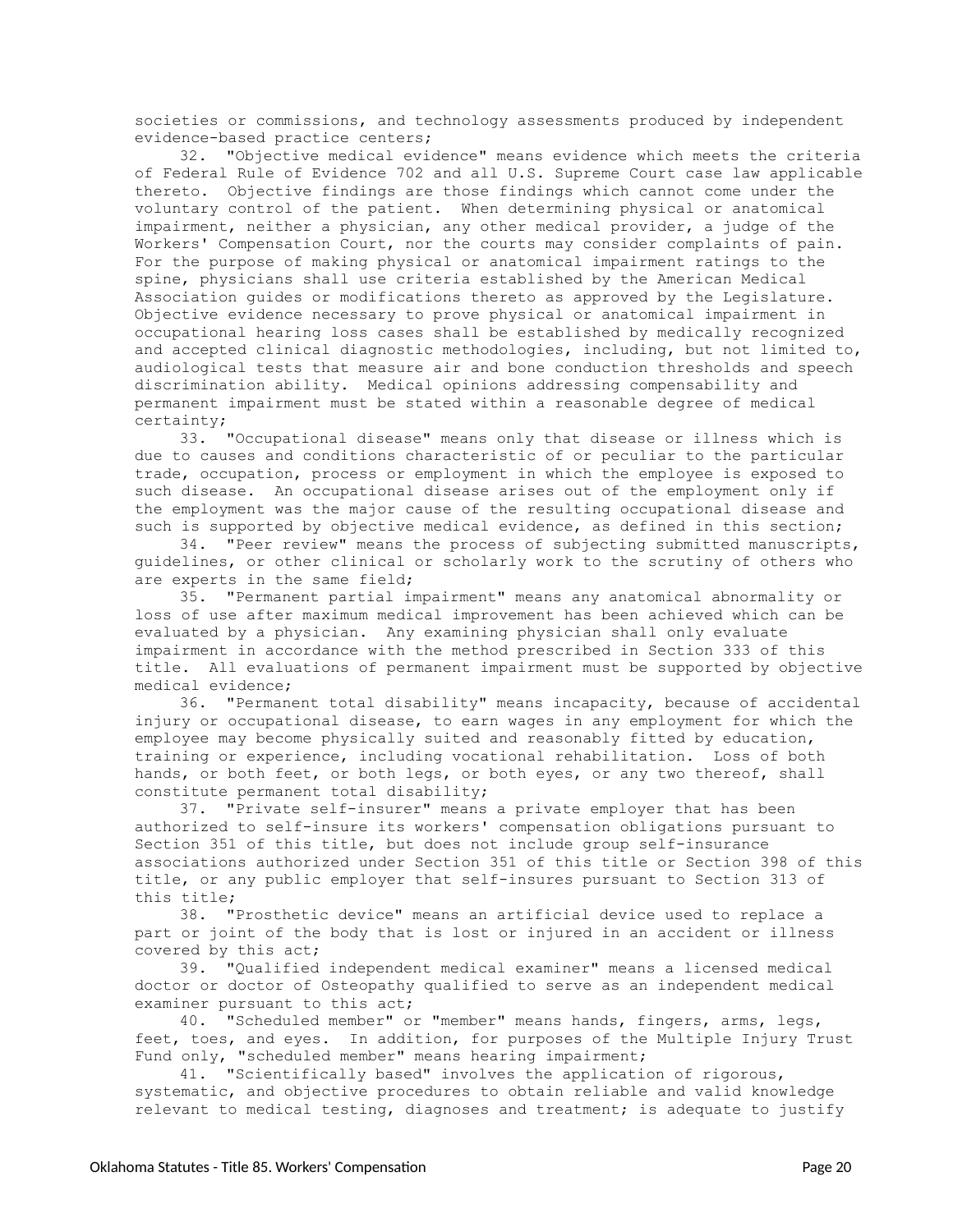the general conclusions drawn; and has been accepted by a peer-review journal or approved by a panel of independent experts through a comparably rigorous, objective, and scientific review;

42. "State-developed" includes formalized treatment guidelines developed and adopted by state governments, or by the Workers' Compensation Court upon recommendation of the Physician Advisory Committee;

43. "State's average weekly wage" means the average weekly wage in this state determined by the Oklahoma Employment Security Commission annually, which shall be used to establish maximum benefits under the Workers' Compensation Code for injuries occurring during a one-year period, which period shall begin on the first day of November after publication by the Oklahoma Employment Security Commission. For the purpose of computing benefits payable under the Workers' Compensation Code, the state's average weekly wage shall be rounded to the nearest dollar;

44. "Subcontractor" means a person, firm, corporation or other legal entity hired by the general or prime contractor to perform a specific task for the completion of a work-related activity;

45. "Surgery" does not include an injection, or the forcing of fluids beneath the skin, for treatment or diagnosis;

46. "Surviving spouse" means the employee's spouse by reason of a legal marriage recognized by any state or nation or by common law, under the requirements of a common law marriage in this state, as determined by the Workers' Compensation Court;

47. "Temporary partial disability" describes the status of an injured worker who is under active medical care that is expected to improve his or her condition and who is unable to perform some of the normal activities of his or her work or is limited to a portion of his or her normal hours of employment;

48. "Treating physician" means the licensed physician authorized to provide active medical treatment for an injured worker; and

49. "Wages" means money compensation received for employment at the time of the injury, including the reasonable value of board, rent, housing, lodging, bonuses, sales commissions, or similar advantage received from the employer.

<span id="page-20-0"></span>§85-309. Repealed by Laws 2013, c. 208, § 171, eff. Feb. 1, 2014.

<span id="page-20-1"></span>§85-310. Repealed by Laws 2013, c. 208, § 171, eff. Feb. 1, 2014.

<span id="page-20-2"></span>§85-311. Repealed by Laws 2013, c. 208, § 171, eff. Feb. 1, 2014.

<span id="page-20-3"></span>§85-312. Repealed by Laws 2013, c. 208, § 171, eff. Feb. 1, 2014.

<span id="page-20-4"></span>§85-313. Repealed by Laws 2013, c. 208, § 171, eff. Feb. 1, 2014. NOTE: Subsequent to repeal, this section was amended by Laws 2013, c. 254, § 38 to read as follows:

A. 1. All public entities of this state, their agencies and instrumentalities, authorities, and public trusts of which they are beneficiaries shall provide workers' compensation to their employees and elected officials engaged in either governmental or proprietary functions in accordance with this section. Compensation or indemnification for compensation shall be paid out of the funds of the public entities.

2. Except as otherwise provided, the state and all its institutions of higher education, departments, instrumentalities, institutions, and public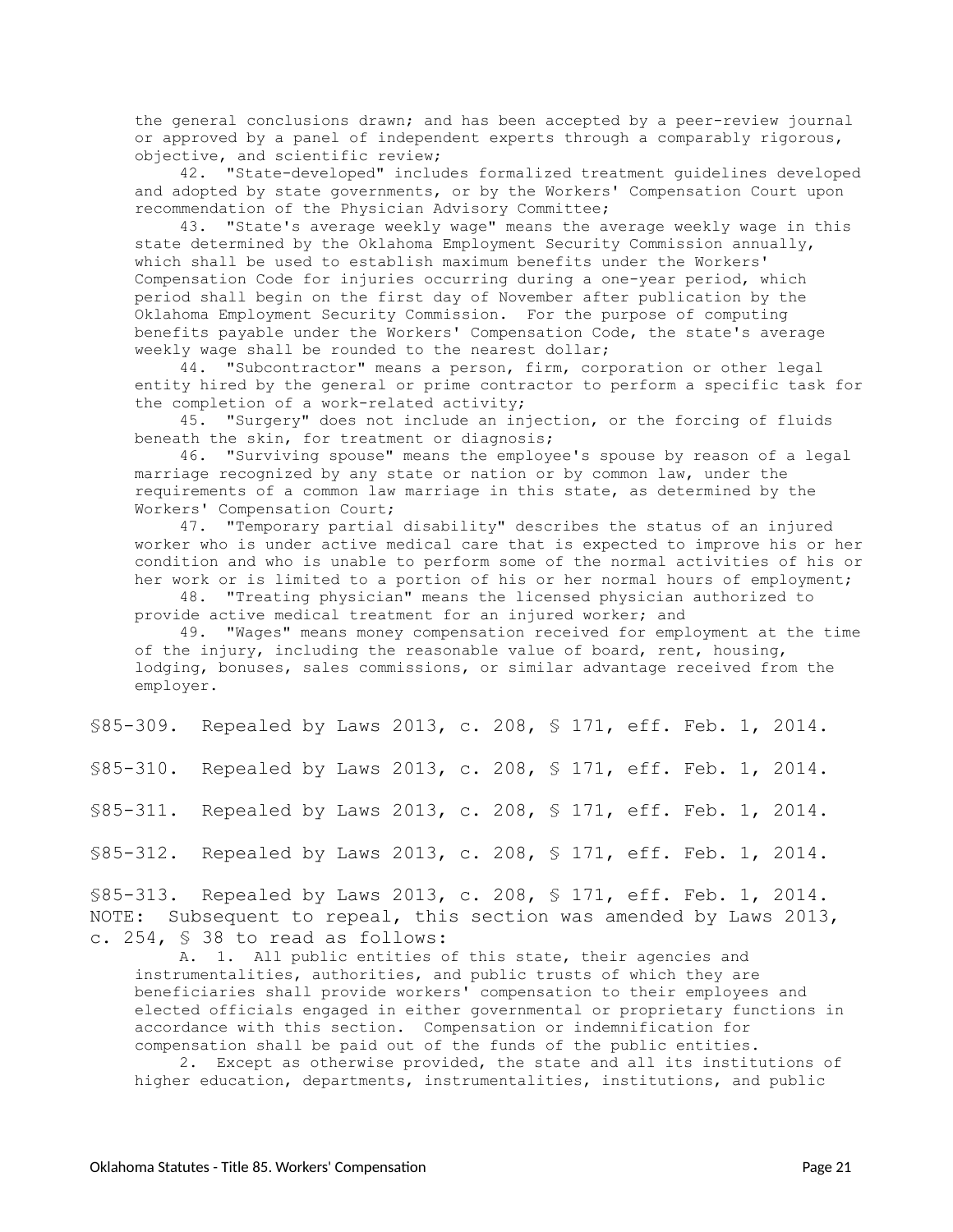trusts of which it or they are beneficiaries shall insure against liability for workers' compensation.

3. The state, all state institutions of higher education except comprehensive universities, and all state departments, instrumentalities, institutions, and public trusts of which the state is a beneficiary, may selfinsure.

B. All counties, cities and towns, their instrumentalities and public trusts of which they are beneficiaries shall insure against their liability for workers' compensation through any combination of the following:

1. Insure with an insurance carrier licensed in this state;

2. Self-insure and make any appropriation of funds to cover their risk;

3. Secure reinsurance or excess insurance over and above a selfinsurance retention in any manner authorized by subsections B and C of Section 167 of Title 51 of the Oklahoma Statutes; or

4. Secure compensation for their employees in the manner provided in The Governmental Tort Claims Act, subsection C of Section 167 of Title 51 of the Oklahoma Statutes.

C. Boards of education, their instrumentalities and public trusts of which they are beneficiaries shall insure against their liability for workers' compensation through any combination of the following:

1. Insure with an insurance carrier licensed in this state;

2. Self-insure and make any appropriation of funds to cover their risk; or

3. Secure reinsurance or excess insurance over and above a self-insured retention in any manner authorized by law.

D. Comprehensive universities shall insure against their liability for workers' compensation through any combination of the following:

1. Insure with an insurance carrier licensed in this state; or

2. Self-insure and make any appropriation of funds to cover their risk.

E. For purposes of the Workers' Compensation Code, all contracts of employment for state, county, municipal, and state funded educational entities and public trusts will be considered to have been entered into in this state regardless of where the work is performed.

F. Where a person who is employed by the state, a municipality, a county, or by any political subdivisions thereof, and who, while off-duty from the employment, is employed by a private employer, the private employer alone shall be liable for compensation under the Workers' Compensation Code for any injury or death of the person arising out of and in the course of employment which occurs during the hours of actual employment by the private employer. The provisions of this act shall be applicable to private employers specified in this subsection. The provisions of this subsection shall not relieve the state, a municipality or a county, or any political subdivision thereof, from providing disability benefits to which a person may be entitled pursuant to a pension or retirement plan. The provisions of this subsection shall not preclude an employee or group of employees so employed from providing separate compensation coverage for off-duty employment by a private employer.

<span id="page-21-3"></span><span id="page-21-2"></span><span id="page-21-1"></span><span id="page-21-0"></span>§85-314. Repealed by Laws 2013, c. 208, § 171, eff. Feb. 1, 2014. §85-315. Repealed by Laws 2013, c. 208, § 171, eff. Feb. 1, 2014. §85-316. Repealed by Laws 2013, c. 208, § 171, eff. Feb. 1, 2014. §85-317. Repealed by Laws 2013, c. 208, § 171, eff. Feb. 1, 2014.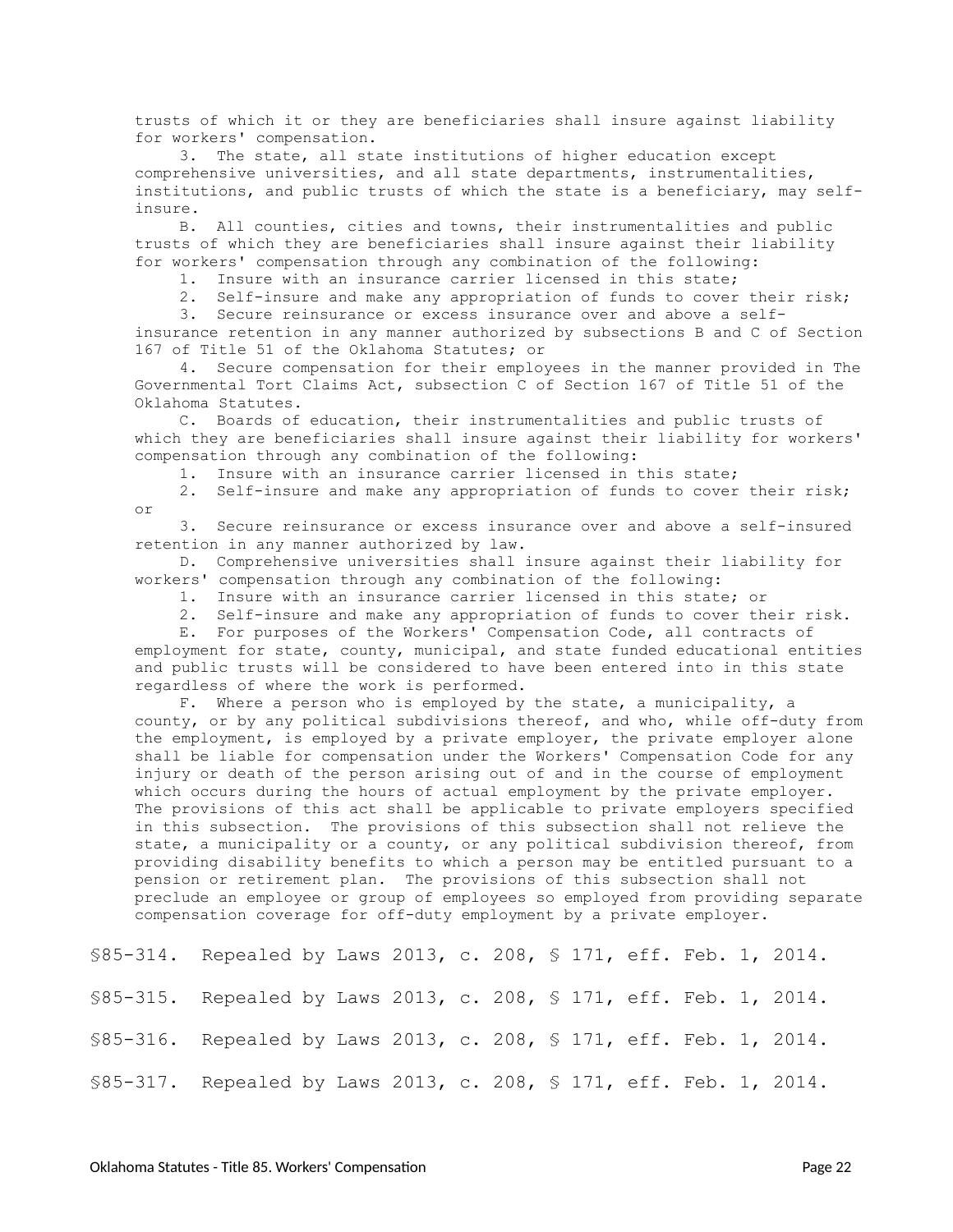<span id="page-22-4"></span><span id="page-22-3"></span><span id="page-22-2"></span><span id="page-22-1"></span><span id="page-22-0"></span>§85-318. Repealed by Laws 2013, c. 208, § 171, eff. Feb. 1, 2014. §85-319. Repealed by Laws 2013, c. 208, § 171, eff. Feb. 1, 2014. §85-320. Repealed by Laws 2013, c. 208, § 171, eff. Feb. 1, 2014. §85-321. Repealed by Laws 2013, c. 208, § 171, eff. Feb. 1, 2014. §85-322. Repealed by Laws 2013, c. 208, § 171, eff. Feb. 1, 2014. §85-323. Repealed by Laws 2013, c. 208, § 171, eff. Feb. 1, 2014. §85-324. Repealed by Laws 2013, c. 208, § 171, eff. Feb. 1, 2014. §85-325. Repealed by Laws 2013, c. 208, § 171, eff. Feb. 1, 2014. §85-326. Repealed by Laws 2013, c. 208, § 171, eff. Feb. 1, 2014.

<span id="page-22-9"></span><span id="page-22-8"></span><span id="page-22-7"></span><span id="page-22-6"></span><span id="page-22-5"></span>§85-327. Repealed by Laws 2013, c. 208, § 171, eff. Feb. 1, 2014. NOTE: Prior to repeal, this section was amended by Laws 2013, c. 33, § 1 to read as follows:

A. For the express purpose of reducing the overall cost of medical care for injured workers in the workers' compensation system by five percent (5%), the Administrator of the Workers' Compensation Court is hereby directed to develop a new "Oklahoma Workers' Compensation Medical Fee Schedule" to be implemented by January 1, 2012. Thereafter, the Administrator shall conduct a review of the Fee Schedule every two (2) years. The Fee Schedule shall establish the maximum rates that medical providers shall be reimbursed for medical care provided to injured workers, including, but not limited to, charges by physicians, dentists, counselors, hospitals, ambulatory and outpatient facilities, clinical laboratory services, diagnostic testing services, and ambulance services, and charges for durable medical equipment, prosthetics, orthotics, and supplies.

B. Reimbursement for medical care shall be prescribed and limited by the Fee Schedule as adopted by the Administrator, after notice and public hearing. The director of the Oklahoma State Employees Group Insurance Board shall provide the Administrator such information as may be relevant in the development of the Fee Schedule. The Administrator shall develop the Fee Schedule in a manner in which quality of medical care is assured and maintained for injured workers. The Administrator shall give due consideration to additional requirements for physicians treating an injured worker under this act, including, but not limited to, communication with claims representatives, case managers, attorneys, and representatives of employers, and the additional time required to complete forms for the Court, insurance carriers, and employers.

C. In making adjustments to the Fee Schedule, the Administrator shall use, as a benchmark, the reimbursement rate for each Current Procedural Terminology (CPT) code provided for in the fee schedule published by the Centers for Medicare and Medicaid Services (CMS) of the U.S. Department of Health and Human Services for use in Oklahoma (Medicare Fee Schedule) on August 6, 2011. For services not valued by CMS, the Administrator shall establish values based on the usual, customary and reasonable medical payments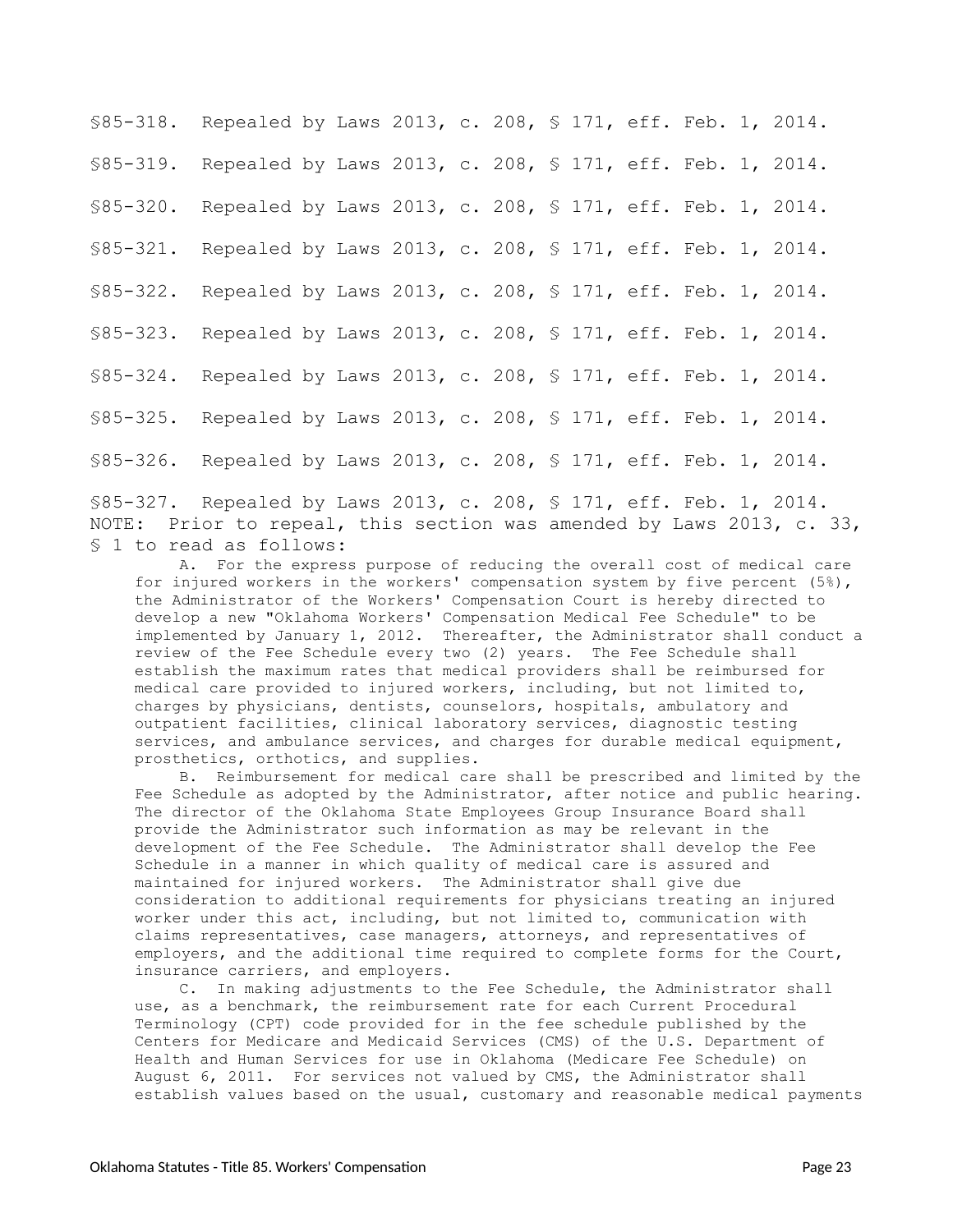to health care providers in the same trade area for comparable treatment of a person with similar injuries.

1. No reimbursement shall be allowed for any magnetic resonance imaging (MRI) unless the MRI is provided by an entity that meets Medicare requirements for the payment of MRI services or is accredited by the American College of Radiology, the Intersocietal Accreditation Commission or the Joint Commission on Accreditation of Healthcare Organizations. For all other radiology procedures, the reimbursement rate shall be the lesser of the reimbursement rate allowed by the 2010 Oklahoma Fee Schedule or two hundred seven percent (207%) of the Medicare Fee Schedule.

2. For reimbursement of medical services for Evaluation and Management of injured employees as defined in the fee schedule adopted by the Administrator, the reimbursement rate shall not be less than one hundred fifty percent (150%) of the Medicare Fee Schedule.

3. Any entity providing durable medical equipment, prosthetics, orthotics or supplies must be accredited by a CMS–approved accreditation organization. In the event a physician provides durable medical equipment, prosthetics, orthotics, prescription drugs, or supplies to a patient ancillary to the patient visit, reimbursement will be no more than ten percent (10%) above cost.

4. The Administrator shall develop a reasonable stop loss provision of the Fee Schedule to provide for adequate reimbursement for treatment for major burns, severe head and neurological injuries, multiple system injuries, and other catastrophic injuries requiring extended periods of intensive care.

D. The right to recover charges for every type of medical care for injuries arising out of and in the course of covered employment as defined in this act shall lie solely with the Workers' Compensation Court and its administration. When a medical care provider has brought a claim in the Court to obtain payment for services, a party who prevails in full on the claim shall be entitled to a reasonable attorney fee.

E. Nothing in this section shall prevent an employer, insurance carrier, group self-insurance association, or certified workplace medical plan from contracting with a provider of medical care for a reimbursement rate that is greater than or less than limits established by the Fee Schedule.

F. A treating physician may not charge more than Four Hundred Dollars (\$400.00) per hour for preparation for or testimony at a deposition or court appearance in connection with a claim covered by the Workers' Compensation Code.

G. The Administrator's review of medical and treatment charges pursuant to this section shall be conducted pursuant to the Fee Schedule in existence at the time the medical care or treatment was provided. The order approving the medical and treatment charges pursuant to this section shall be enforceable by the Court in the same manner as provided in the Workers' Compensation Code for the enforcement of other compensation payments. Any party feeling aggrieved by the order, decision or award of the Administrator shall, within ten (10) days, have the right to request a hearing on such medical and treatment charges by a judge of the Court. The judge of the Court may affirm the decision of the Administrator, or reverse or modify the decision only if it is found to be contrary to the Fee Schedule existing at the time the medical care or treatment was provided. The order of the judge shall be subject to the same appellate procedure set forth for all other orders of the Court.

H. Charges for prescription drugs dispensed by a pharmacy shall be limited to ninety percent (90%) of the average wholesale price of the prescription, plus a dispensing fee of Five Dollars (\$5.00) per prescription. "Average wholesale price" means the amount determined from the latest publication designated by the Administrator. Physicians shall prescribe and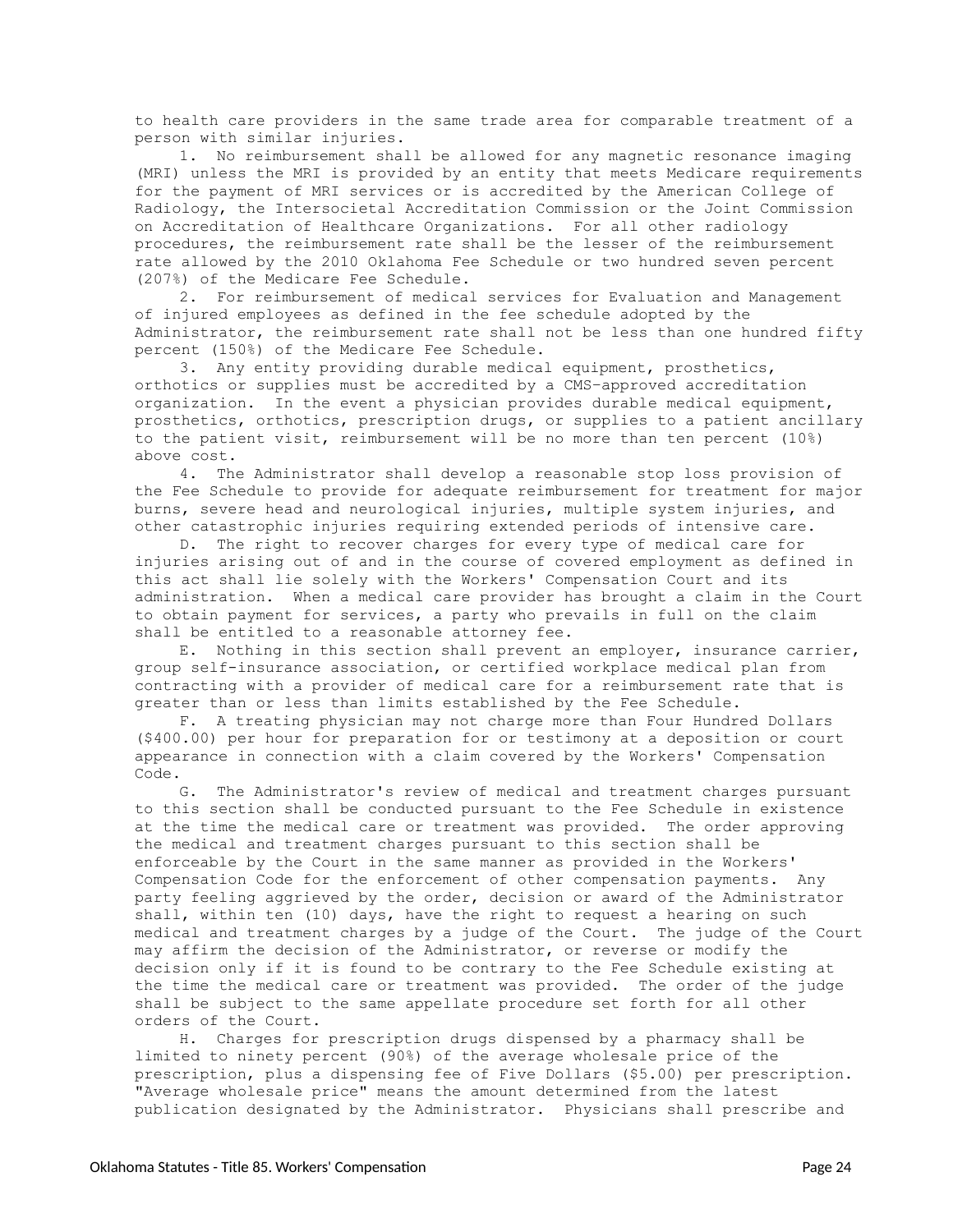pharmacies shall dispense generic equivalent drugs when available. If the National Drug Code (NDC) for the drug product dispensed is for a repackaged drug, then the maximum reimbursement shall be the lesser of the original labeler's NDC or the lowest cost therapeutic equivalent drug product. Compounded medications shall be billed by the compounding pharmacy at the ingredient level, with each ingredient identified using the applicable NDC of the drug product, and the corresponding quantity. Ingredients with no NDC area are not separately reimbursable. Payment shall be based upon a sum of the allowable fee for each ingredient plus a dispensing fee of Five Dollars (\$5.00) per prescription.

I. When medical care includes prescription drugs dispensed by a physician or other medical care provider, the employer or insurance carrier shall be required to pay the lesser of the reimbursement amount specified under the schedule of fees adopted by the Administrator, the reimbursement amount for prescription drugs obtained by mail order, when mail order is available, or the reimbursement amount for prescription drugs obtained at a retail pharmacy. If the NDC for the drug product dispensed is for a repackaged drug, then the maximum reimbursement shall be the lesser of the original labeler's NDC or the lowest cost therapeutic equivalent drug product. Compounded medications shall be billed by the compounding pharmacy.

J. Implantables are paid in addition to procedural reimbursement paid for medical or surgical services. A manufacturer's invoice for the actual cost to a physician, hospital or other entity of an implantable device shall be adjusted by the physician, hospital or other entity to reflect, at the time implanted, all applicable discounts, rebates, considerations and product replacement programs and must be provided to the payer by the physician or hospital as a condition of payment for the implantable device. In the event the physician, or an entity that the physician has a financial interest in, other than an ownership interest of less than five percent (5%) in a publicly traded company provides implantable devices, this relationship must be disclosed to patient, employer, insurance company, third party administrator, certified workplace medical plan, case managers, and attorneys representing claimant and defendant. In the event the physician, or an entity that the physician has a financial interest in, other than an ownership interest of less than five percent (5%) in a publicly traded company, buys and resells implantable devices to the hospital or another physician, that markup shall be limited to ten percent (10%) above cost.

K. Payment for medical care as required by this act shall be due within forty-five (45) days of the receipt by the employer or insurance carrier of a complete and accurate invoice, unless the employer or insurance carrier has a good faith reason to request additional information about such invoice. Thereafter, a judge of the Court may assess a penalty up to twenty-five percent (25%) for any amount due under the Fee Schedule that remains unpaid upon the finding by the Court that no good faith reason existed for the delay in payment. In the event the Court finds a pattern of an employer or insurance carrier willfully and knowingly delaying payments for medical care, the Court may assess a civil penalty of not more than Five Thousand Dollars (\$5,000.00) per occurrence.

L. In the event an employee fails to appear for a scheduled appointment with a physician, the employer or insurance company shall pay to the physician a reasonable charge, to be determined by the Administrator, for the missed appointment. In the absence of a good faith reason for missing the appointment, the Court shall order the employee to reimburse the employer or insurance company for such charge.

M. Physicians providing treatment under this act shall disclose under penalty of perjury to the Administrator of the Workers' Compensation Court, on a form prescribed by the Administrator, any ownership or interest in any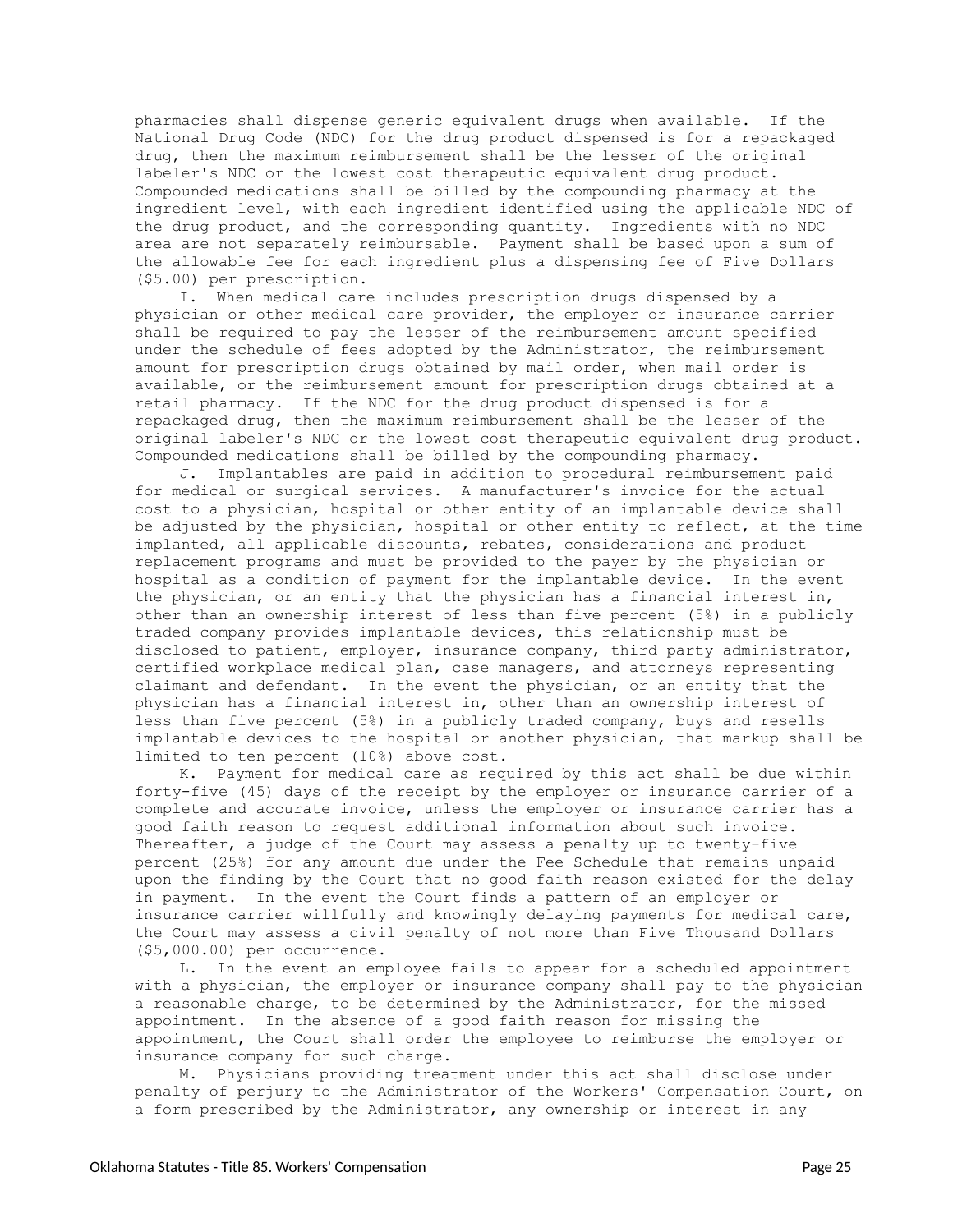health care facility, business, or diagnostic center that is not the physician's primary place of business. Such disclosure shall include any employee leasing arrangement between the physician and any health care facility that is not the physician's primary place of business. A physician's failure to disclose as required by this section shall be grounds for the Administrator to disqualify the physician from providing treatment under this act.

<span id="page-25-0"></span>§85-328. Repealed by Laws 2013, c. 208, § 171, eff. Feb. 1, 2014. NOTE: Subsequent to repeal, this section was amended by Laws 2013, c. 254, § 39 to read as follows:

A. If a self-insured employer, group self-insurance association plan, an employer's workers' compensation insurance carrier or an insured, which shall include any member of an approved group self-insured association, policyholder or public entity, has contracted with a workplace medical plan that is certified by the State Commissioner of Health as provided in this act, the employer shall select for the injured employee a treating physician from the physicians listed within the network of the certified workplace medical plan. The claimant may apply to the certified workplace medical plan for a one-time change of physician to another appropriate physician within the network of the certified workplace medical plan by utilizing the dispute resolution process set out in the certified workplace medical plan on file with the State Department of Health. Notwithstanding any other provision of law, those employees who are subject to such certified workplace medical plan shall receive medical treatment in the manner prescribed by the plan.

B. The provisions of this section shall not preclude an employee, who has exhausted the dispute resolution process of the certified workplace medical plan, from petitioning the Workers' Compensation Court for a change of treating physician within the certified workplace medical plan or, if a physician who is qualified to treat the employee's injuries is not available within the plan, for a change of physician outside the plan, if the physician agrees to comply with all the rules, terms and conditions of the certified workplace medical plan; or an employee from seeking emergency medical treatment.

C. Any person or entity may make written application to the State Commissioner of Health to have a workplace medical plan certified that provides management of quality treatment to injured employees for injuries and diseases compensable under the Workers' Compensation Code. Each application for certification shall be accompanied by a fee of One Thousand Five Hundred Dollars (\$1,500.00). A workplace medical plan may be certified to provide services to a limited geographic area. A certificate is valid for a five-year period, unless revoked or suspended. Application for certification shall be made in the form and manner and shall set forth information regarding the proposed program for providing services as the Commissioner may prescribe. The information shall include, but not be limited to:

1. A list of the names of all medical providers who will provide services under the plan, together with appropriate evidence of compliance with any licensing or certification requirements for those providers to practice in this state; and

2. A description of the places and manner of providing services under the plan.

D. 1. The Commissioner shall not certify a plan unless the Commissioner finds that the plan:

> a. proposes to provide quality services for all medical services which: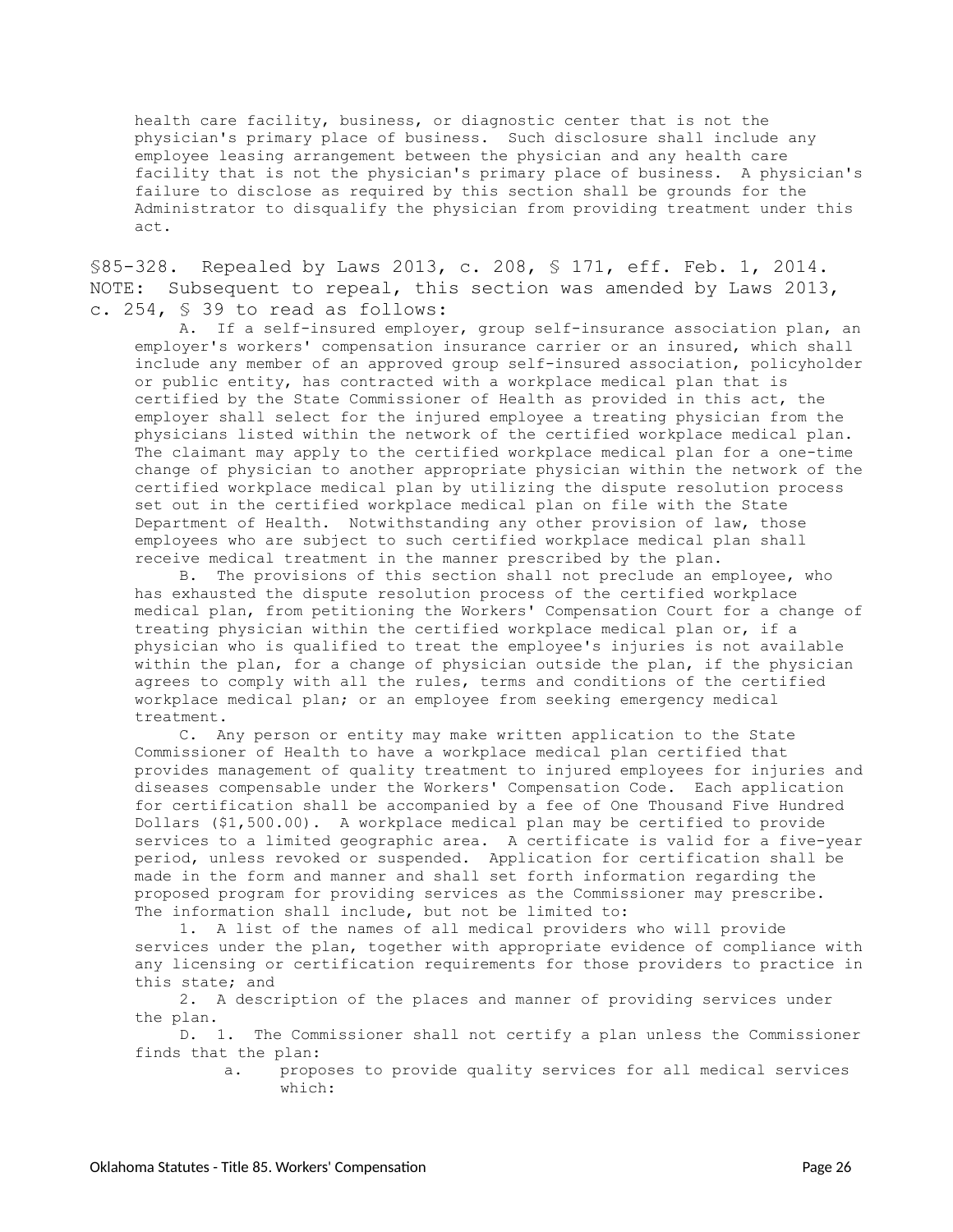- (1) may be required by the Workers' Compensation Code in a manner that is timely, effective and convenient for the employee, and
- (2) utilizes medical treatment guidelines and protocols substantially similar to those established for use by medical service providers which have been recommended by the Physician Advisory Committee and adopted by the Administrator pursuant to this act. If the Administrator has not adopted medical treatment guidelines and protocols, the Commissioner may certify a plan that utilizes medical guidelines and protocols established by the plan if, at the discretion of the Commissioner, the guidelines and protocols are reasonable and will carry out the intent of the Workers' Compensation Code. Certified plans must utilize medical treatment guidelines and protocols substantially similar to those adopted by the Administrator pursuant to this act, as such guidelines and protocols become adopted,
- b. is reasonably geographically convenient to residents of the area for which it seeks certification,
- c. provides appropriate financial incentives to reduce service costs and utilization without sacrificing the quality of service,
- d. provides adequate methods of peer review, utilization review and dispute resolution to prevent inappropriate, excessive or medically unnecessary treatment, and excludes participation in the plan by those providers who violate these treatment standards,
- e. requires the dispute resolution procedure of the plan to include a requirement that disputes on an issue, including a subsequent change of physician as described in the provisions of this section, related to medical care under the plan, be attempted to be resolved within ten (10) days of the time the dispute arises and if not resolved within ten (10) days, the employee may pursue remedies in the Court,
- f. provides aggressive case management for injured employees and a program for early return to work,
- g. provides workplace health and safety consultative services,
- h. provides a timely and accurate method of reporting to the Commissioner necessary information regarding medical service costs and utilization to enable the Commissioner to determine the effectiveness of the plan,
- i. authorizes necessary emergency medical treatment for an injury provided by a provider of medical, surgical, and hospital services who is not a part of the plan,
- j. does not discriminate against or exclude from participation in the plan any category of providers of medical, surgical, or hospital services and includes an adequate number of each category of providers of medical, surgical, and hospital services to give participants access to all categories of providers and does not discriminate against ethnic minority providers of medical services, and
- k. complies with any other requirement the Commissioner determines is necessary to provide quality medical services and health care to injured employees.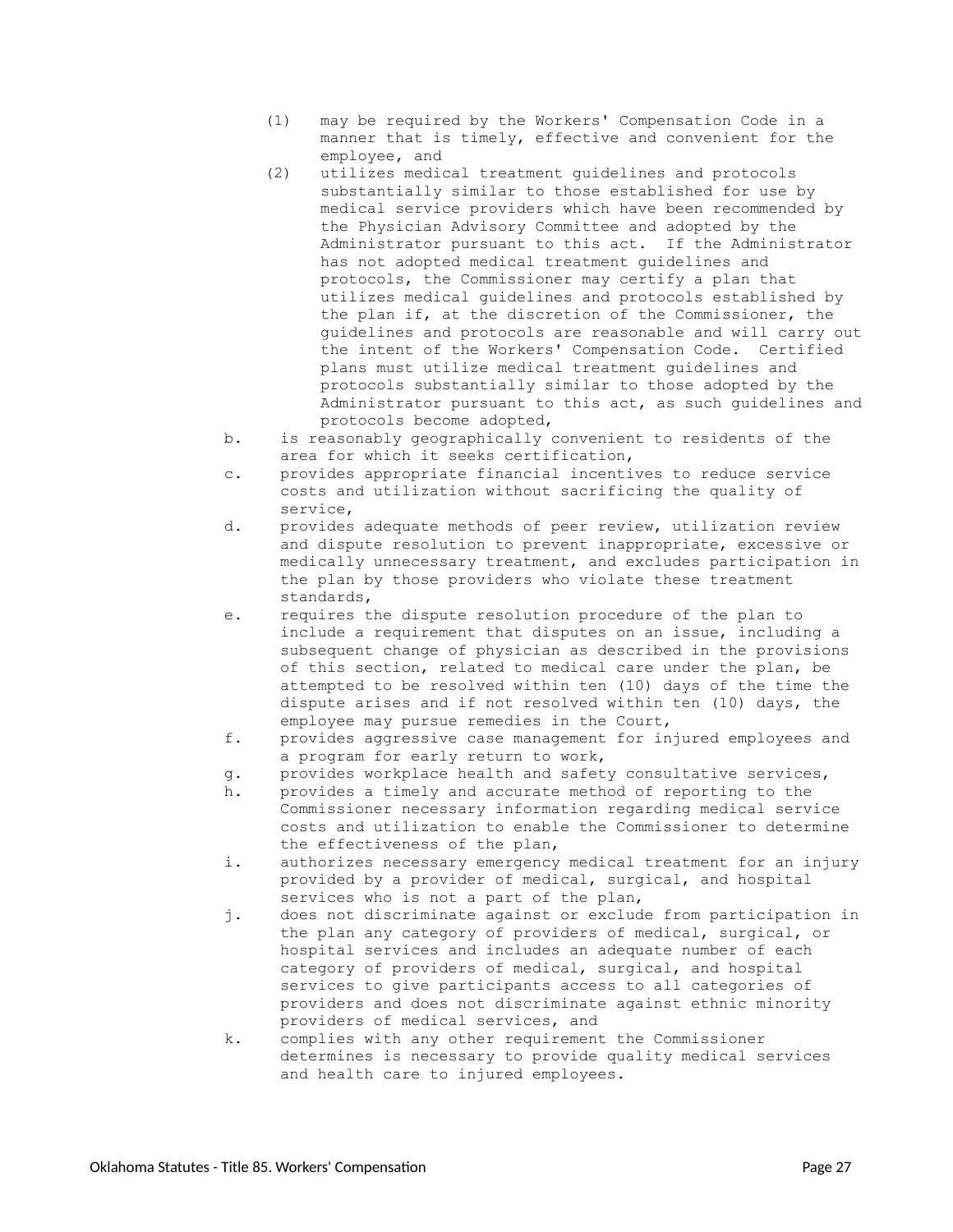2. The Commissioner may accept findings, licenses or certifications of other state agencies as satisfactory evidence of compliance with a particular requirement of this section.

E. If any insurer fails to contract with or provide access to a certified workplace medical plan, an insured, after sixty (60) days' written notice to its insurance carrier, shall be authorized to contract independently with a plan of his or her choice for a period of one (1) year, to provide medical care under the Workers' Compensation Code. The insured shall be authorized to contract, after sixty (60) days' written notice to its insurance carrier, for additional one-year periods if his or her insurer has not contracted with or provided access to a certified workplace medical plan.

F. A workers' compensation insurance carrier or a group self-insurance association plan may grant a ten-percent premium reduction to an employer who is not experience rated when the employer participates in a certified workplace medical plan.

G. The Commissioner shall refuse to certify or shall revoke or suspend the certification of a plan if the Commissioner finds that the program for providing medical or health care services fails to meet the requirements of this section, or service under the plan is not being provided in accordance with the terms of the plan.

H. The State Commissioner of Health shall implement a site visit protocol for employees of the State Department of Health to perform an inspection of a certified workplace medical plan to ensure that medical services to a claimant and the medical management of the claimant's needs are adequately met in a timely manner and that the certified workplace medical plan is complying with all other applicable provisions of this act and the rules of the State Department of Health. Such protocol shall include, but not be limited to:

1. A site visit shall be made to each certified workplace medical plan not less often than once every year, but not later than thirty (30) days following the anniversary date of issuance of the initial or latest renewal certificate;

2. A site visit shall conclude with a determination that a certified workplace medical plan is or is not operating in accordance with its latest application to the State Department of Health;

|  |  | 3. Compliant operations shall include, but not be limited to: |  |  |  |  |  |  |  |
|--|--|---------------------------------------------------------------|--|--|--|--|--|--|--|
|--|--|---------------------------------------------------------------|--|--|--|--|--|--|--|

- a. timely and effective medical services available with reasonable geographic convenience,
- b. appropriate treatment guidelines and protocols, and
- c. effective programs for utilization review, case management, grievances, and dispute resolution;
- 4. Performance of a site visit shall include:
- a. inspection of organizational documentation,
- b. inspection of systems documentation and processes,
- c. random or systematic sampling of closed and open case management cases (files),
- d. random or systematic sampling, or a one-hundred-percent inspection of all dispute resolution, grievance, and Department of Health request for assistance files,
- e. workplace medical plan employee and management interviews, as appropriate;

5. An initial site visit may occur with an interval of less than twelve (12) months to a recently certified plan, or a site visit may occur more often than once in every twelve (12) months if the State Commissioner of Health has reason to suspect that a plan is not operating in accordance with its certification;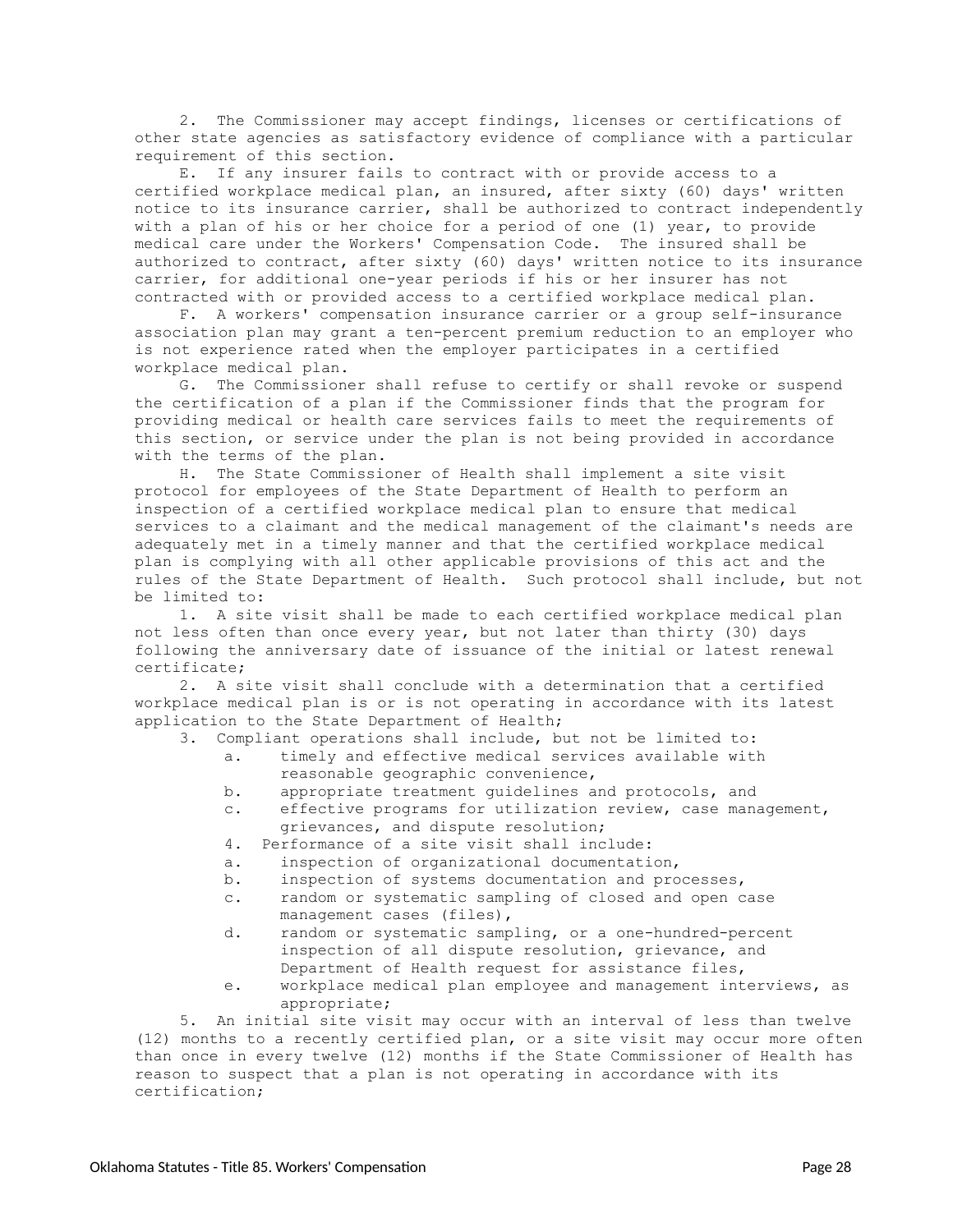6. If a deficient practice is identified during a site visit, the State Department of Health shall require a certified workplace medical plan to submit a timely and acceptable written plan of correction, and then may perform a follow-up visit or visits to ensure that the deficient practice has been eliminated;

7. A deficient practice that is not remedied by a certified workplace medical plan on a timely basis shall require the State Commissioner of Health to revoke or to suspend the certification of a plan;

- 8. The fees payable to the State Department of Health shall be:
	- a. One Thousand Five Hundred Dollars (\$1,500.00) for an initial, annual site visit,
	- b. One Thousand Dollars (\$1,000.00) if a follow-up visit is performed,
	- c. separate from the once in five (5) years certification application fee, and
	- d. charged only if less than two site visits occur in a twelvemonth period; and

9. In addition to the site visit fee, employees of the State Department of Health may charge to the certified workplace medical plan reasonable travel and travel-related expenses for the site visit such as overnight lodging and meals. A certified workplace medical plan shall reimburse travel expenses to the State Department of Health at rates equal to the amounts then currently allowed under the State Travel Reimbursement Act.

I. The State Board of Health shall adopt such rules as may be necessary to implement the provisions of this act and this section. Such rules shall authorize any person to petition the State Commissioner of Health for decertification of a certified workplace medical plan for material violation of any rules promulgated pursuant to this section.

<span id="page-28-10"></span><span id="page-28-9"></span><span id="page-28-8"></span><span id="page-28-7"></span><span id="page-28-6"></span><span id="page-28-5"></span><span id="page-28-4"></span><span id="page-28-3"></span><span id="page-28-2"></span><span id="page-28-1"></span><span id="page-28-0"></span>

| \$85-329. Repealed by Laws 2013, c. 208, \$ 171, eff. Feb. 1, 2014.                                                                                                           |                                                          |  |  |  |  |  |  |  |  |  |  |  |
|-------------------------------------------------------------------------------------------------------------------------------------------------------------------------------|----------------------------------------------------------|--|--|--|--|--|--|--|--|--|--|--|
| $$85-330.$                                                                                                                                                                    | Repealed by Laws 2013, c. 208, § 171, eff. Feb. 1, 2014. |  |  |  |  |  |  |  |  |  |  |  |
| \$85-331. Repealed by Laws 2013, c. 208, \$ 171, eff. Feb. 1, 2014.                                                                                                           |                                                          |  |  |  |  |  |  |  |  |  |  |  |
| \$85-332. Repealed by Laws 2013, c. 208, \$ 171, eff. Feb. 1, 2014.                                                                                                           |                                                          |  |  |  |  |  |  |  |  |  |  |  |
| $$85 - 333.$                                                                                                                                                                  | Repealed by Laws 2013, c. 208, § 171, eff. Feb. 1, 2014. |  |  |  |  |  |  |  |  |  |  |  |
| $$85 - 334.$                                                                                                                                                                  | Repealed by Laws 2013, c. 208, § 171, eff. Feb. 1, 2014. |  |  |  |  |  |  |  |  |  |  |  |
| $$85 - 335.$                                                                                                                                                                  | Repealed by Laws 2013, c. 208, § 171, eff. Feb. 1, 2014. |  |  |  |  |  |  |  |  |  |  |  |
| $$85 - 336.$                                                                                                                                                                  | Repealed by Laws 2013, c. 208, § 171, eff. Feb. 1, 2014. |  |  |  |  |  |  |  |  |  |  |  |
| $$85-337.$                                                                                                                                                                    | Repealed by Laws 2013, c. 208, § 171, eff. Feb. 1, 2014. |  |  |  |  |  |  |  |  |  |  |  |
| \$85-338. Repealed by Laws 2013, c. 208, \$ 171, eff. Feb. 1, 2014.                                                                                                           |                                                          |  |  |  |  |  |  |  |  |  |  |  |
| \$85-339. Repealed by Laws 2013, c. 208, \$ 171, eff. Feb. 1, 2014.<br>NOTE: Subsequent to repeal, this section was amended by Laws 2013,<br>c. 254, § 40 to read as follows: |                                                          |  |  |  |  |  |  |  |  |  |  |  |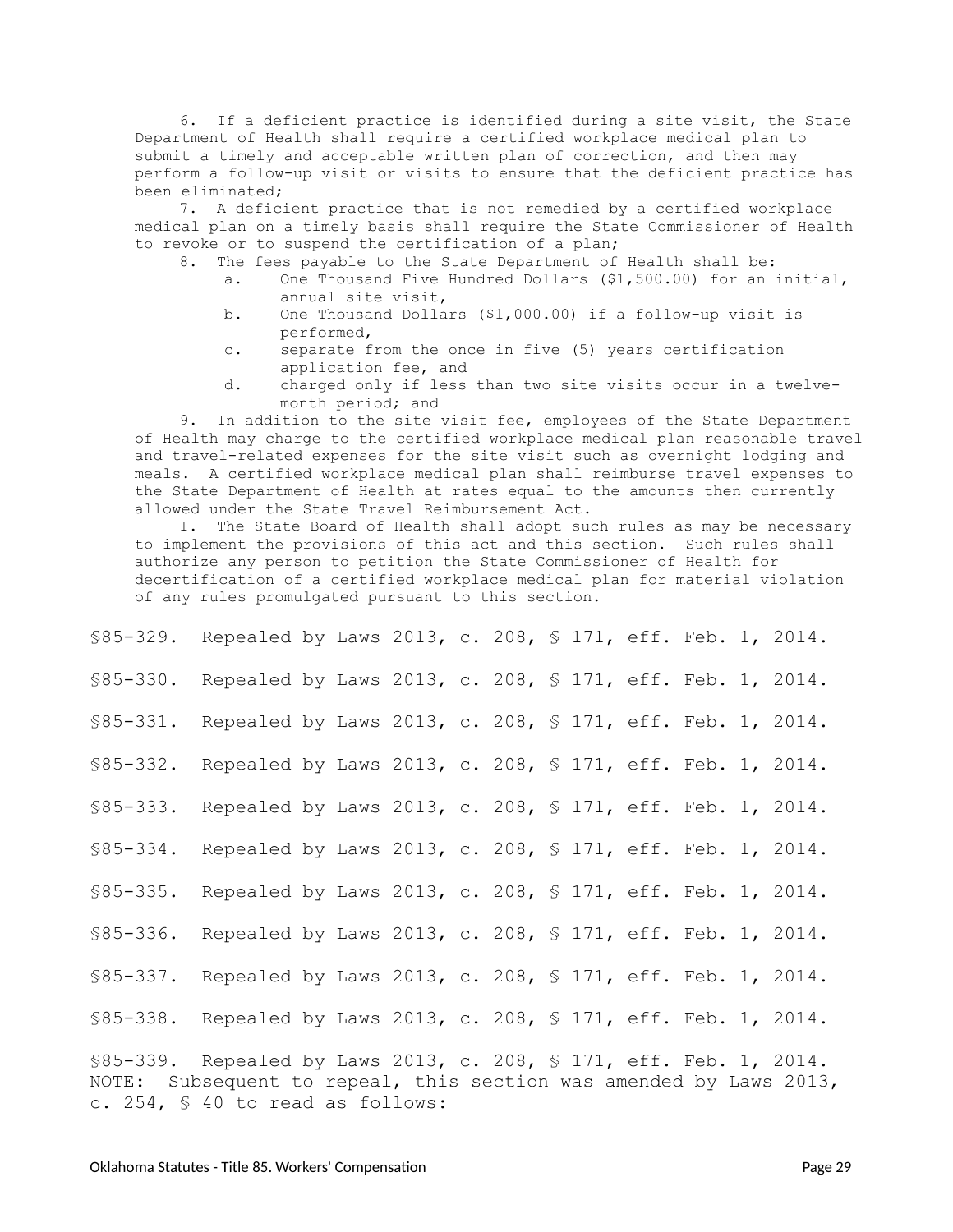A. If the employee and employer shall reach an agreement for the full, final and complete settlement of any issue of a claim pursuant to the Workers' Compensation Code, a form designated as "Compromise Settlement" shall be signed by both the employer and employee, or representatives thereof, and shall be approved by a judge of the Workers' Compensation Court or the Administrator of the Workers' Compensation Court and filed with the Administrator. In cases in which the employee is not represented by legal counsel, a judge of the Court or the Administrator shall have jurisdiction to approve a full, final and complete settlement of any issue upon the filing of an Employer's First Notice of Injury. There shall be no requirement for the filing of an Employee's First Notice of Accidental Injury and Claim for Compensation to effect such settlement in cases in which the employee is not represented by legal counsel.

B. In the event all issues of a claim are not fully, finally and completely settled by a Compromise Settlement, the issues not settled by the parties and subject to the Court's continuing jurisdiction must be noted by appendix to the Compromise Settlement or on a form created for such purpose by the Administrator. The appendix must be signed by the parties and approved by the Court as set forth herein.

C. In the absence of fraud, a Compromise Settlement shall be deemed binding upon the parties thereto and a final adjudication of all rights pursuant to the Workers' Compensation Code. An official record shall be made by a court reporter of the testimony taken to effect the Compromise Settlement.

D. A good-faith effort shall be made on the part of any insurance carrier or group self-insured plan to notify an insured employer of the possibility of and terms of any settlement of a workers' compensation case pursuant to this section. Written comments or objections to settlements shall be filed with the Court and periodically shared with the management of the applicable insurer. A written notice shall be made to all policyholders of their right to a good-faith effort by their insurer to notify them of any proposed settlement, if the policyholder so chooses.

<span id="page-29-9"></span><span id="page-29-8"></span><span id="page-29-7"></span><span id="page-29-6"></span><span id="page-29-5"></span><span id="page-29-4"></span><span id="page-29-3"></span><span id="page-29-2"></span><span id="page-29-1"></span><span id="page-29-0"></span>

| \$85-340. Repealed by Laws 2013, c. 208, \$ 171, eff. Feb. 1, 2014. |                                                          |  |  |  |  |  |  |
|---------------------------------------------------------------------|----------------------------------------------------------|--|--|--|--|--|--|
| \$85-341. Repealed by Laws 2013, c. 208, \$ 171, eff. Feb. 1, 2014. |                                                          |  |  |  |  |  |  |
| $$85-342.$                                                          | Repealed by Laws 2013, c. 208, § 171, eff. Feb. 1, 2014. |  |  |  |  |  |  |
| $$85 - 343.$                                                        | Repealed by Laws 2013, c. 208, § 171, eff. Feb. 1, 2014. |  |  |  |  |  |  |
| $$85 - 344$ .                                                       | Repealed by Laws 2013, c. 208, § 171, eff. Feb. 1, 2014. |  |  |  |  |  |  |
| $$85 - 345.$                                                        | Repealed by Laws 2013, c. 208, § 171, eff. Feb. 1, 2014. |  |  |  |  |  |  |
| $$85 - 346.$                                                        | Repealed by Laws 2013, c. 208, § 171, eff. Feb. 1, 2014. |  |  |  |  |  |  |
| $$85-347.$                                                          | Repealed by Laws 2013, c. 208, § 171, eff. Feb. 1, 2014. |  |  |  |  |  |  |
| $$85 - 348.$                                                        | Repealed by Laws 2013, c. 208, § 171, eff. Feb. 1, 2014. |  |  |  |  |  |  |
| \$85-349. Repealed by Laws 2013, c. 208, \$ 171, eff. Feb. 1, 2014. |                                                          |  |  |  |  |  |  |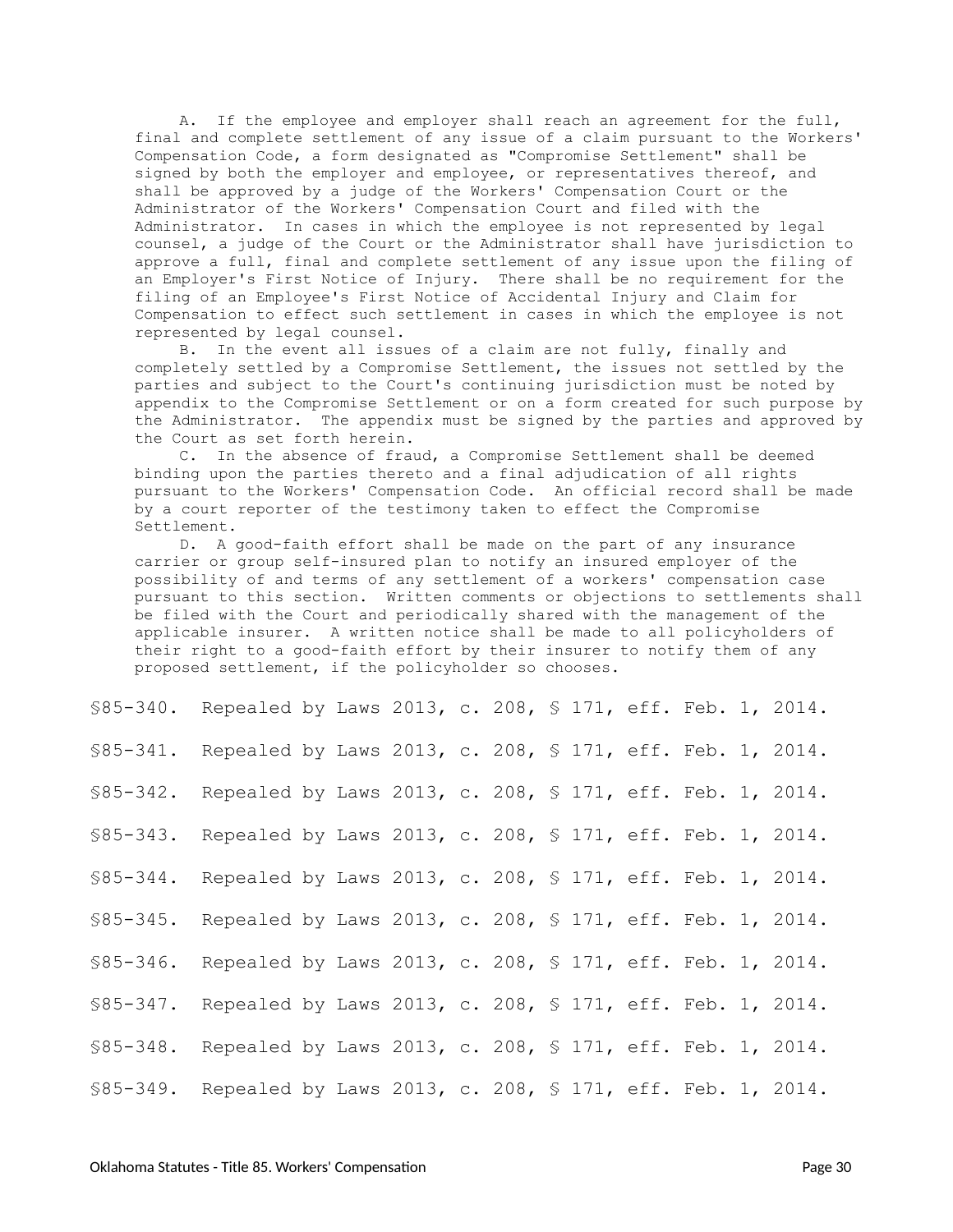<span id="page-30-0"></span>§85-350. Repealed by Laws 2013, c. 208, § 171, eff. Feb. 1, 2014.

<span id="page-30-1"></span>§85-351. Repealed by Laws 2013, c. 208, § 171, eff. Feb. 1, 2014.

<span id="page-30-2"></span>§85-352. Repealed by Laws 2013, c. 208, § 171, eff. Feb. 1, 2014. NOTE: Subsequent to repeal, this section was amended by Laws 2013, c. 254, § 41 to read as follows:

A. In addition to any other penalty prescribed by law, any employer who fails to secure compensation required by Section 351 of this title shall be liable for a civil penalty, to be assessed by the Commissioner of Labor or designee, of not more than Two Hundred Fifty Dollars (\$250.00) per employee for a first offense, unless the employer secures workers' compensation insurance within thirty (30) days after receiving notice of the violation. If the employer secures workers' compensation insurance within thirty (30) days after receiving notice of the violation, the employer shall be liable for a civil penalty of not more than Seventy-five Dollars (\$75.00) per employee. An employer shall be liable for a civil penalty of not more than One Thousand Dollars (\$1,000.00) per employee for a second or subsequent offense. Provided, the maximum civil penalty shall not exceed Ten Thousand Dollars (\$10,000.00) for all related series of violations. All civil penalties collected shall be deposited in the Department of Labor Revolving Fund and shall be used to enforce the provisions of the Workers' Compensation Code.

B. After an employer is cited for two offenses of failing to obtain workers' compensation insurance and fails to obtain coverage within thirty (30) days of the second citation, the Commissioner of Labor shall issue cease and desist orders, in accordance with the Department of Labor administrative rules and procedures, against an employer until the violating employer shall obtain workers' compensation insurance for its employees. The Commissioner of Labor shall have the authority to require the cessation of activities of an employer whose employees are not covered by workers' compensation insurance until the violating employer shall obtain workers' compensation insurance for its employees; provided that an employer who has made application for workers' compensation coverage with an insurance carrier, and who, through no fault of the employer, has not received notice that such coverage has commenced, shall not be made to cease operations, as provided for in this section, until a determination has been made concerning the employee's application for workers' compensation coverage. Any order to cease and desist issued by the Commissioner may be enforced in district court. The district court may issue the Commissioner an injunction without bond, for the purposes of enforcing this section.

C. The Commissioner of Labor or designee shall assess and collect any civil penalty incurred under subsection A of this section and, in the Commissioner's discretion, may remit, mitigate or negotiate the penalty. In determining the amount of the penalty to be assessed, or the amount agreed upon in any negotiation, consideration shall be given to the appropriateness of such penalty in light of the life of the business of the employer charged, the gravity of the violation, and the extent to which the employer charged has complied with the provisions of Section 351 of this title or has otherwise attempted to remedy the consequences of the violation.

<span id="page-30-4"></span><span id="page-30-3"></span>§85-353. Repealed by Laws 2013, c. 208, § 171, eff. Feb. 1, 2014. §85-354. Repealed by Laws 2013, c. 208, § 171, eff. Feb. 1, 2014.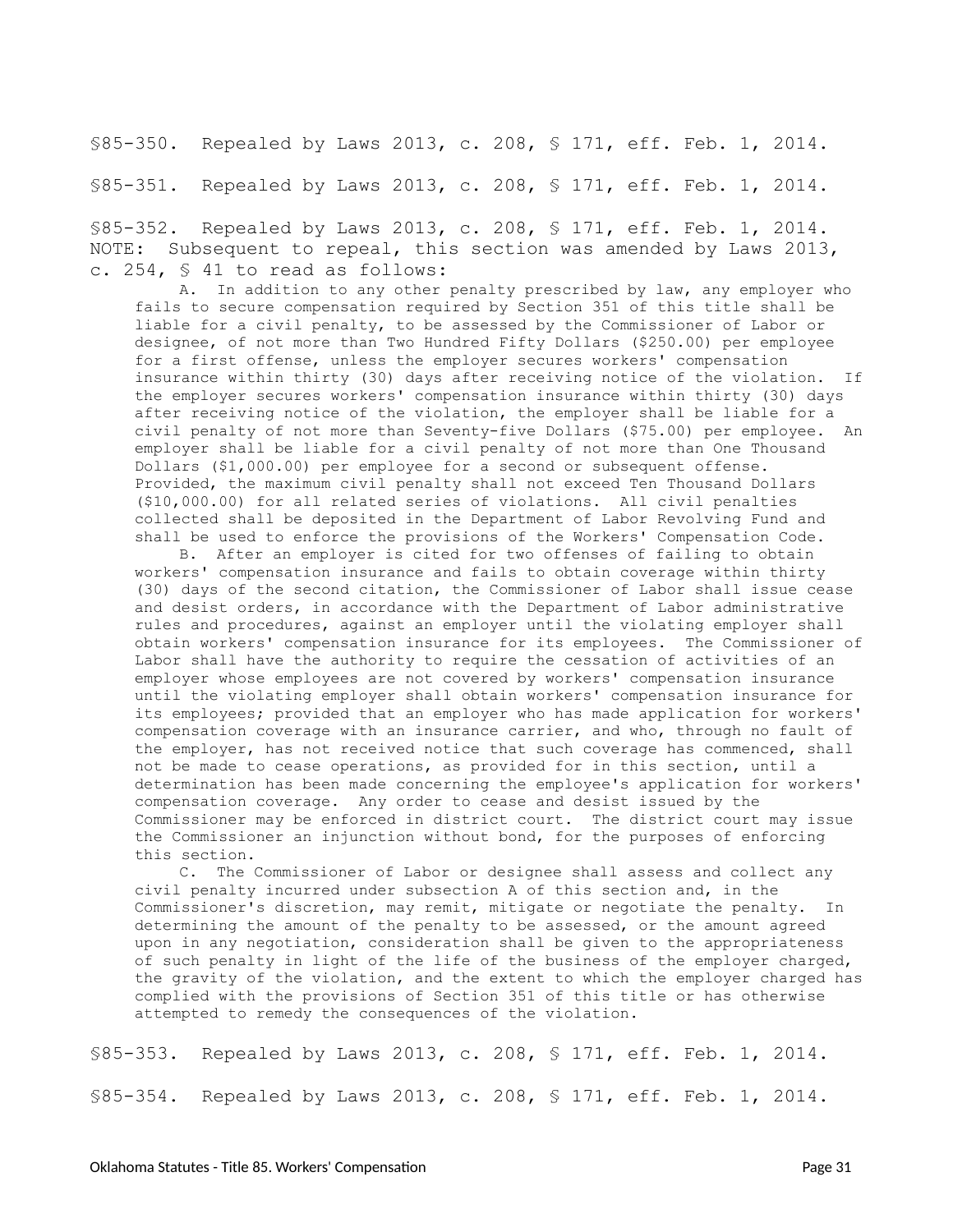<span id="page-31-11"></span><span id="page-31-8"></span><span id="page-31-7"></span><span id="page-31-6"></span><span id="page-31-5"></span><span id="page-31-4"></span><span id="page-31-3"></span><span id="page-31-2"></span><span id="page-31-1"></span><span id="page-31-0"></span>§85-355. Repealed by Laws 2013, c. 208, § 171, eff. Feb. 1, 2014. §85-356. Repealed by Laws 2013, c. 208, § 171, eff. Feb. 1, 2014. §85-357. Repealed by Laws 2013, c. 208, § 171, eff. Feb. 1, 2014. §85-358. Repealed by Laws 2013, c. 208, § 171, eff. Feb. 1, 2014. §85-359. Repealed by Laws 2013, c. 208, § 171, eff. Feb. 1, 2014. §85-360. Repealed by Laws 2013, c. 208, § 171, eff. Feb. 1, 2014. §85-361. Repealed by Laws 2013, c. 208, § 171, eff. Feb. 1, 2014. §85-362. Repealed by Laws 2013, c. 208, § 171, eff. Feb. 1, 2014. §85-363. Repealed by Laws 2013, c. 208, § 171, eff. Feb. 1, 2014. §85-364. Repealed by Laws 2013, c. 208, § 171, eff. Feb. 1, 2014. §85-365. Repealed by Laws 2013, c. 208, § 171, eff. Feb. 1, 2014. §85-366. Repealed by Laws 2013, c. 208, § 171, eff. Feb. 1, 2014. §85-367. Repealed by Laws 2013, c. 208, § 171, eff. Feb. 1, 2014. §85-368. Repealed by Laws 2013, c. 208, § 171, eff. Feb. 1, 2014. §85-369. Repealed by Laws 2013, c. 208, § 171, eff. Feb. 1, 2014. §85-370. Repealed by Laws 2013, c. 208, § 171, eff. Feb. 1, 2014. §85-371. Repealed by Laws 2013, c. 208, § 171, eff. Feb. 1, 2014. §85-372. Repealed by Laws 2013, c. 208, § 171, eff. Feb. 1, 2014.

<span id="page-31-18"></span><span id="page-31-17"></span><span id="page-31-16"></span><span id="page-31-15"></span><span id="page-31-14"></span><span id="page-31-13"></span><span id="page-31-12"></span><span id="page-31-10"></span><span id="page-31-9"></span>§85-373. Repealed by Laws 2013, c. 208, § 171, eff. Feb. 1, 2014. NOTE: Subsequent to repeal, this section was amended by Laws 2013, c. 254, § 42 to read as follows:

A. There is hereby created a Physician Advisory Committee comprised of nine (9) members to be appointed as follows:

1. The Governor shall appoint three members, one of whom shall be licensed in this state as a doctor of medicine and surgery, one of whom shall be engaged in the practice of family medicine in a rural community of the state, and one of whom shall be an osteopathic physician;

2. The President Pro Tempore of the Senate shall appoint three members, one of whom shall be licensed in this state as a doctor of medicine and orthopedic surgery, one of whom shall be licensed in this state either as a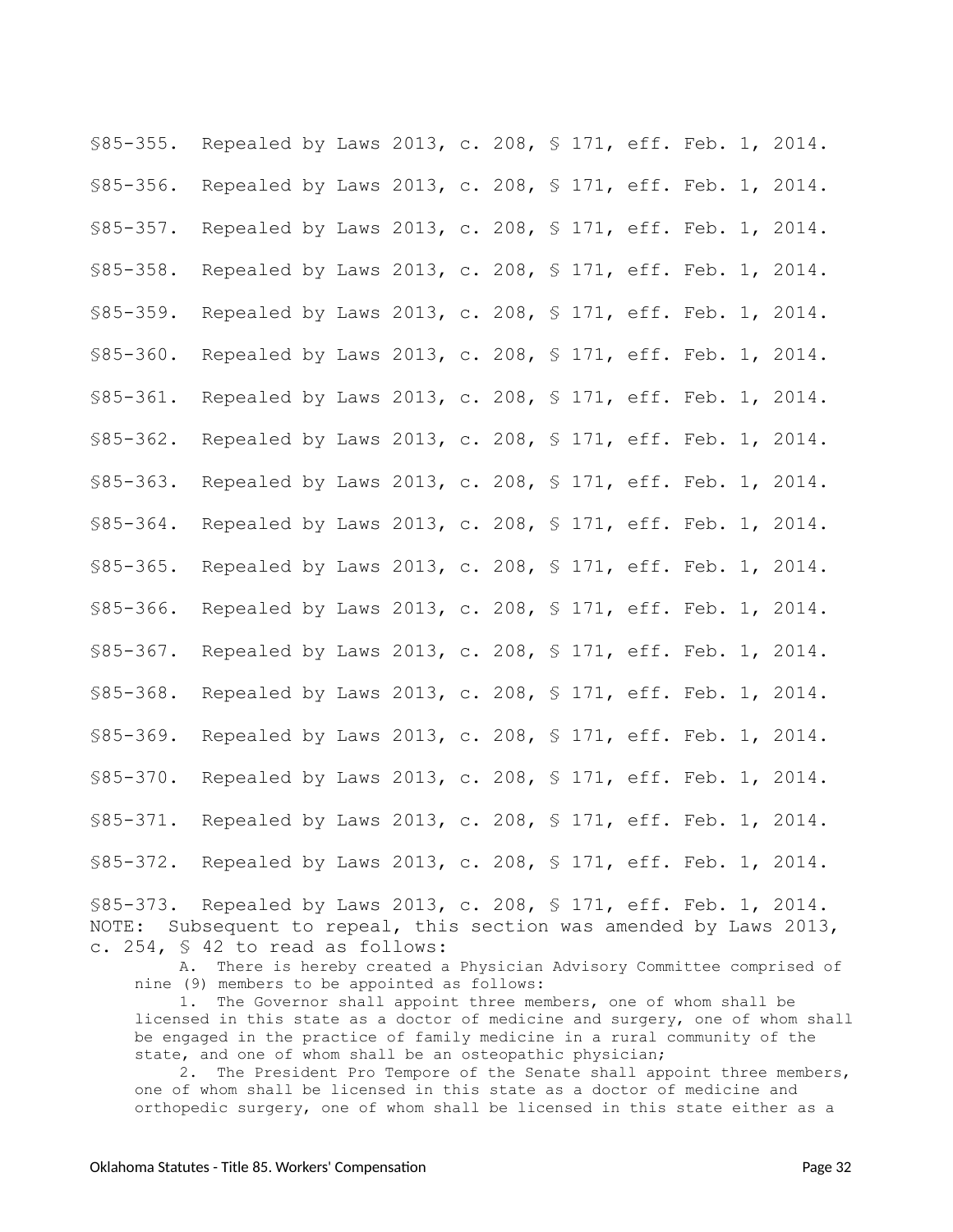doctor of medicine or a doctor of osteopathy and a neurosurgeon, and one of whom shall be licensed in this state as a podiatric physician; and

3. The Speaker of the House of Representatives shall appoint three members, one of whom shall be licensed in this state as an osteopathic physician, one of whom shall be licensed in this state either as a doctor of medicine or a doctor of osteopathy and shall be engaged in the practice of occupational medicine, and one of whom shall be licensed in this state as a chiropractic physician.

The terms of members serving on the effective date of this act shall end on the effective date of this act. Thereafter, each position will be filled by the appointing official for a term of three (3) years. Members shall be subject to reappointment, with any new appointee to serve out the remainder of the unexpired term of the Committee member so replaced.

B. The Committee shall:

1. Assist and advise the Administrator of the Workers' Compensation Court regarding utilization review as it relates to the medical practice and treatment of work-related injuries. Such utilization review shall include a review of reasonable and necessary medical treatment; abusive practices; needless treatments, testing, or procedures; or a pattern of billing in excess of or in violation of the Schedule of Medical Fees. The Physician Advisory Committee shall review and make findings and recommendations to the Administrator with respect to charges of inappropriate or unnecessary treatment or procedures, abusive practices, or excessive billing disclosed through utilization review;

2. Assist the Administrator in reviewing medical practices of health care providers, including evaluations of permanent impairment provided by health care providers. The Committee shall review and make findings and recommendations to the Administrator with respect to charges of abusive practices by health care providers providing medical services or evaluations of permanent impairment through the workers' compensation system;

3. After public hearing, review and make recommendations for acceptable deviations from the American Medical Association's "Guides to the Evaluation of Permanent Impairment";

4. After public hearing, review and make recommendations to the Administrator for an alternative method or system to evaluate permanent impairment that shall be used in place of or in combination with the American Medical Association's "Guides to the Evaluation of Permanent Impairment". Appropriate and scientific data shall be considered;

5. After public hearing, adopt Oklahoma Treatment Guidelines and protocols for medical treatment not addressed by the current edition of the Official Disability Guidelines or addressed but not recommended in the ODG section in regard to injuries to the cervical, thoracic, and lumbar spine. The Oklahoma Treatment Guidelines shall be adopted on or before March 1, 2012, and shall remain in full force and effect until superseded.

- a. The OTG shall be based upon evidence based medicine and scientifically based and nationally peer reviewed literature and shall include treatment for the top fifteen (15) medically-recognized conditions (ICD-9 or successor codes).
- b. When completed, the OTG shall be submitted to the Oklahoma Workers' Compensation Advisory Council for review. After due notice and public hearing, the Council shall issue a report to the Administrator concerning the OTG submitted. After due notice and public hearing, the Administrator shall adopt or reject the proposal submitted. The OTG shall be submitted by the Administrator to the Governor, the Speaker of the House of Representatives and the President Pro Tempore of the Senate within ten (10) legislative days following adoption. The OTG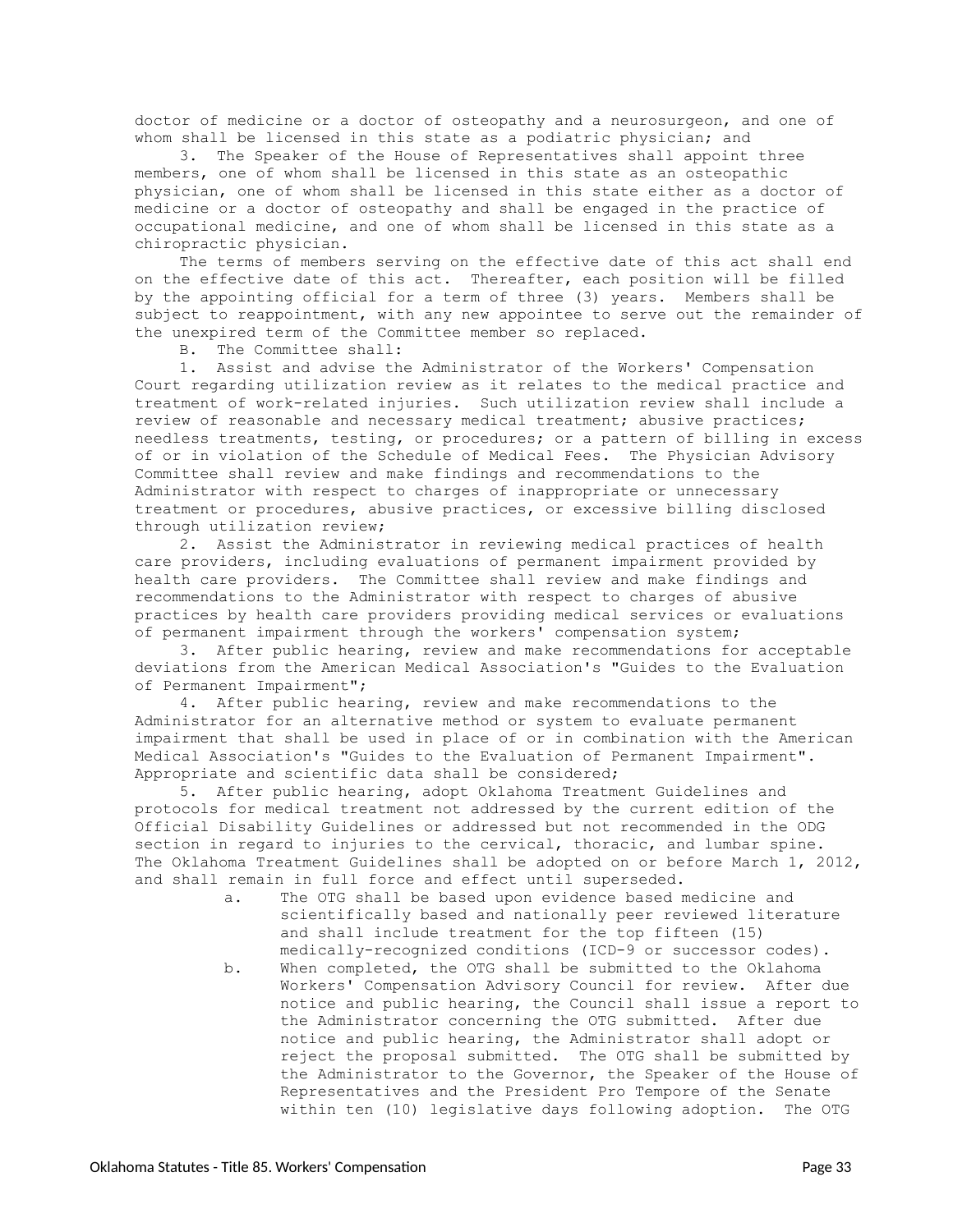submitted shall be subject to disapproval by joint or concurrent resolution of the Legislature during the legislative session in which submitted. If disapproved, the existing treatment guidelines shall continue in effect. If the Legislature takes no action on the OTG submitted by the Administrator, the OTG shall become operative thirty (30) days following the adjournment of the Legislature;

6. After public hearing, adopt Oklahoma Treatment Guidelines for the prescription and dispensing of any controlled substance included in Schedule II of the Uniform Controlled Dangerous Substances Act if not addressed by the current edition of the Official Disability Guidelines;

7. Review utilization on cases or of providers when requested by any employer, injured employee or insurer. The Committee may issue a public or private censure to any provider for utilization which is excessive or inadequate, or recommend the Court order treatment within the treatment guidelines;

8. Provide general recommendations to the judges of the Court on the issues of injury causation and apportionment;

9. Conduct educational seminars for the judges of the Court, employers, employees, and other interested parties;

10. Assist the judges of the Court in accessing medical information from scientific literature; and

11. Report its progress annually to the Governor, the President Pro Tempore of the Senate, and the Speaker of the House of Representatives.

C. The Court shall be bound by treatment guidelines of the latest edition of the Official Disability Guidelines or the Oklahoma Treatment Guidelines.

D. Members of the Physician Advisory Committee shall receive no compensation for serving on the Committee but shall be reimbursed by the Court for their necessary travel expenses incurred in the performance of their duties in accordance with the State Travel Reimbursement Act.

E. Meetings of the Physician Advisory Committee shall be called by the Administrator but held at least quarterly. The presence of a simple majority of the members constitutes a quorum. No action shall be taken by the Physician Advisory Committee without the affirmative vote of at least a simple majority of the members.

F. The Administrator shall provide office supplies and personnel of the Court to assist the Committee in the performance of its duties.

G. Upon written request, the Insurance Commissioner and every approved self-insured employer in Oklahoma shall provide the Committee with data necessary to the performance of its duties.

H. Any health care provider acting in good faith and within the scope of the provider's duties as a member of the Physician Advisory Committee shall be immune from civil liability for making any report or other information available to the judges of the Court or to the Administrator or for assisting in the origination, investigation, or preparation of the report or other information so provided.

<span id="page-33-0"></span>§85-374. Repealed by Laws 2013, c. 208, § 171, eff. Feb. 1, 2014.

<span id="page-33-1"></span>§85-375. Renumbered as § 376.1 of this title by Laws 2013, c. 254, § 54.

<span id="page-33-2"></span>§85-375.1. Short title - CompSource Mutual Insurance Company Act.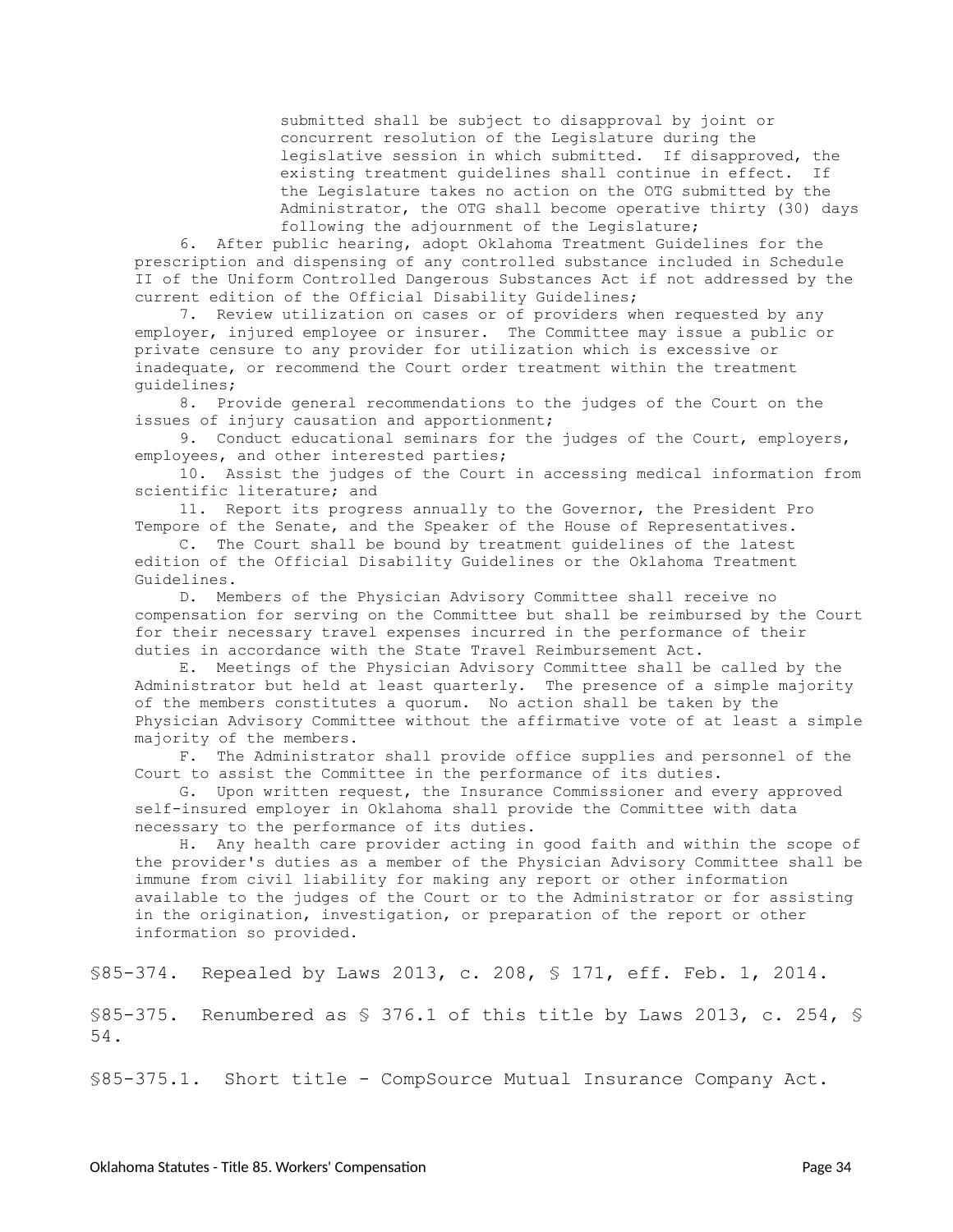This act shall be known and may be cited as the "CompSource Mutual Insurance Company Act". Added by Laws 2013, c. 254, § 1.

<span id="page-34-0"></span>§85-375.2. Definitions.

As used in this act, the following words shall have the meanings indicated:

1. "Act" shall mean the CompSource Mutual Insurance Company Act;

2. "Chief Executive Officer" shall mean the President and Chief Executive Officer of CompSource Mutual Insurance Company. Effective January 1, 2015, all references in the Oklahoma Statutes to the State Insurance Fund Commissioner, the Commissioner of the State Insurance Fund, or the CompSource Oklahoma President and Chief Executive Officer shall be deemed references to the President and Chief Executive Officer of CompSource Mutual Insurance Company;

3. "Company" shall mean CompSource Mutual Insurance Company; and 4. "Director" shall mean a member of the Board of Directors of CompSource Mutual Insurance Company.

Added by Laws 2013, c. 254, § 2.

<span id="page-34-1"></span>§85-375.3. CompSource Mutual Insurance Company.

A. Effective January 1, 2015, CompSource Oklahoma shall operate as, and exercise the powers of, a domestic mutual insurer without capital stock or shares, in accordance with Title 36 of the Oklahoma Statutes, and shall be called CompSource Mutual Insurance Company. The Insurance Commissioner shall approve the Company's articles of incorporation and issue a certificate of authority to the Company to write workers' compensation insurance, as provided by Title 36 of the Oklahoma Statutes, not later than August 1, 2014, which shall become effective January 1, 2015. The Chief Executive Officer of CompSource Oklahoma shall take any measure necessary to accomplish the transition from CompSource Oklahoma to CompSource Mutual Insurance Company.

B. The Company shall be organized as a corporation benefiting the citizens of Oklahoma by providing workers' compensation and related coverages which are competitively priced that generally benefit the public, but remain a financially independent entity that is neither more nor less than self-supporting.

C. The Company may provide related coverage which is incidental to workers' compensation insurance, including but not limited to coverage for risks under the Longshore and Harbor Workers' Compensation Act (33 U.S.C. Section 901 et seq.) and Title IV of the Federal Coal Mine Health and Safety Act of 1969 as amended by the Black Lung Benefits Act of 1972, as enacted or as may be amended by the Congress of the United States and other coverage related to employee and employment risks.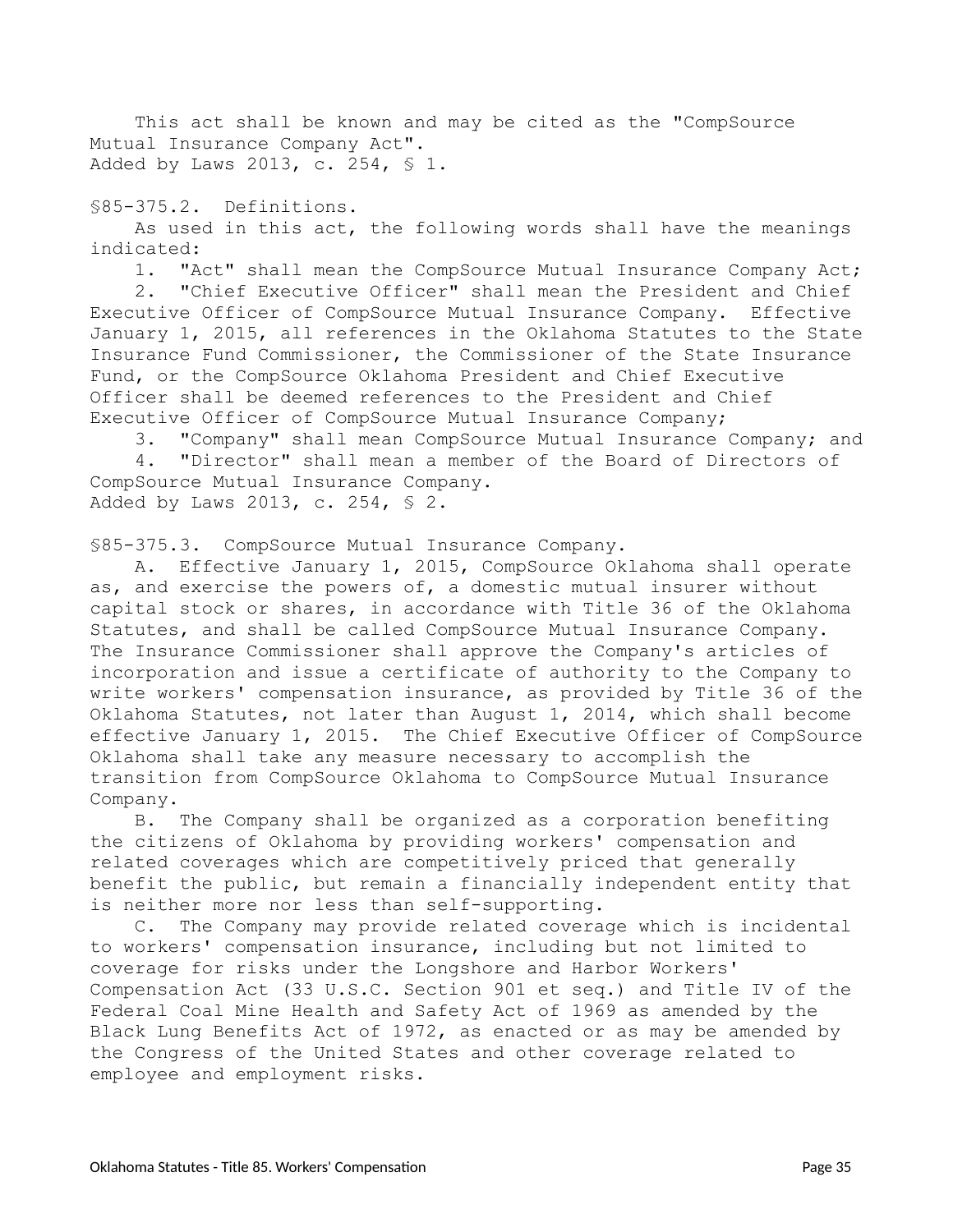D. The Company shall provide workers' compensation insurance coverage for volunteer firefighters as provided in Section 380 of Title 85 of the Oklahoma Statutes, as amended by this act.

E. The Company shall be an insurance carrier for purposes of the Workers' Compensation Code.

F. Except as otherwise provided in this act, the Company shall be subject to the requirements of Title 36 of the Oklahoma Statutes and all regulatory authority granted to the Insurance Commissioner as would any other domestic mutual insurance company.

G. The Company shall be exempt from the following provisions of Title 36 of the Oklahoma Statutes until three (3) years after the Company begins operating pursuant to subsection A of Section 3 of this act:

1. Article 9;

2. Article 9A, other than Section 924.2 of Title 36 of the Oklahoma Statutes; and

3. Article 9B.

H. CompSource Mutual Insurance Company shall not be considered a state agency, public body, department, public trust, or any other term used to describe an entity which is a part of the Executive Branch of the State of Oklahoma under any state statute or regulation, except as otherwise provided for in the CompSource Mutual Insurance Company Act. As such, Oklahoma state statutes that shall not apply to CompSource Mutual Insurance Company include, but are not limited to:

1. Sections 301 through 314 of Title 25, Oklahoma Open Meeting Act;

2. Sections 151 through 158.2 of Title 47, State-Owned Automobiles;

3. Sections 24A.l through 24A.29 of Title 51, Oklahoma Open Records Act;

4. Sections 151 through 200 of Title 51, The Governmental Tort Claims Act;

5. Title 61 of the Oklahoma Statutes, Public Buildings and Public Works;

6. Title 62 of the Oklahoma Statutes, Public Finance;

7. Sections 3-101 through 3-115 of Title 65, Department of Libraries;

8. Sections 201 through 217 of Title 67, Records Management Act;

9. Sections 301 through 303 of Title 67, Reproduction of Public Records;

10. Sections 305 through 317 of Title 67, Archives and Records Commission;

11. Sections 82.1 through 97 of Title 73, Capitol Grounds and Surroundings;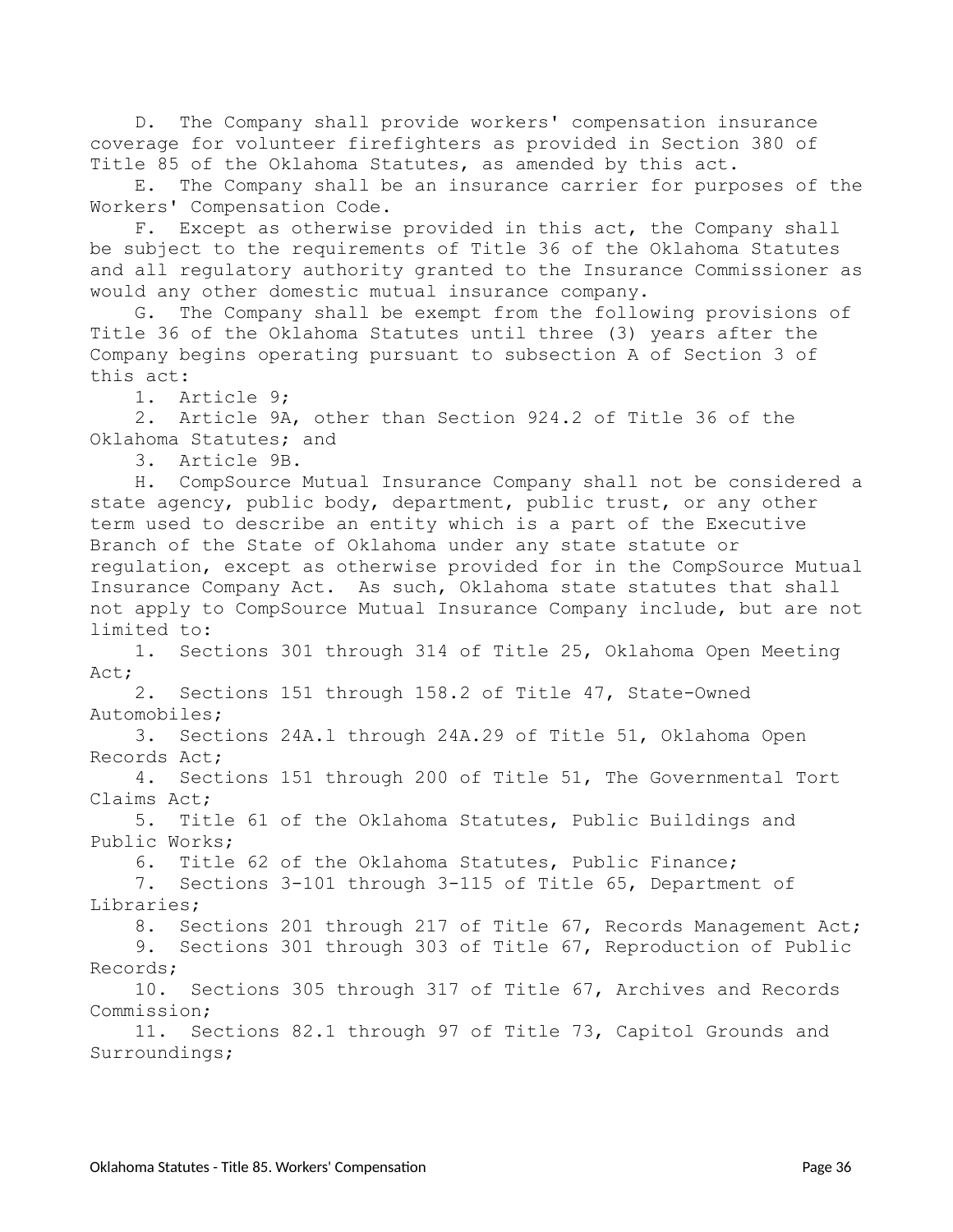12. Chapters 4, 8, 10, 13, 17, 19, 27A, 30, 31, 37, 37A, 37B, 38A, 38B, 45, 45A, 48, 49, 50, 53, 56, 61, 81 and 110A of Title 74; and

13. Section 34.2 of Title 80.

I. By enacting the CompSource Mutual Insurance Company Act, the Legislature creates CompSource Mutual Insurance Company which, subject to the provisions of this act:

1. Shall be organized and operated under Oklahoma law, but be independent of the State of Oklahoma;

2. Shall provide workers' compensation insurance to any employer in Oklahoma which seeks such insurance and meets other reasonable requirements relating thereto;

3. Shall not be permitted to dissolve; and

4. Shall have a majority of the Board of Directors or oversight body of such organization appointed by the Governor or legislative officers as specified in Section 4 of this act.

J. Effective January 1, 2015, any references in the Oklahoma Statutes to CompSource Oklahoma or The State Insurance Fund shall be deemed references to CompSource Mutual insurance Company. Added by Laws 2013, c. 254, § 3.

<span id="page-36-0"></span>§85-375.4. Board of Directors.

A. CompSource Mutual Insurance Company shall be governed by a Board of Directors composed of ten (10) members, all of whom shall be citizens of the state. The Board of Directors shall be composed of:

- 1. The Lieutenant Governor or a designee;
- 2. The State Auditor and Inspector or a designee;

3. One member appointed by the Governor;

4. One member appointed by the Speaker of the House of Representatives;

5. One member appointed by the President Pro Tempore of the Senate;

6. Four members shall be elected by the Company's policyholders. Such members shall not be from state agencies, but should come from the private business sector; and

7. The Chief Executive Officer of the Company shall be an ex officio, nonvoting member.

B. Other than the Chief Executive Officer of the Company, the Lieutenant Governor or a designee, and the State Auditor and Inspector or a designee, the members of the Board of Directors shall serve staggered six-year terms expiring July 1. An appointed or elected Director whose term has expired shall continue to serve until the Director's replacement is elected by the policyholders or appointed by the appointing authority, or until such time as the Director is reelected or reappointed, as applicable. If the Lieutenant Governor or State Auditor and Inspector selects a designee, that designee shall continue to serve until the Lieutenant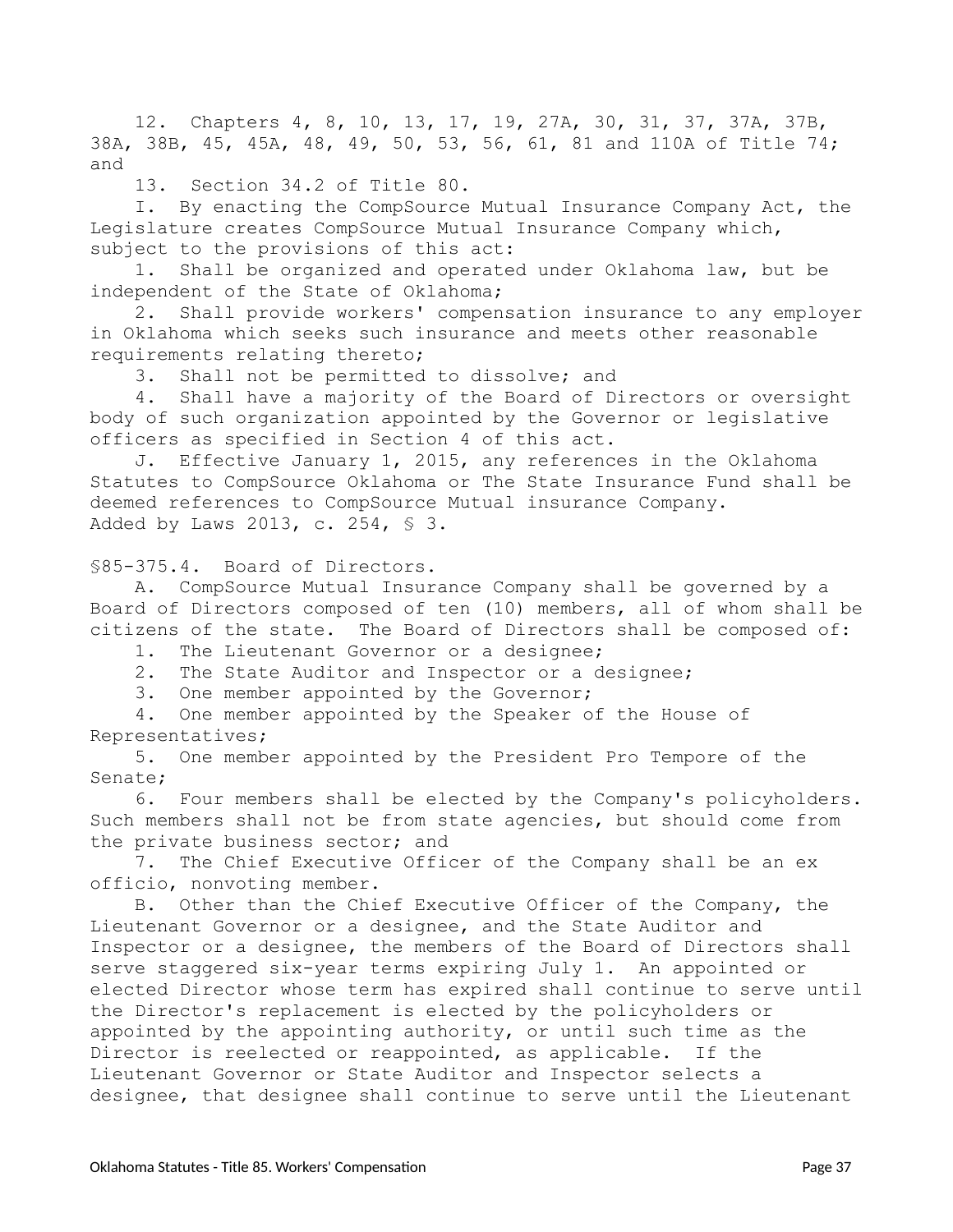Governor or State Auditor and Inspector replaces the designee or assumes the position on the Company's Board of Directors.

C. If an appointed Director's position becomes vacant, the officer who appointed the outgoing Director in subsection A of this section shall appoint a new Director to the Board. A vacancy in the elected Directors shall be filled as provided by the Company's bylaws. If a vacancy occurs before the date on which the vacating Director's term is set to expire, the successor Director shall be elected or appointed for a term to expire on the same date as the vacating Director's term. Added by Laws 2013, c. 254, § 4.

<span id="page-37-0"></span>§85-375.5. Election of Directors.

A. The members of the Board of Managers of CompSource Oklahoma who are serving on the effective date of this act shall serve as the initial Board of Directors of CompSource Mutual Insurance Company. The terms of the initial Board members shall be extended from January 1, 2015, to July 1, 2015.

B. The Lieutenant Governor or a designee, State Auditor and Inspector or a designee, one member appointed by the Governor, one member appointed by the Speaker of the House of Representatives, and one member appointed by the President Pro Tempore of the Senate shall continue to serve on the Board of Directors of CompSource Mutual Insurance Company as provided in subsection D of this section. The other initial Board positions shall be converted to elected positions as provided in subsection C of this section.

C. On or before July 1, 2015, the Company shall hold its first meeting of the policyholders. At that meeting the policyholders shall elect four Directors. The method of election shall be specified in the Company's bylaws.

D. The initial terms of the Board of Directors of CompSource Mutual Insurance Company shall be as follows:

1. The terms of the Board member appointed by the Speaker of the House of Representatives and the fourth member elected pursuant to subsection C of this section shall expire on July 1, 2018;

2. The terms of the Board member appointed by the President Pro Tempore of the Senate and the third member elected pursuant to subsection C of this section shall expire on July 1, 2020; and

3. The terms of the Board member appointed by the Governor and the first and second member elected pursuant to subsection C of this section shall expire on July 1, 2022.

After such initial terms, the terms of the Board members shall be as provided in Section 4 of this act.

E. The bylaws and Board policies of CompSource Oklahoma on the effective date of this act become the bylaws and Board policies of the Company until amended or revised by the Company's Board. Added by Laws 2013, c. 254, § 5.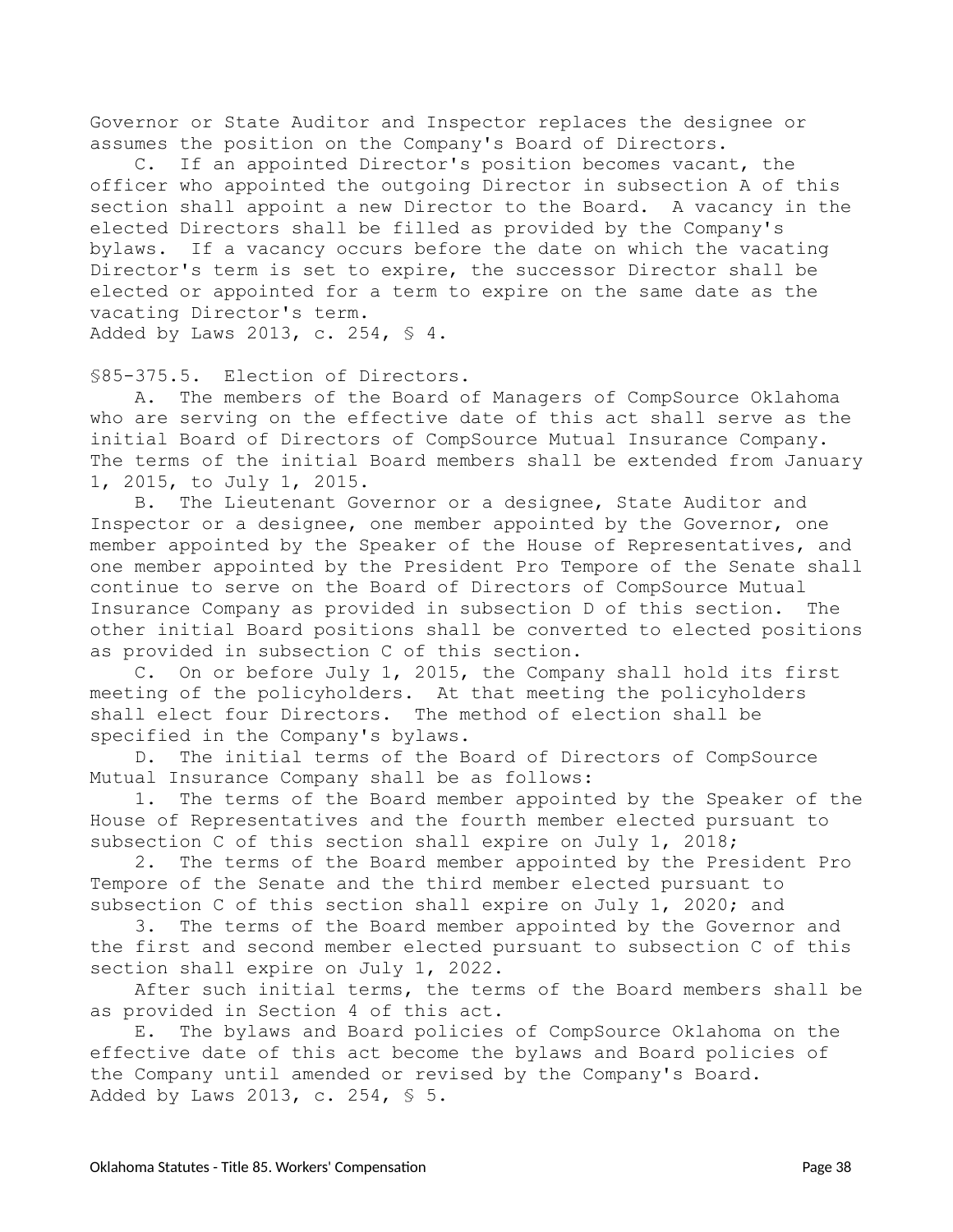<span id="page-38-0"></span>§85-375.6. Board of Directors - Duties.

The Board of Directors of CompSource Mutual Insurance Company shall have supervision over the administration and operation of the Company. In this regard, the Board shall function in all aspects as a governing body of a domestic mutual insurance company. The Board shall:

1. Employ a Chief Executive Officer who is vested with full power, authority and jurisdiction over the Company. The Chief Executive Officer shall perform any duties which are necessary or convenient in the exercise of any power, authority, or jurisdiction over the Company;

2. Provide for the delivery in this state of workers' compensation insurance and for the transaction of workers' compensation insurance business to the same extent as any other insurance carrier transacting workers' compensation insurance business in this state; and

3. Establish a compensation committee to determine appropriate compensation for the Chief Executive Officer and Directors of CompSource Mutual Insurance Company, provided that compensation for any Director who is a state officer does not conflict with Oklahoma law.

Added by Laws 2013, c. 254, § 6.

<span id="page-38-1"></span>§85-375.7. Actuarially sound rates.

A. 1. The Board of Directors of CompSource Mutual Insurance Company shall have full power and authority to set actuarially sound rates to be charged by the Company for insurance until three (3) years after the Company begins operating pursuant to subsection A of Section 3 of this act.

2. The Board shall engage the services of an independent actuary who is a member of the Casualty Actuarial Society or the American Academy of Actuaries who is qualified as described in the U.S. Qualifications Standards promulgated by the American Academy of Actuaries pursuant to the Code of Professional Conduct to develop and recommend actuarially sound rates.

- 3. Rates shall be set in amounts sufficient, when invested, to:
	- a. carry all claims to maturity,
	- b. meet the reasonable expenses of conducting the business of the Company, and
	- c. maintain a reasonable surplus.

B. Three (3) years after the Company begins operating pursuant to subsection A of Section 3 of this act, the Company shall become subject to Articles 9, 9A and 9B of Title 36 of the Oklahoma Statutes.

Added by Laws 2013, c. 254, § 7.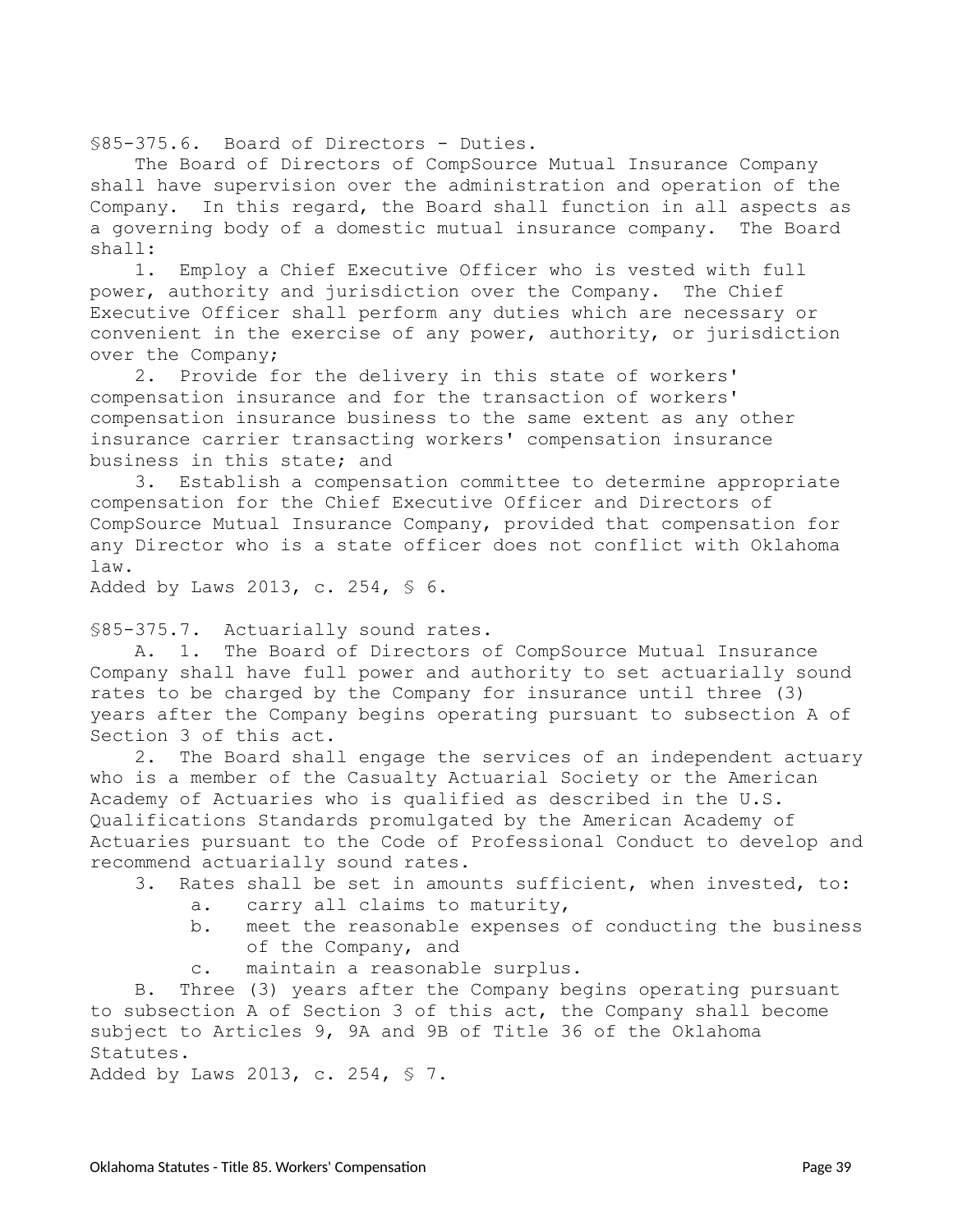<span id="page-39-0"></span>§85-375.8. Personal liability.

Neither a member of the Board of Directors of CompSource Mutual Insurance Company nor the Chief Executive Officer or any officer or employee of the Company shall be personally liable in the person's private capacity for any act performed or for any contract or other obligation entered into or undertaken in an official capacity in good faith and without intent to defraud, including, but not limited to, the identification and referral of a person for investigation and prosecution for a possible administrative violation or criminal offense.

Added by Laws 2013, c. 254, § 8.

<span id="page-39-1"></span>§85-375.9. Reserves – Power and authority.

A. The Company shall establish and maintain reserves for losses on an actuarially sound basis in accordance with requirements as provided in Title 36 of the Oklahoma Statutes.

B. Pursuant to Section 2123 of Title 36 of the Oklahoma Statutes and in accordance with criteria approved by the Board, which may consider the policyholder's safety record and performance, the Company may pay cash dividends or allow a credit on renewal premium for policyholders insured with the Company.

C. The Company shall have full power and authority:

1. To enter into contracts of insurance insuring persons, firms and corporations against loss, expense or liability by reason of bodily injury, death or accident, occupational disability, or occupational disease suffered by employees for which the insured may be liable or have assumed liability, including, but not limited to, contracts of insurance or reinsurance for the purpose of insuring employers operating in this state and their employees who may work outside this state;

2. To purchase reinsurance for any risk or any portion of any risk of the Company. The purchase of reinsurance may be made through intermediaries;

3. To establish a multitiered premium or rating system to provide workers' compensation insurance policies to insureds in the state, which may allow premium adjustments based upon the Company's evaluation of the underwriting characteristics on the individual risk and the appropriate premium to be charged for the policy coverages; and

4. To establish subsidiaries to provide the same coverages allowed in subsections B and C of Section 3 of this act.

D. The Company may decline to insure any risk in which the minimum requirements of the law with regard to construction, equipment and operation are not observed, or which is beyond the safe carrying of the Company, but as an I.R.C. Section 501(c)(27)(B) organization shall not have power or authority, except as otherwise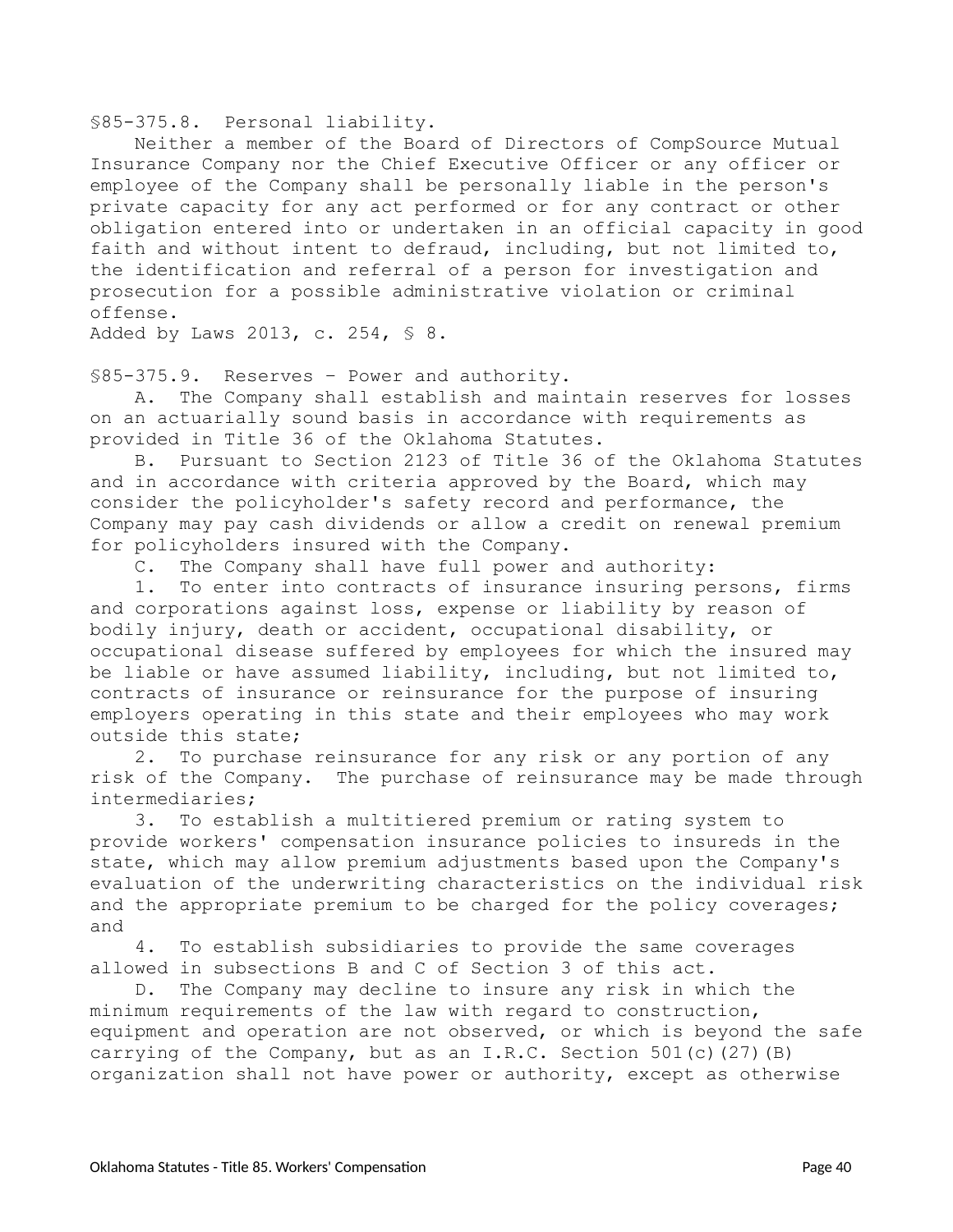provided in this act, to refuse to insure any compensation risk tendered with the premium therefor.

E. In addition to other rights of the Company under this act, the Company has the legal rights of a mutual insurance company operating under Title 36 of the Oklahoma Statutes, and of a private person in this state, and has the power to sue and be sued in its own name. No procedure is a prerequisite to the exercise of the power by the Company to sue.

Added by Laws 2013, c. 254, § 9.

<span id="page-40-0"></span>§85-375.10. Taxes - Oklahoma Property and Casualty Insurance Guaranty Association.

A. CompSource Mutual Insurance Company shall be subject to premium taxes in the same manner as a domestic mutual insurance company authorized by the Insurance Department to write workers' compensation insurance in this state as provided in the Oklahoma Statutes.

B. The Company shall be a member of and shall be protected by the Oklahoma Property and Casualty Insurance Guaranty Association.

C. Notwithstanding subsection B of this section, the Oklahoma Property and Casualty Insurance Guaranty Association, with respect to an insolvency of the Company, is liable only for a claim with a date of injury occurring on or after January 1, 2015. Added by Laws 2013, c. 254, § 10.

<span id="page-40-1"></span>§85-375.11. Required financial reports.

A. The Company shall file with the Workers' Compensation Court and the Insurance Department all financial reports required of other workers' compensation insurers.

B. Any report the Company is required to file with any authority shall be in conformity with statutory accounting practices prescribed, or otherwise permitted, by the Insurance Department. Added by Laws 2013, c. 254, § 11.

<span id="page-40-2"></span>§85-375.12. Revenues, monies and assets – Rights, privileges, powers and authority of mutual insurance companies.

A. All revenues, monies, and assets of CompSource Mutual Insurance Company belong solely to the Company and shall be governed by the laws applicable to domestic mutual insurance companies. The state covenants with the policyholders of the Company, persons receiving workers' compensation benefits, and the Company's creditors that the state will not borrow, appropriate, or direct payments from those revenues, monies, or assets for any purpose. The state has no liability or responsibility to the policyholders, persons receiving workers' compensation benefits, or the creditors of the Company if the Company is placed in conservatorship or receivership, or becomes insolvent.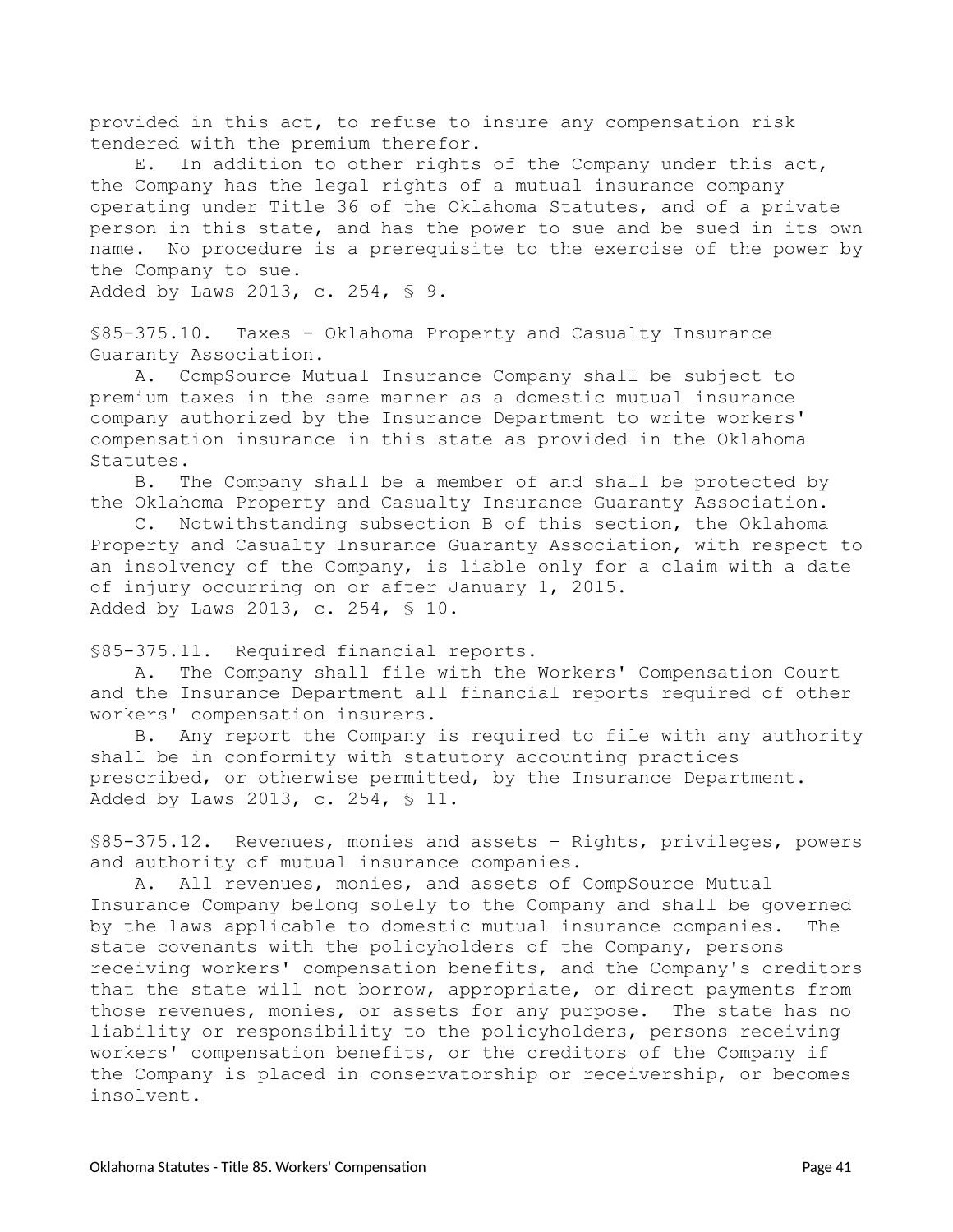B. CompSource Mutual Insurance Company may exercise all the rights, privileges, powers, and authority of any other mutual insurance company organized to transact workers' compensation insurance business in this state, subject to the requirements of Title 36 of the Oklahoma Statutes. Effective January 1, 2015:

1. The Company shall be considered to be a continuation of CompSource Oklahoma as it existed prior to this act; and

2. As a continuation of CompSource Oklahoma, the Company is vested with all property, tangible and intangible, real and personal, of CompSource Oklahoma and control of the CompSource Oklahoma fund.

C. Effective January 1, 2015:

1. CompSource Mutual Insurance Company may enforce all contract and statutory rights of CompSource Oklahoma;

2. Each debt, claim, and cause of action of CompSource Oklahoma, and each property right, privilege, franchise, or other interest of CompSource Oklahoma, is the property of CompSource Mutual Insurance Company;

3. The rights of all policyholders and creditors and the standing of all claims under CompSource Oklahoma are preserved unimpaired under CompSource Mutual Insurance Company; and

4. Each debt, liability, and duty of CompSource Oklahoma is a debt, liability, or duty of CompSource Mutual Insurance Company and may be enforced against CompSource Mutual Insurance Company.

D. A cause of action or similar proceeding to which CompSource Oklahoma was a party pending on January 1, 2015:

1. Is not affected by this act;

2. May be continued to be prosecuted by or against the Company; and

3. Continues to be governed by and conducted under the requirements of the Oklahoma Statutes, as those requirements existed before the effective date of this act, and the applicable bylaws, rules, and regulations of CompSource Oklahoma.

E. The rates established by the Board of Directors of the Company, or formerly established by the Board of Managers of CompSource Oklahoma and in effect on the effective date of this act for CompSource Oklahoma shall be the initial rates for CompSource Mutual Insurance Company.

Added by Laws 2013, c. 254, § 12.

<span id="page-41-0"></span>§85-375.13. Severability.

If any section of the provisions of this act be decided by the courts to be unconstitutional or invalid, the same shall not affect the validity of this act as a whole, or any part thereof other than the part so decided to be unconstitutional or invalid. Added by Laws 2013, c. 254, § 13.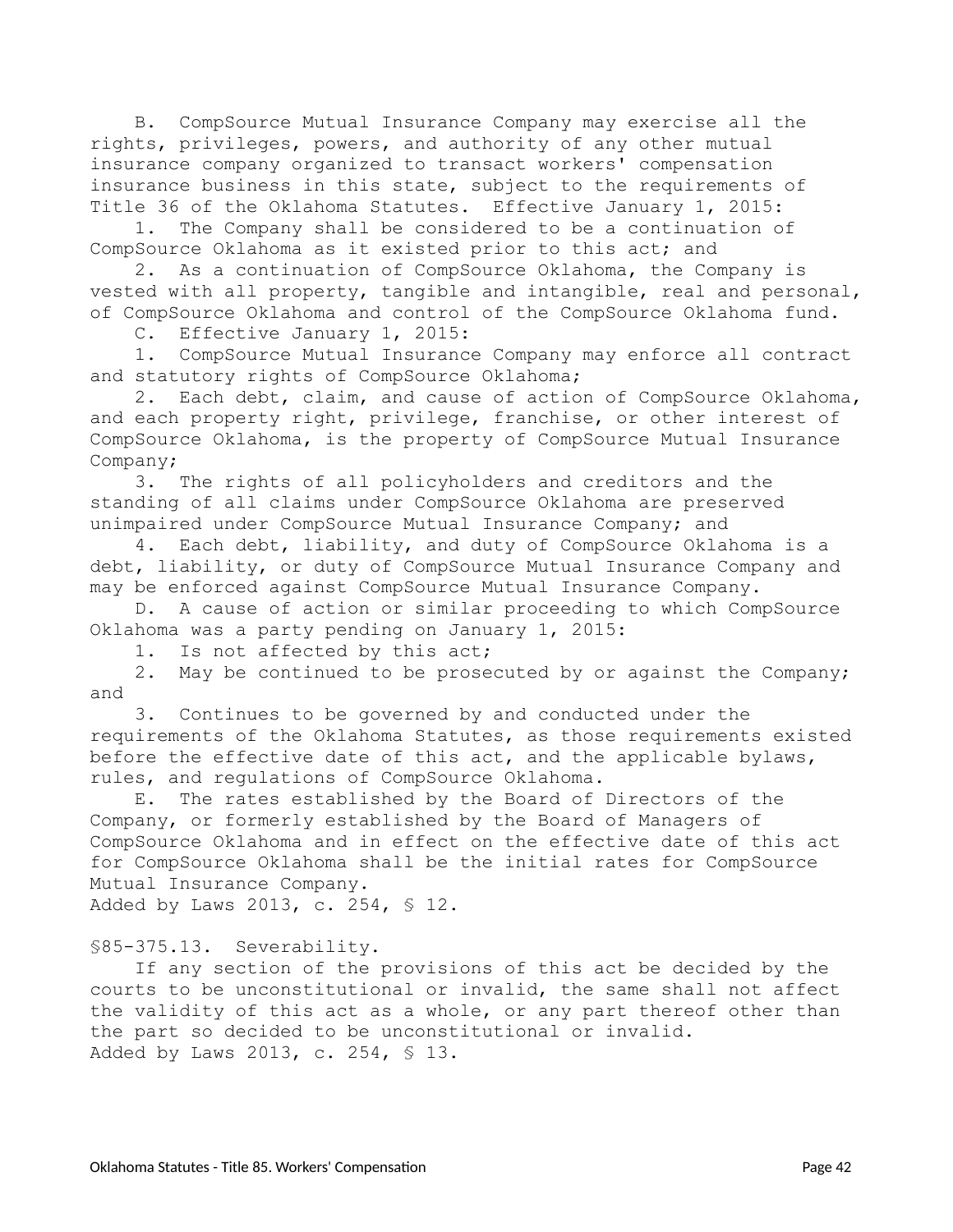<span id="page-42-0"></span>§85-376. Renumbered as § 376.2 of this title by Laws 2013, c. 254, § 54.

<span id="page-42-1"></span>§85-376.1. Repealed by Laws 2013, c. 254, § 53, eff. Jan. 1, 2015.

<span id="page-42-2"></span>§85-376.2. Repealed by Laws 2013, c. 254, § 53, eff. Jan. 1, 2015.

<span id="page-42-3"></span>§85-377. Repealed by Laws 2013, c. 254, § 53, eff. Jan. 1, 2015.

<span id="page-42-4"></span>§85-378. Repealed by Laws 2013, c. 254, § 52.

<span id="page-42-5"></span>§85-379. Repealed by Laws 2013, c. 254, § 53, eff. Jan. 1, 2015.

<span id="page-42-6"></span>§85-380. Volunteer firefighters - Volunteer Firefighters Group Insurance Pool.

A. 1. Volunteer fire departments organized pursuant to state law may obtain workers' compensation insurance for volunteer firefighters through the Volunteer Firefighter Group Insurance Pool pursuant to requirements established by CompSource Mutual Insurance Company which shall administer the Pool. For the premium set by CompSource Mutual Insurance Company, the state shall provide Fiftyfive Dollars (\$55.00) per firefighter per year. Except as otherwise provided by subsection D of this section, the total amount paid by the state shall not exceed Three Hundred Twenty Thousand Three Hundred Thirty-eight Dollars (\$320,338.00) per year or so much thereof as may be necessary to fund the Volunteer Firefighter Group Insurance Pool.

2. CompSource Mutual Insurance Company shall collect the premium from state agencies, public trusts and other instrumentalities of the state. Any funds received by CompSource Mutual Insurance Company from any state agency, public trust, or other instrumentality for purposes of workers' compensation insurance pursuant to this section shall be deposited to the credit of the Volunteer Firefighter Group Insurance Pool. CompSource Mutual Insurance Company shall collect premiums, pay claims, and provide for excess insurance as needed.

B. CompSource Mutual Insurance Company shall report, annually, to the Governor, the Speaker of the Oklahoma House of Representatives, and the President Pro Tempore of the State Senate the number of enrollees in the Volunteer Firefighter Group Insurance Pool, and the amount of any anticipated surplus or deficiency of the Pool; and shall also provide to the Governor, the Speaker of the Oklahoma House of Representatives and the President Pro Tempore of the State Senate sixty (60) days advance notice of any proposed change in rates for the Volunteer Firefighter Group Insurance Pool.

C. The amount of claims paid, claim expenses, underwriting losses, loss ratio, or any other financial aspect of the Volunteer Firefighter Group Insurance Pool shall not be considered when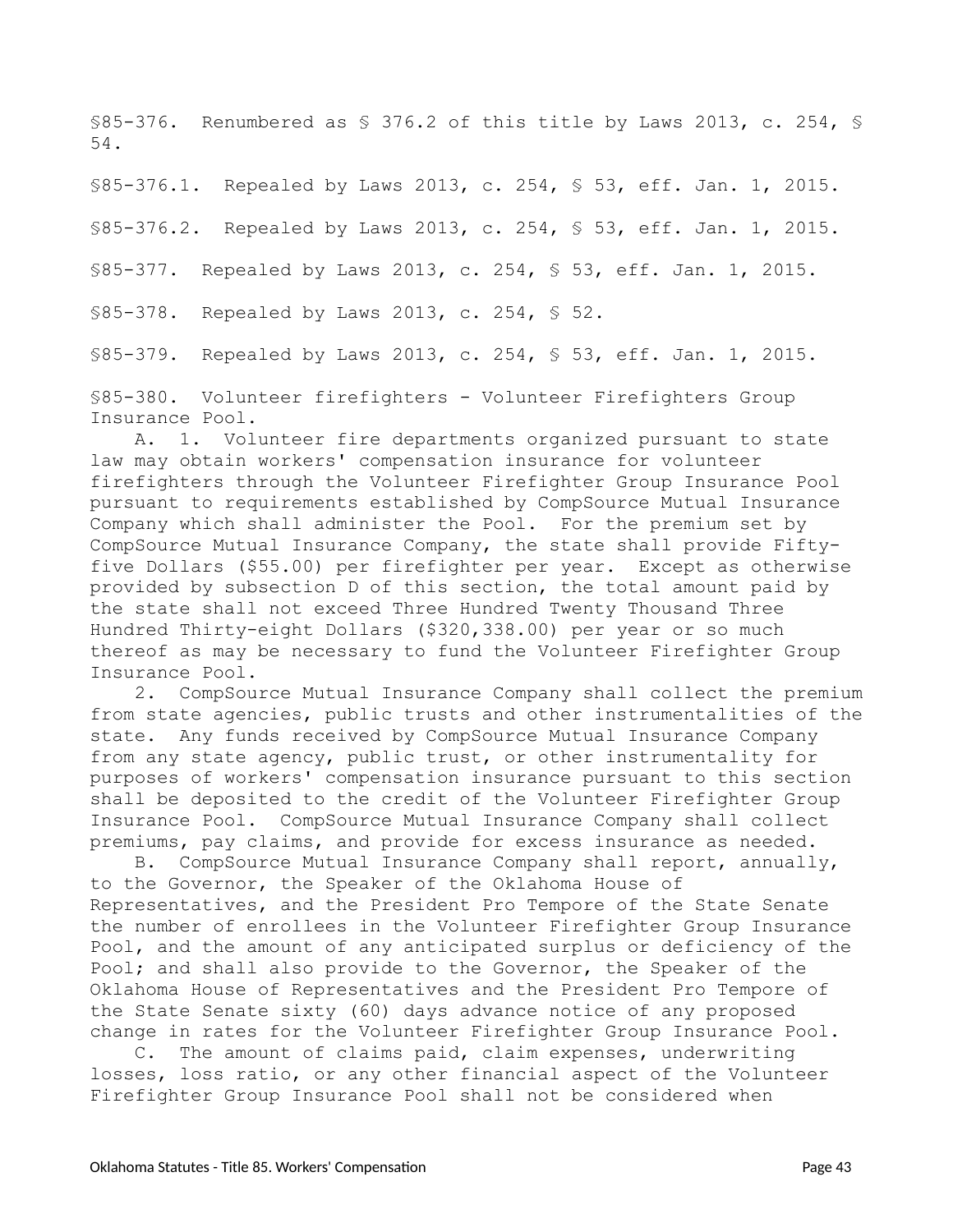determining or considering bids for the amount of any premiums, rates, or expenses owed by, or any discounts, rebates, dividends, or other financial benefits owed to any other policyholder of CompSource Mutual Insurance Company.

D. Except as otherwise provided by law, any increase in the state payment rate for volunteer firefighters under the Volunteer Firefighter Group Insurance Pool shall not exceed five percent (5%) per annum. Any proposed change in rates for the Volunteer Firefighter Group Insurance Pool must be approved by the Board of Directors of CompSource Mutual Insurance Company with notice provided pursuant to subsection B of this section. CompSource Mutual Insurance Company shall not increase premiums for the Volunteer Firefighter Group Insurance Pool more than once per annum.

E. For purposes of this section, the term "volunteer fire departments" includes those volunteer fire departments which have authorized voluntary or uncompensated workers rendering services as firefighters and are created by statute pursuant to Section 592 of Title 18 of the Oklahoma Statutes, Sections 29-201 through 29-204 of Title 11 of the Oklahoma Statutes, and those defined by Section 351 of Title 19 of the Oklahoma Statutes. Added by Laws 2001, c. 367, § 1, emerg. eff. June 4, 2001. Amended by Laws 2004, c. 403, § 1, emerg. eff. June 3, 2004. Renumbered from § 132a of this title by Laws 2011, c. 318, § 88. Amended by Laws

2013, c. 254, § 45, eff. Jan. 1, 2015.

<span id="page-43-0"></span>§85-381. Repealed by Laws 2013, c. 254, § 53, eff. Jan. 1, 2015.

<span id="page-43-1"></span>§85-382. Repealed by Laws 2013, c. 254, § 53, eff. Jan. 1, 2015.

<span id="page-43-2"></span>§85-383. Repealed by Laws 2014, c. 236, § 1, emerg. eff. May 6, 2014.

<span id="page-43-3"></span>§85-384. Repealed by Laws 2013, c. 254, § 53, eff. Jan. 1, 2015.

<span id="page-43-4"></span>§85-385. Repealed by Laws 2013, c. 254, § 53, eff. Jan. 1, 2015.

<span id="page-43-5"></span>§85-386. Repealed by Laws 2013, c. 254, § 53, eff. Jan. 1, 2015.

<span id="page-43-6"></span>§85-387. Repealed by Laws 2013, c. 254, § 53, eff. Jan. 1, 2015.

<span id="page-43-7"></span>§85-388. Repealed by Laws 2013, c. 254, § 53, eff. Jan. 1, 2015.

<span id="page-43-8"></span>§85-389. Repealed by Laws 2013, c. 254, § 53, eff. Jan. 1, 2015 and by Laws 2014, c. 236, § 2, emerg. eff. May 6, 2014.

<span id="page-43-9"></span>§85-390. Repealed by Laws 2013, c. 254, § 53, eff. Jan. 1, 2015.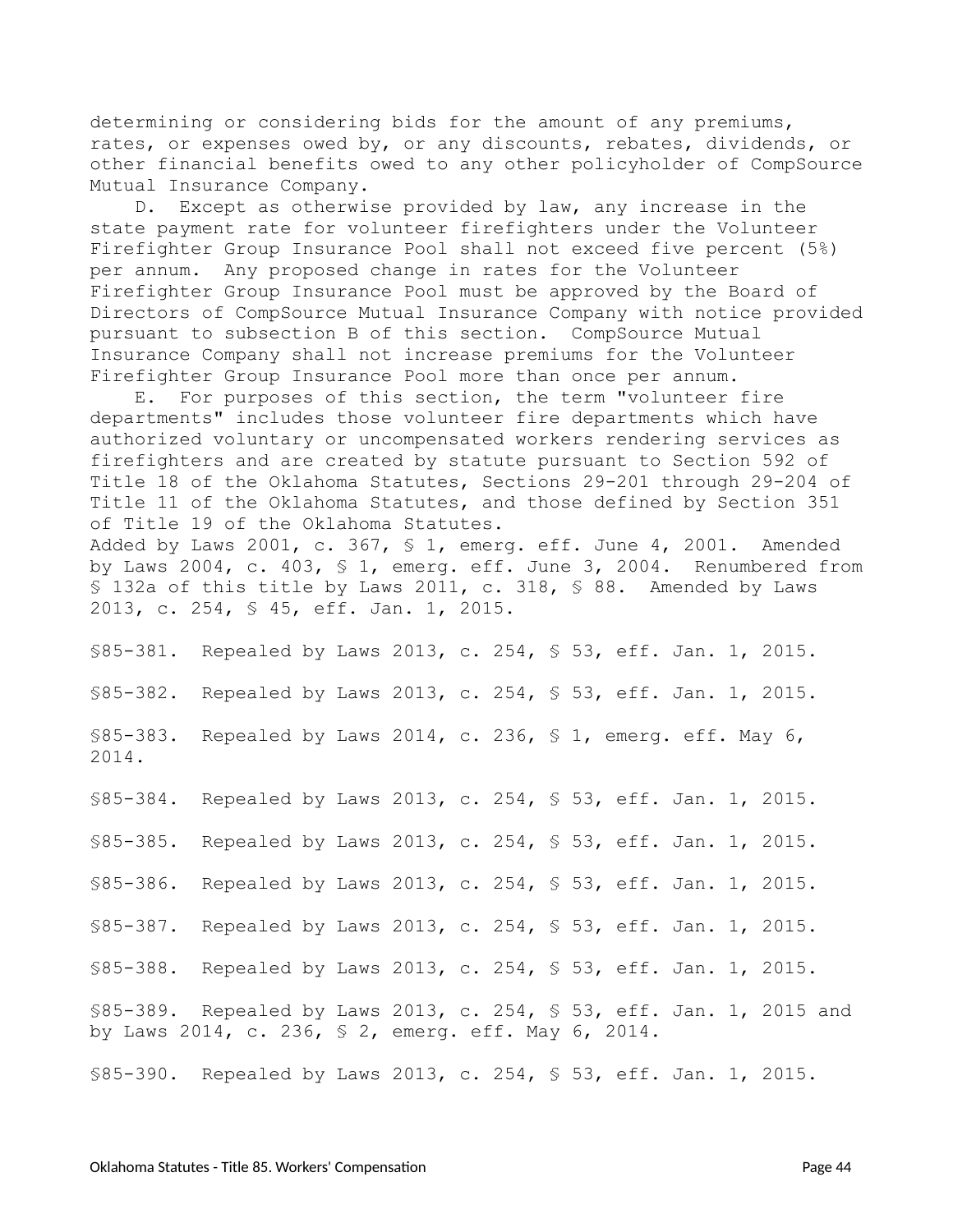<span id="page-44-2"></span><span id="page-44-1"></span><span id="page-44-0"></span>§85-391. Repealed by Laws 2013, c. 254, § 53, eff. Jan. 1, 2015. §85-392. Repealed by Laws 2013, c. 254, § 53, eff. Jan. 1, 2015. §85-393. Repealed by Laws 2013, c. 254, § 53, eff. Jan. 1, 2015. §85-394. Repealed by Laws 2013, c. 254, § 53, eff. Jan. 1, 2015. §85-395. Repealed by Laws 2013, c. 254, § 53, eff. Jan. 1, 2015.

<span id="page-44-5"></span><span id="page-44-4"></span><span id="page-44-3"></span>§85-396. Information not open to public inspection - Disclosure as misdemeanor.

Information acquired by the CompSource Oklahoma President and Chief Executive Officer or the officers or employees of CompSource Oklahoma, from persons, firms or corporations insured by CompSource Oklahoma, or from employees of such persons, firms or corporations pursuant to this article shall not be open to public inspection, and any officer or employee of the State of Oklahoma, who without authority of the Commissioner, or pursuant to the rules prescribed by the CompSource Oklahoma President and Chief Executive Officer, or as otherwise required by law, shall disclose the same, shall be guilty of a misdemeanor.

Added by Laws 1933, c. 28, p. 64, § 1 (§ 17), eff. July 1, 1933. Amended by Laws 1937, p. 491, § 15, emerg. eff. May 14, 1937; Laws 1988, c. 317, § 5, eff. Nov. 1, 1988; Laws 2002, c. 50, § 19, eff. Nov. 1, 2002. Renumbered from § 147 of this title by Laws 2011, c. 318, § 88. Amended by Laws 2013, c. 254, § 46.

<span id="page-44-7"></span>§85-397. Repealed by Laws 2013, c. 254, § 53, eff. Jan. 1, 2015.

<span id="page-44-6"></span>§85-398. Group self-insurers.

A. The Workers' Compensation Court shall adopt rules permitting two or more employers not otherwise subject to the provisions of Section 2b of this title to pool together liabilities under this act for the purpose of qualifying as a group self-insurer and each such employer shall be classified as a self-insurer.

B. The Court shall approve the distribution of all undistributed policyholders' surplus of a Workers' Compensation Self-Insurance Program if the Program complies with the following criteria:

1. Has been in business for at least five (5) years;

2. Has its financial statements audited by a public accounting firm which audits at least one corporate client which has assets in excess of One Billion Dollars (\$1,000,000,000.00) and on which the accounting firm has issued an unqualified opinion as to the fair presentation of the financial position of the Program showing adequate solvency and reserves; and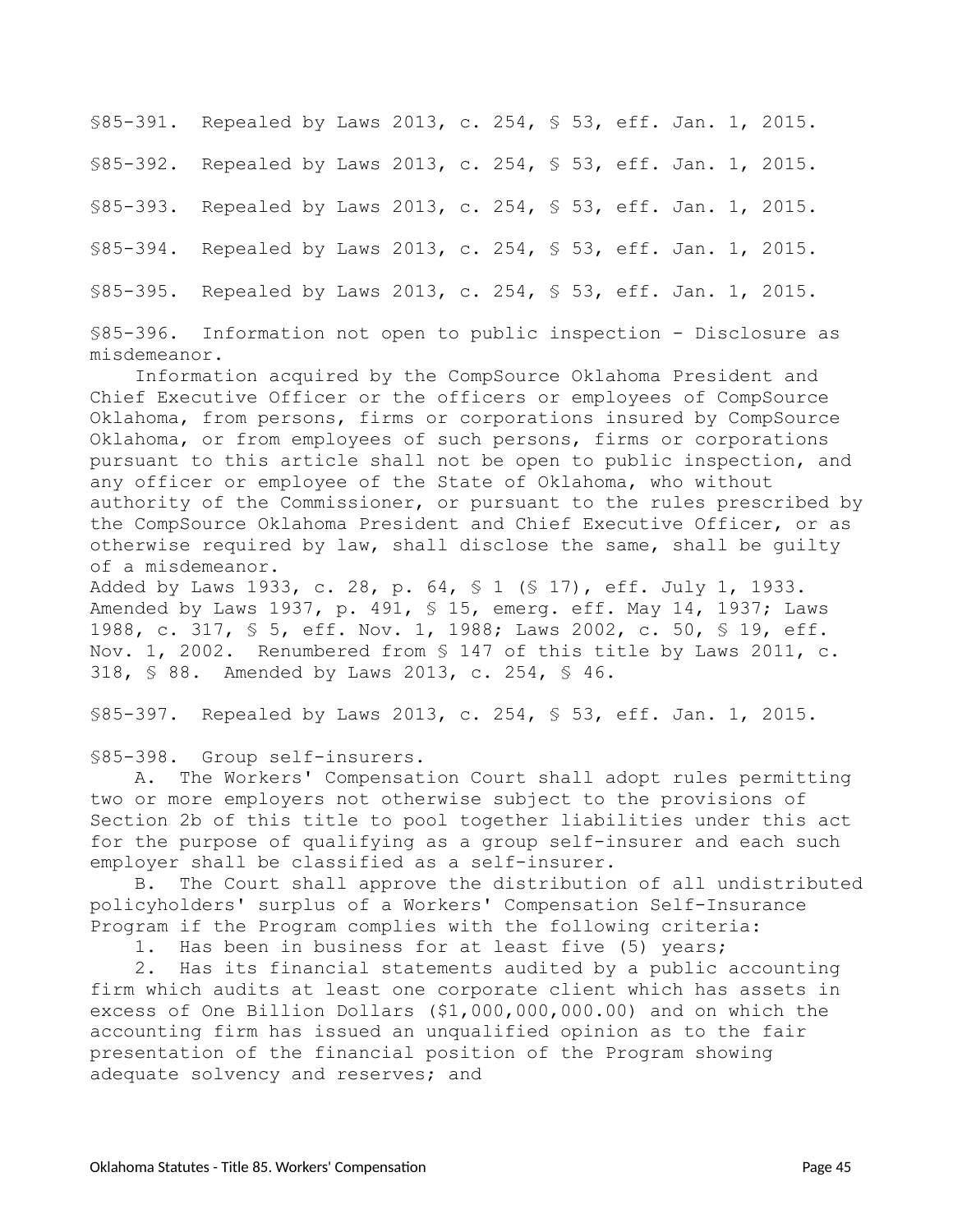3. Is in compliance with the provisions of this title and all other regulations as required by the Court.

C. A group self-insurer created pursuant to this section either prior to or after the effective date of this act shall not be subject to the provisions of the Oklahoma Securities Act. Added by Laws 1981, c. 256, § 3, emerg. eff. June 25, 1981. Amended by Laws 1990, c. 264, § 123, operative July 1, 1990; Laws 1990, c. 260, § 58, operative July 1, 1990; Laws 1996, c. 363, § 12, eff. Nov. 1, 1996. Renumbered from Title 85, § 149.1 by Laws 2011, c. 318, § 88.

<span id="page-45-0"></span>§85-399. Self-insurance associations - Pooling of liabilities.

The Workers' Compensation Court shall adopt rules permitting two or more group self-insurance associations to pool their liabilities under this act for the purpose of providing such group self-insurance associations specific and aggregate excess insurance. Added by Laws 1986, c. 222, § 30, eff. Nov. 1, 1986. Renumbered from Title 85, § 149.2 by Laws 2011, c. 318, § 88.

<span id="page-45-1"></span>§85-400. Repealed by Laws 2013, c. 254, § 53, eff. Jan. 1, 2015.

<span id="page-45-2"></span>§85-401. Repealed by Laws 2013, c. 254, § 53, eff. Jan. 1, 2015.

<span id="page-45-3"></span>§85-402. Repealed by Laws 2013, c. 208, § 171, eff. Feb. 1, 2014.

<span id="page-45-4"></span>§85-403. Repealed by Laws 2013, c. 208, § 171, eff. Feb. 1, 2014. NOTE: Subsequent to repeal, this section was amended by Laws 2013, c. 254, § 47 to read as follows:

A. There is hereby created, for the purposes declared in this act, the "Multiple Injury Trust Fund" to be derived from the following sources:

1. As soon as practicable after January 1 of each year, the Administrator of the Workers' Compensation Court shall establish an assessment rate applicable to each mutual or interinsurance association, stock company, or other insurance carrier writing workers' compensation insurance in this state, each employer carrying its own risk, and each group self-insurance association, for amounts for purposes of computing the assessment authorized by this section necessary to pay the annual obligations of the Multiple Injury Trust Fund determined on or before December 31 of each year by the MITF Director to be outstanding for the next calendar year, and to pay the allocations provided for in subsection I of this section. The rate shall be equal for all parties required to pay the assessment. The Board of Directors for CompSource Mutual Insurance Company shall have the power to disapprove the rate established by the MITF Director until the Multiple Injury Trust Fund repays in full the amount due on any loan from CompSource Mutual Insurance Company or its predecessor CompSource Oklahoma. If the MITF Director and CompSource Mutual Insurance Company have not agreed on the assessment rate within thirty (30) days, the Administrator of the Workers' Compensation Court shall set an assessment rate sufficient to cover all foreseeable obligations of the Multiple Injury Trust Fund, including interest and principal owed by the Fund on any loan. The rate in effect on the effective date of this act shall remain effective through June 30, 2012;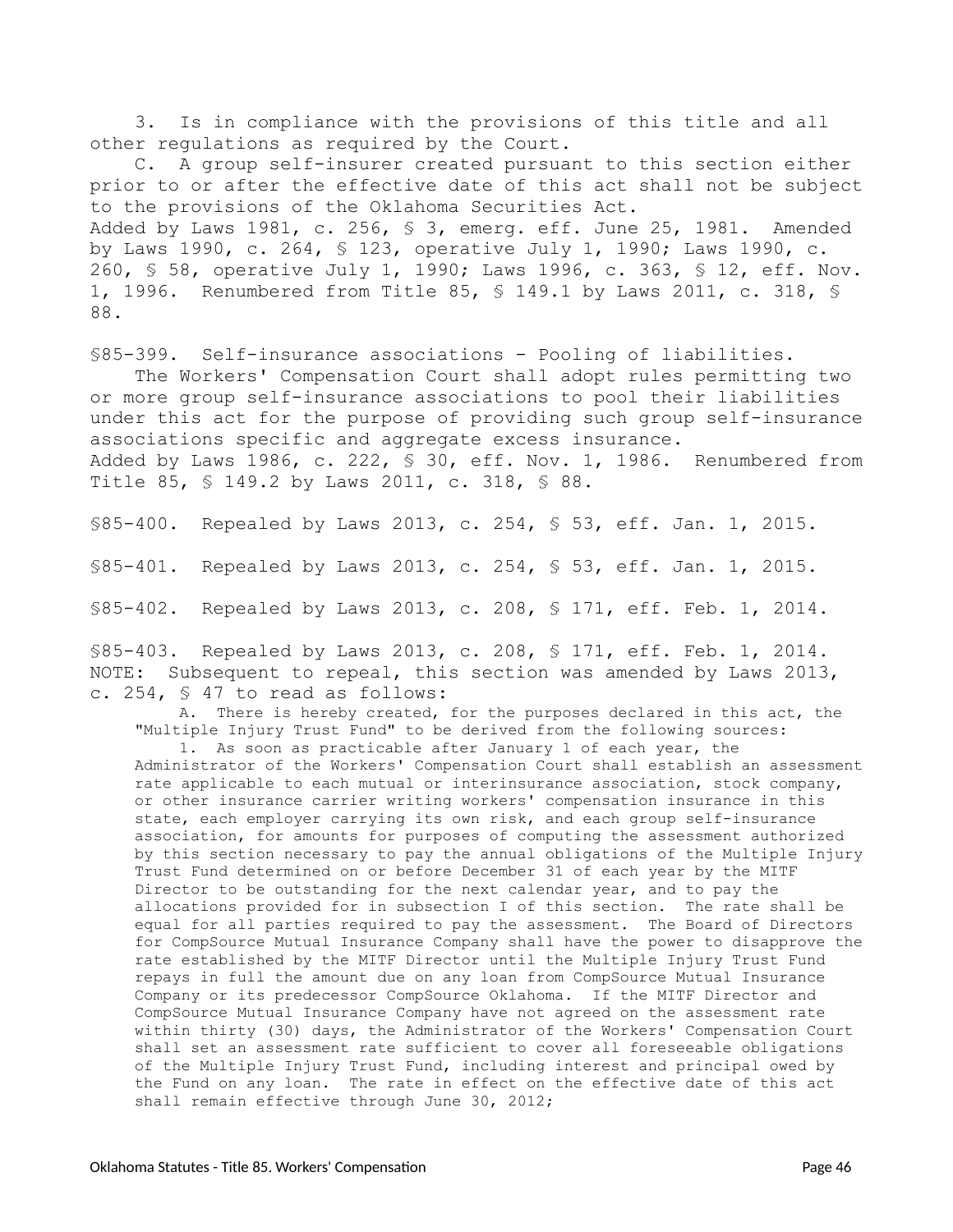2. The Oklahoma Tax Commission shall assess and collect from any uninsured employer a temporary assessment at the rate of five percent (5%) of the total compensation for permanent total disability awards, permanent partial impairment awards, and death benefits paid out during each quarter of the calendar year by the employers;

3. The assessments shall be paid to the Tax Commission. Insurance carriers, self-insurers and group self-insurance associations shall pay the assessment in four equal installments not later than the fifteenth day of the month following the close of each quarter of the calendar year of the assessment. Assessments shall be determined based upon gross direct written premiums, normal premiums or actual paid losses of the paying party, as applicable, during the calendar quarter for which the assessment is due. Uninsured employers shall pay the assessment not later than the fifteenth day of the month following the close of each quarter of the calendar year of the assessment. For purposes of this section, "uninsured employer" means an employer required by law to carry workers' compensation insurance but who has failed or neglected to do so. Only one-third (1/3) of assessments against insurance carriers may be charged to policyholders and shall not be considered in determining whether any rate is excessive. The remaining two-thirds (2/3) of assessments against insurance carriers may not be included in any rate, premium, charge, fee, assessment or other amount to be collected from a policyholder. Insurance carriers shall not separately state the amount of the assessment on any invoice or billing assessment.

- a. The assessment authorized in this section shall be determined using a rate equal to the proportion that the sum of the outstanding obligations of the Multiple Injury Trust Fund as determined pursuant to paragraph 1 of this subsection and the allocations provided for in subsection I of this section bear to the combined gross direct written premiums of all such insurers; all actual paid losses of all individual selfinsureds; and the normal premium of all group self-insurance associations, for the year period from January 1 to December 31 preceding the assessment.
- b. For purposes of this subsection:
	- (1) "actual paid losses" means all medical and indemnity payments, including temporary disability, permanent disability, and death benefits, and excluding loss adjustment expenses and reserves, and
	- (2) "normal premium" means a standard premium less any discounts;

4. By April 15 of each year, the Insurance Commissioner, the MITF Director, and each individual and group self-insured shall provide the Administrator with such information as the Administrator may determine is necessary to effectuate the purposes of this section;

5. Each mutual or interinsurance association, stock company, or other insurance carrier writing workers' compensation insurance in this state, and each employer carrying its own risk, including each group self-insurance association, shall be notified by the Administrator in writing of the rate for the assessment on or before May 1 of each year in which a rate is determined. The rate determined by the Administrator shall be in effect for four calendar quarters beginning July 1 following determination by the Administrator;

6. a. No mutual or interinsurance association, stock company, or other insurance carrier writing workers' compensation insurance in this state, may be assessed in any year an amount greater than six percent (6%) of the gross direct written premiums of that insurer.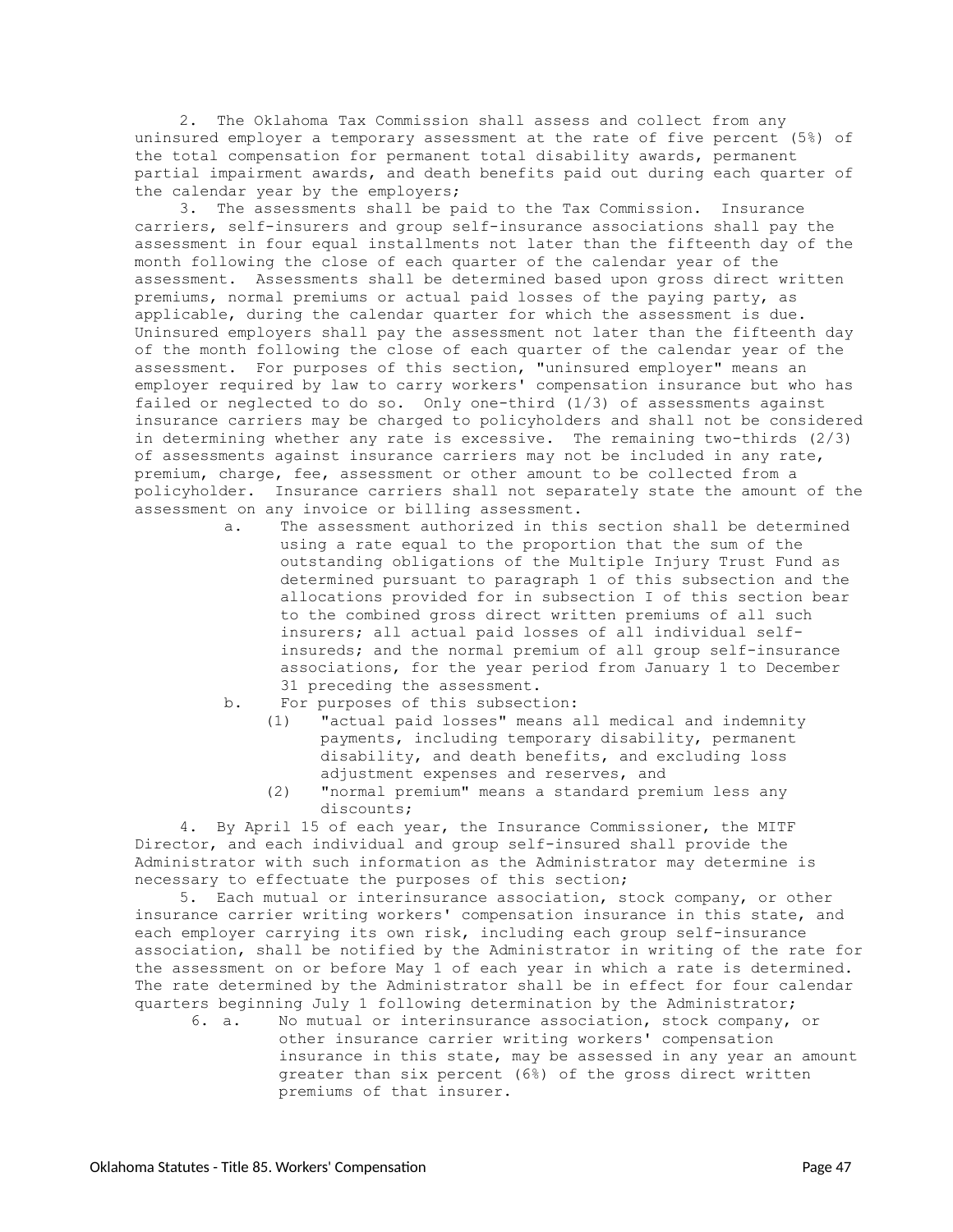- b. No employer carrying its own risk may be assessed in any year an amount greater than six percent (6%) of the total actual paid losses of that individual self-insured.
- c. No group self-insurance association may be assessed in any year an amount greater than six percent (6%) of the normal premium of that group self-insurance association.
- d. If the maximum assessment does not provide in any one year an amount sufficient to make all necessary payments for obligations of the Multiple Injury Trust Fund and for the allocations provided for in subsection I of this section, the unpaid portion shall be paid as soon thereafter as funds become available.

B. The Multiple Injury Trust Fund is hereby authorized to receive and expend monies appropriated by the Legislature.

C. It shall be the duty of the Tax Commission to collect the payments provided for in this act. The Tax Commission is hereby authorized to bring an action for the recovery of any delinquent or unpaid payments required in this section.

D. Any mutual or interinsurance association, stock company, or other insurance company, which is subject to regulation by the Insurance Commissioner, failing to make payments required in this act promptly and correctly, and failing to report payment of the same to the Insurance Commission within ten (10) days of payment shall be subject to administrative penalties as allowed by law, including but not limited to a fine in the amount of Five Hundred Dollars (\$500.00) or an amount equal to one percent (1%) of the unpaid amount, whichever is greater, to be paid to the Insurance Commissioner.

E. Any employer carrying its own risk, or group self-insurance association failing to make payments required in this act promptly and correctly, and failing to report payment of the same to the Administrator within ten (10) days of payment shall be subject to administrative penalties as allowed by law, including but not limited to a fine in the amount of Five Hundred Dollars (\$500.00) or an amount equal to one percent (1%) of the unpaid amount, whichever is greater, to be paid to the Administrator.

F. 1. On or before the first day of April of each year, the State Treasurer shall advise the Administrator, the MITF Director and the Tax Commission of the amount of money held as of March 1 of that year by the State Treasurer to the credit of the Multiple Injury Trust Fund. On or before the first day of November of each year, the State Treasurer shall advise the Administrator, the Board of Managers of CompSource Oklahoma and the Tax Commission of the amount of money held as of October 1 of that year by the State Treasurer to the credit of the Multiple Injury Trust Fund.

2. Until such time as the Multiple Injury Trust Fund fully satisfies any loan obligation payable to CompSource Mutual Insurance Company or its predecessor CompSource Oklahoma, the State Treasurer shall:

- a. advise the Chief Executive Officer of CompSource Mutual Insurance Company on or before the first day of April of the money held as of March 1 of that year by the State Treasurer to the credit of the Multiple Injury Trust Fund, and
- b. advise the Chief Executive Officer of CompSource Mutual Insurance Company on or before the first day of November of the money held as of October 1 of that year by the State Treasurer to the credit of the Multiple Injury Trust Fund.

G. Eighty percent (80%) of all sums held by the State Treasurer to the credit of the Multiple Injury Trust Fund may by order of the MITF Director, with the approval of the Insurance Commissioner, be invested in or loaned on the pledge of any of the securities in which a state bank may invest the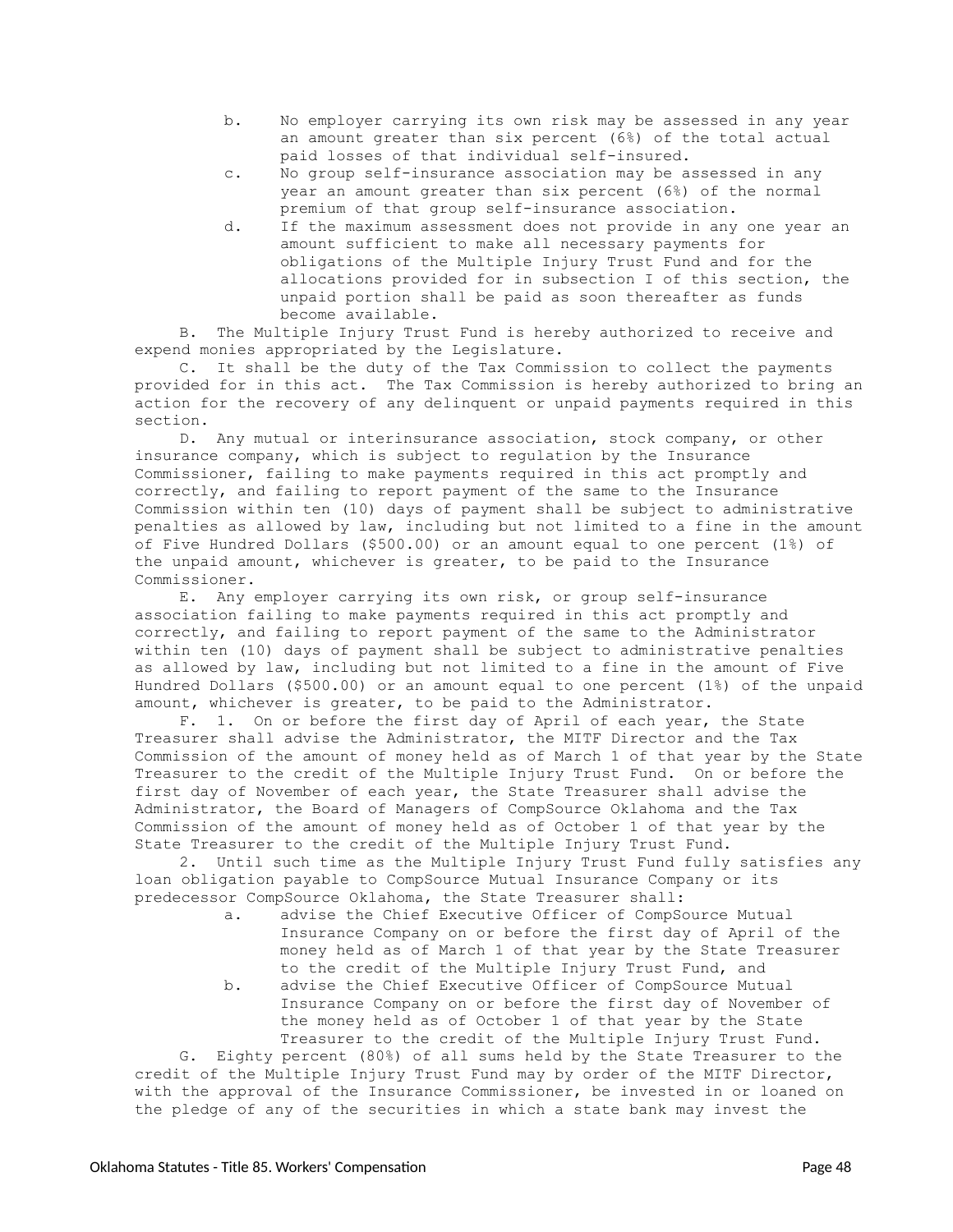monies deposited therein by the State Treasurer; or may be deposited in state or national banks or trust companies upon insured time deposit bearing interest at a rate no less than currently being paid upon insured savings accounts in the institutions. As used in this section, "insured" means insurance as provided by an agency of the federal government. All such securities or evidence of indebtedness shall be placed in the hands of the State Treasurer, who shall be the custodian thereof, who shall collect the principal and interest when due, and pay the same into the Multiple Injury Trust Fund. The State Treasurer shall pay by vouchers drawn on the Multiple Injury Trust Fund for the making of such investments, when signed by the MITF Director, upon delivery of such securities or evidence of indebtedness to the State Treasurer. The MITF Director may sell any of such securities, the proceeds thereof to be paid over to the State Treasurer for the Multiple Injury Trust Fund.

H. The refund provisions of Sections 227 through 229 of Title 68 of the Oklahoma Statutes shall be applicable to any payments made to the Multiple Injury Trust Fund. Refunds shall be paid from and out of the Multiple Injury Trust Fund.

I. The Tax Commission shall pay, monthly, to the State Treasurer to the credit of the Multiple Injury Trust Fund all monies collected pursuant to the provisions of this section, less the annual sum of Two Million Five Hundred Fifty Thousand Dollars (\$2,550,000.00), of which One Million Two Hundred Seventy-five Thousand Dollars (\$1,275,000.00) shall be payable by the Oklahoma Tax Commission to the State Treasurer in equal monthly installments to the credit of the Department of Labor, Six Hundred Thirty-seven Thousand Five Hundred Dollars (\$637,500.00) shall be payable in equal monthly installments to the credit of the Office of the Attorney General, and Six Hundred Thirtyseven Thousand Five Hundred Dollars (\$637,500.00) shall be payable in equal monthly installments to the credit of the Oklahoma Department of Career and Technology Education. Monies received by the Department of Labor under this section shall be used for safety consultation and the regulation of the safety of public employees through the Occupational Safety and Health Act of 1970. Monies received by the Office of the Attorney General shall be deposited to the credit of the Attorney General's Workers' Compensation Fraud Unit Revolving Fund created pursuant to Section 19.2 of Title 74 of the Oklahoma Statutes. Monies received by the Oklahoma Department of Career and Technology Education shall supplement other funding to the Department for purposes of implementing the provisions of subsection B of Section 414 of Title 40 of the Oklahoma Statutes. The State Treasurer shall pay out of the Multiple Injury Trust Fund only upon the order and direction of the Workers' Compensation Court acting under the provisions hereof.

J. The Administrator shall promulgate rules as the Administrator deems necessary to effectuate the provisions of this section.

K. The Insurance Commissioner shall promulgate rules relating to insurers as defined in Title 36 of the Oklahoma Statutes, as the Insurance Commissioner deems necessary to effectuate the provisions of this section.

L. The Multiple Injury Trust Fund may enter into an agreement with any reinsurer licensed to sell reinsurance by the Insurance Commissioner pursuant to a competitive process administered by the Director of Central Purchasing in the Office of Management and Enterprise Services.

M. Any dividend, rebate, or other distribution, payable by any workers' compensation insurance carrier, to a state agency policyholder shall be paid to the State Treasurer, and shall be credited as follows:

1. In the event of failure of the Multiple Injury Trust Fund to meet all lawful obligations, the monies shall be credited to the Multiple Injury Trust Fund and shall be used by the Multiple Injury Trust Fund to meet all lawful obligations of the Multiple Injury Trust Fund; and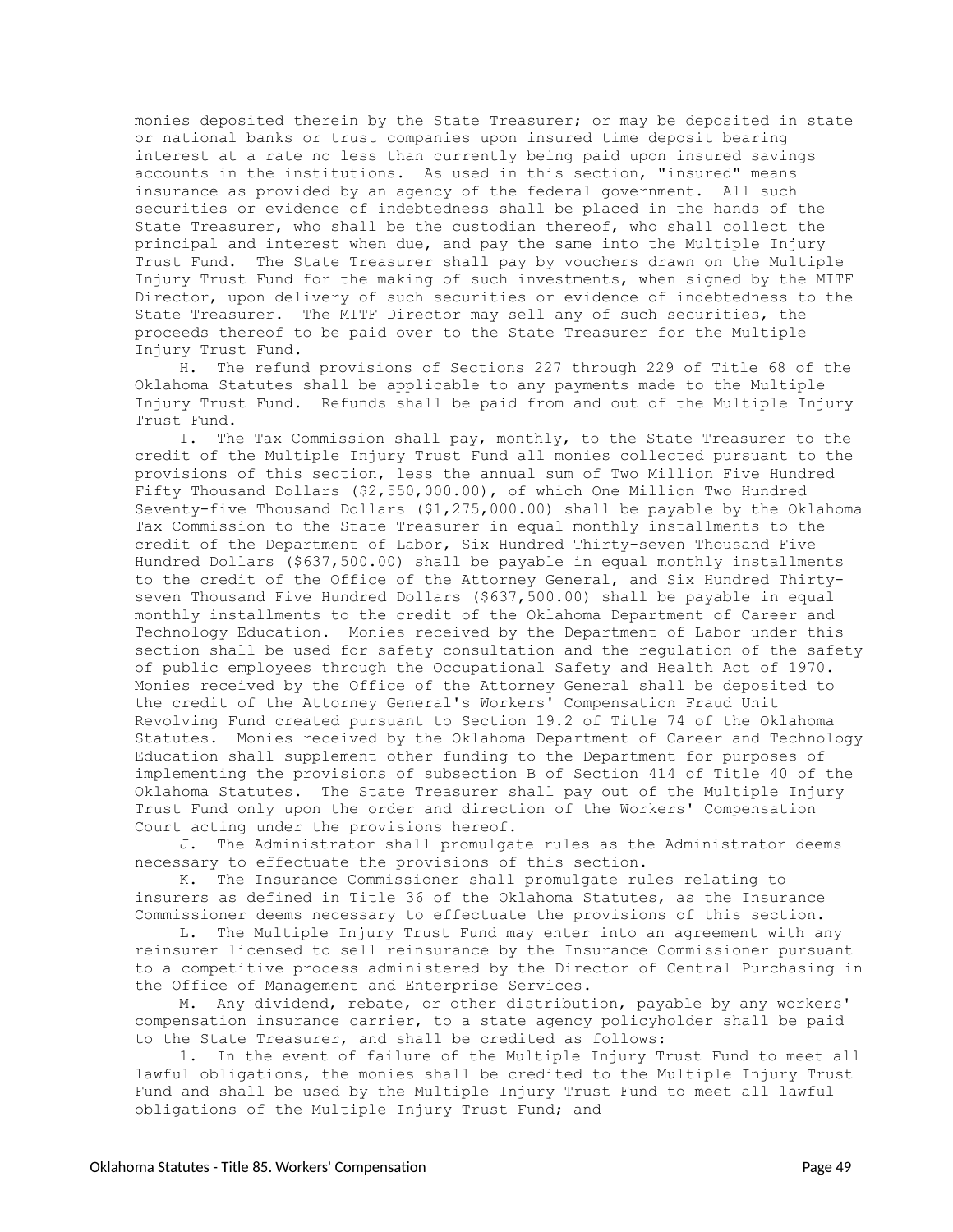2. Otherwise, all future dividends made by any workers' compensation insurance carrier, on behalf of state agencies, shall be deposited to the credit of the General Revenue Fund of the State Treasury.

<span id="page-49-0"></span>§85-404. Repealed by Laws 2013, c. 208, § 171, eff. Feb. 1, 2014.

<span id="page-49-1"></span>§85-405. Repealed by Laws 2013, c. 208, § 171, eff. Feb. 1, 2014.

<span id="page-49-2"></span>§85-406. Repealed by Laws 2013, c. 208, § 171, eff. Feb. 1, 2014. NOTE: Subsequent to repeal, this section was amended by Laws 2013, c. 254, § 48 to read as follows:

A. The chief administrative officer of the Multiple Injury Trust Fund shall be the MITF Director, who shall have supervision over the administration and protection of the Multiple Injury Trust Fund and shall be notified by the Administrator of the Workers' Compensation Court of all proceedings which may affect such fund.

1. The person serving as the Administrator of the Multiple Injury Trust Fund on the date of passage and approval of this act shall serve as the initial MITF Director, provided such person is serving as the Administrator of the Multiple Injury Trust Fund on the effective date of this act.

2. Except as provided in paragraph 1 of this subsection, the MITF Director shall be appointed by and serve at the pleasure of the Governor.

B. The MITF Director shall have standing and the authority to appear in any case before the Workers' Compensation Court in which the Court is considering an award from the Multiple Injury Trust Fund.

C. Any party interested shall have a right to bring a proceeding in the Supreme Court to review an award of the Court affecting such Multiple Injury Trust Fund, in the same manner as is now provided by law with reference to other awards by the Court.

D. The State Treasurer shall allocate sufficient funds out of the Multiple Injury Trust Fund for administration expenses thereof in amounts to be fixed and approved by the MITF Director, unless rejected by the Governor and Attorney General.

E. The MITF Director shall make reports regarding financial and claims data to the Governor, Workers' Compensation Court, and the Insurance Commissioner, upon request.

<span id="page-49-3"></span>§85-407. Repealed by Laws 2013, c. 208, § 171, eff. Feb. 1, 2014. NOTE: Subsequent to repeal, this section was amended by Laws 2013, c. 254, § 49 to read as follows:

A. There is hereby created in the State Treasury the "Workers' Compensation Administration Fund" to be used for the costs of administering the Workers' Compensation Code and for other purposes pursuant to legislative appropriation.

B. No money on deposit with the State Treasurer to the credit of the Workers' Compensation Administration Fund shall be expended except pursuant to legislative appropriation.

C. For the purpose of providing funds for the Workers' Compensation Administration Fund, each mutual or interinsurance association, stock company, or other insurance carrier writing workers' compensation insurance in this state shall pay to the Oklahoma Tax Commission a tax at a rate of one percent (1%) of all gross direct premiums written during each quarter of the calendar year for workers' compensation insurance on risks located in this state after deducting from such gross direct premiums, return premiums, unabsorbed